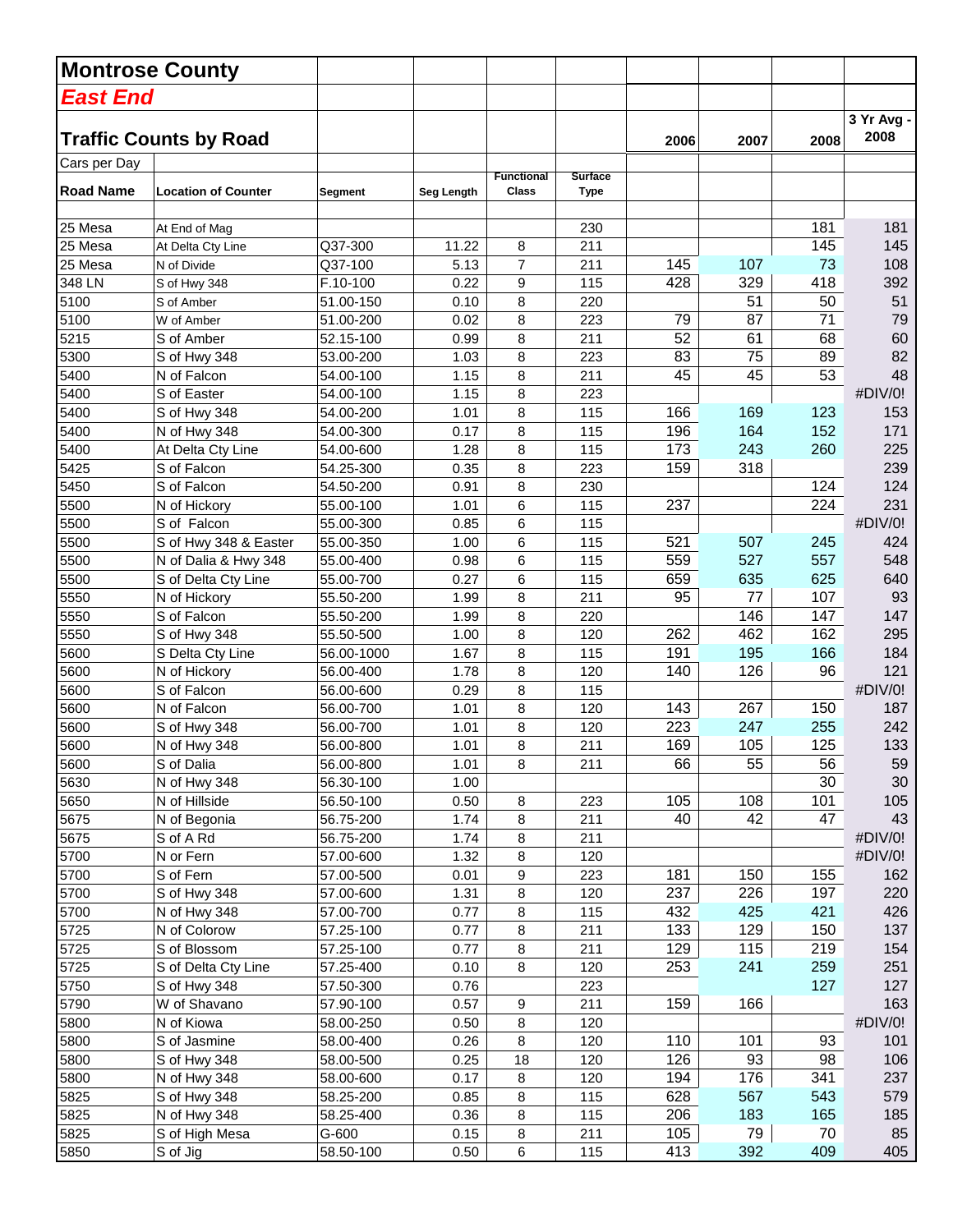|                  | <b>Traffic Counts by Road</b> |                |            |                            |                               |                 |      |      | 3 Yr Avg -<br>2008 |
|------------------|-------------------------------|----------------|------------|----------------------------|-------------------------------|-----------------|------|------|--------------------|
| Cars per Day     |                               |                |            |                            |                               | 2006            | 2007 | 2008 |                    |
| <b>Road Name</b> | <b>Location of Counter</b>    | <b>Segment</b> | Seg Length | <b>Functional</b><br>Class | <b>Surface</b><br><b>Type</b> |                 |      |      |                    |
| 5850             | N of Jig                      | 58.50-200      | 0.52       | 6                          | 115                           | 587             | 559  | 543  | 563                |
| 5850             | N of Jasmine                  | 58.50-300      | 0.97       | 8                          | 115                           | 207             | 188  | 187  | 194                |
| 5875             | N of Spring Creek             | 58.75-100      | 0.61       | 6                          | 115                           | 546             | 485  | 440  | 490                |
| 5880             | W of Jig                      | 58.80-225      | 0.30       | 6                          | 223                           | 59              | 78   | 81   | 73                 |
| 5880             | S of Ida                      | 58.80-200      | 1.09       | 8                          | 223                           | 111             | 92   | 150  | 118                |
| 5885             | N of Spring Creek             | 58.85-100      | 0.11       | 18                         | 211                           |                 |      |      | #DIV/0!            |
| 5900             | N of Banner                   | 59.00-500      | 0.98       | 8                          | 211                           |                 |      | 45   | 45                 |
| 5900             | S of Amber                    | 59.00-500      | 0.98       | 8                          | 211                           |                 |      |      | #DIV/0!            |
| 5910             | N of Maple Grove              | 59.01-100      | 0.14       | 18                         | 211                           |                 |      | 88   | 88                 |
| 5945             | S of Carnation                | 59.45-600      | 0.09       | 18                         | 115                           |                 |      | 128  | 128                |
| 5950             | N of Maple Grove              | 59.50-100      | 0.16       | 8                          | 211                           | 89              | 70   | 94   | 84                 |
| 5950             | 5 mi S of LaSalle             | 59.50-300      | 1.45       |                            | 211                           |                 |      | 44   | 44                 |
| 5950             | W of 5975                     | 59.50-200      | 1.58       | 8                          | 211                           | 106             | 169  | 376  | 217                |
| 5975             | S of Jig                      | 59.75-300      | 0.45       |                            | 120                           | 434             | 521  | 262  | 406                |
|                  |                               | 60.00-100      |            | 6                          |                               |                 |      |      | 81                 |
| 6000             | N of Oak Grove                |                | 0.39       | 8                          | 211                           |                 |      | 81   |                    |
| 6000             | N of Amber @ Cnty Line        | 60.00-1000     | 0.33       | 8                          | 223                           | 171             | 150  | 176  | 166                |
| 6000             | S of Spring Creek             | 60.00-300      | 0.62       | 8                          | 115                           | 178             | 36   | 161  | 125                |
| 6000             | N of Spring Creek             | 60.00-400      | 0.49       | 8                          | 115                           | 428             | 483  | 376  | 429                |
| 6000             | S of Maple Grove              | 60.00-450      | 0.51       | 8                          | 115                           |                 |      | 372  | 372                |
| 6000             | N of Maple Grove              | 60.00-500      | 0.24       | 8                          | 211                           |                 |      | 58   | 58                 |
| 6000             | N of David                    | 60.00-550      | 0.76       | 8                          | 120                           | 578             | 580  |      | 579                |
| 6000             | S of Carnation                | 60.00-600      | 1.04       | 8                          | 120                           | 512             |      | 439  | 476                |
| 6000             | N of Carnation                | 60.00-800      | 0.92       | 8                          | 223                           | 274             | 300  | 516  | 363                |
| 6000             | S of Banner                   | 60.00-800      | 0.92       | 8                          | 211                           |                 |      |      | #DIV/0!            |
| 6025             | N of Gunnison                 | 60.25-100      | 0.78       | $\boldsymbol{9}$           | 223                           | 130             | 128  | 79   | 112                |
| 6025             | W of Hwy 50                   | 60.25-100      | 0.78       | 18                         | 223                           | 85              | 71   | 32   | 63                 |
| 6025             | E of Hwy 50                   | 60.25-200      | 0.24       | 18                         | 223A                          | 68              | 87   |      | 78                 |
| 6030             | S of Oak Grove                | 60.38-200      | 0.23       | 18                         | 223A                          | 156             | 115  | 135  | 135                |
| 6050             | S of Spring Creek             | 60.50-100      | 0.50       | 18                         | 211                           |                 |      |      | #DIV/0!            |
| 6055             | S of Falcon                   | 60.55-100      | 0.25       |                            | 211                           |                 |      | 42   | 42                 |
| 6075             | E of Hwy 50                   | 60.75-100      | 0.23       | 18                         | 115                           |                 |      |      | #DIV/0!            |
| 6075             | $\overline{N}$ of Hillsdale   | 60.75-100      | 0.23       | 18                         | 115                           | 644             | 608  | 897  | 716                |
| 6075             | S of Gunnison                 | 60.75-150      | 0.15       | 18                         | 115                           |                 |      |      | #DIV/0!            |
| 6075             | N of Gunnison                 | 60.75-200      | 0.18       | 8                          | 115                           | 551             | 498  | 553  | 534                |
| 6075             | S of Falcon                   | 60.75-300      | 1.32       | 8                          | 115                           | 452             | 419  | 398  | 423                |
| 6075             | N of Falcon                   | 60.75-400      | 0.75       | 8                          | 115                           | 221             | 226  | 427  | 291                |
| 6075             | S of East Mesa                | 60.75-400      | 0.75       | 8                          | 115                           |                 |      |      | #DIV/0!            |
| 6075             | N of East Mesa                | 60.75-500      | 0.50       | 8                          | 115                           |                 |      |      | #DIV/0!            |
| 6075             | N of David                    | 60.75-600      | 0.79       | 18                         | 211                           |                 |      |      | #DIV/0!            |
| 6075             | S of David                    | 60.75-500      | 0.50       | 8                          | 115                           | 260             | 192  | 233  | 228                |
| 6075             | N of Jay Jay                  | 61.00-500      | 0.65       | 8                          | 223                           | 135             | 164  | 129  | 143                |
| 6075             | W of Hwy 50                   | 61.00-700      | 0.32       | 8                          | 223                           | 158             | 170  | 173  | 167                |
| 6085             | S of Gunnison                 | 60.85-200      | 0.14       | 9                          | 211                           | 85              | 92   | 31   | 69                 |
| 6095             | S of Gunnison                 | 60.95-200      | 0.14       | 9                          | 211                           | $\overline{37}$ | 40   | 18   | 32                 |
| 6100             | N of Oak Grove-cutoff         | 61.00-100      | 0.41       | 8                          | 115                           | 298             |      |      | 298                |
| 6100             | S of Spring Creek             | 61.00-150      | 0.50       | 8                          | 115                           | 371             | 384  | 378  | 378                |
| 6100             |                               | 61.00-400      | 0.35       | 8                          | 115                           | 504             | 450  | 526  | 493                |
|                  | S of LaSalle                  |                |            |                            |                               | 286             | 306  | 290  | 294                |
| 6100             | N of LaSalle                  | 61.00-450      | 0.50       | 9                          | 223                           |                 |      |      |                    |
| 6100             | N of Oak Grove                | 61.00-50       | 0.10       | 8                          | 115                           | 298             | 284  | 314  | 299                |
| 6100             | N of Hwy 90                   | 61.10-100      | 1.20       | 8                          | 223                           | 107             | 89   | 143  | 113                |
| 6100             | S of Oak Grove                | 61.10-100      | 1.20       | 8                          | 223                           | 155             | 181  | 206  | 181                |
| 6125             | N of East Mesa                | 61.25-220      | 0.57       | 8                          | 210                           |                 |      |      | #DIV/0!            |
| 6125             | S of David                    | 61.25-220      | 0.57       | 8                          | 211                           | 92              | 79   | 93   | 88                 |
| 6125             | S of Spring Creek             | 61.25-50       | 0.25       | 18                         | 120                           |                 |      | 106  | 106                |
| 6130             | N of Spring Creek             | 61.30-100      | 0.25       | 8                          | 115                           | 601             | 584  | 455  | 547                |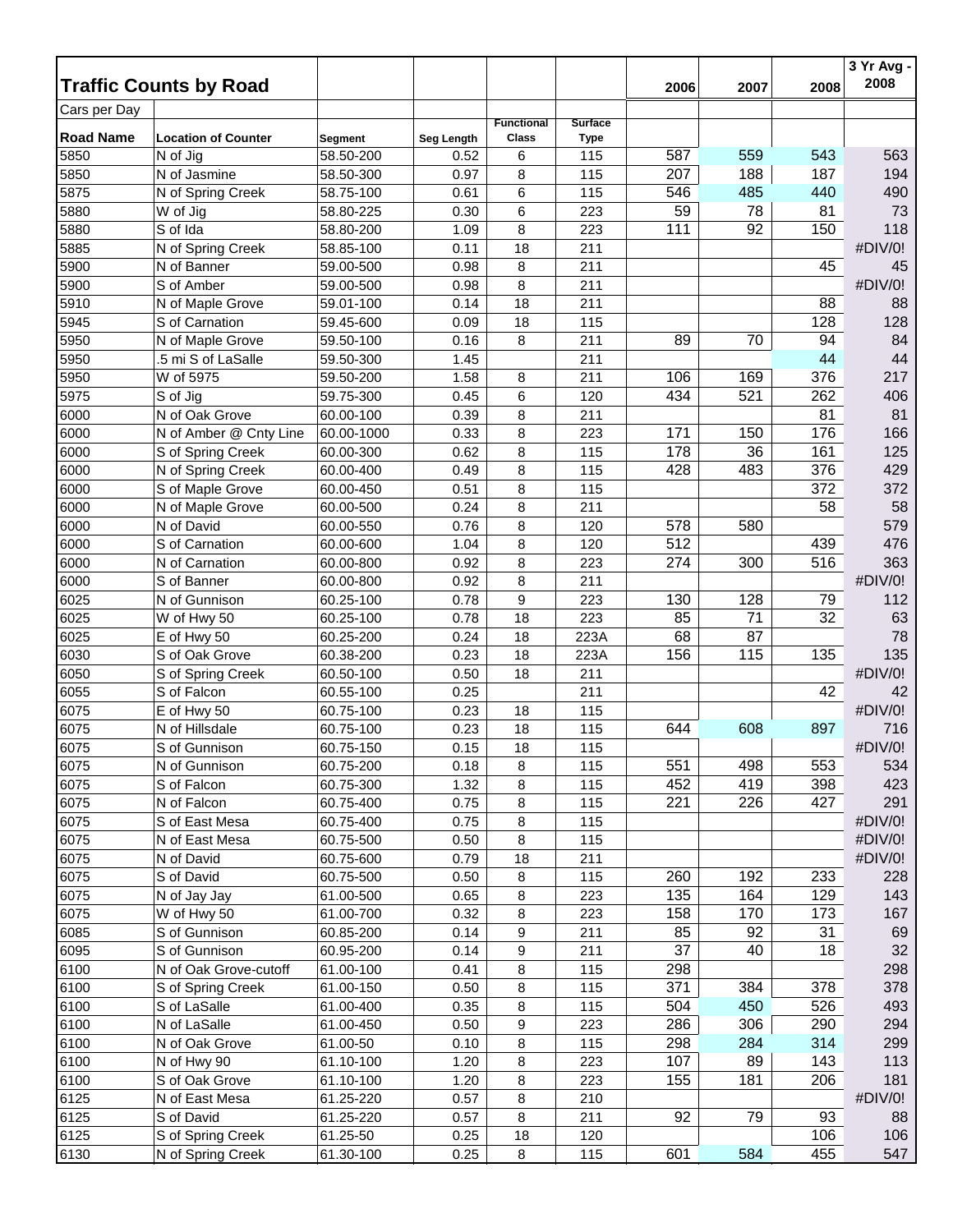|                  | <b>Traffic Counts by Road</b>               |                        |              |                   |                | 2006  | 2007  | 2008  | 3 Yr Avg -<br>2008 |
|------------------|---------------------------------------------|------------------------|--------------|-------------------|----------------|-------|-------|-------|--------------------|
| Cars per Day     |                                             |                        |              |                   |                |       |       |       |                    |
|                  |                                             |                        |              | <b>Functional</b> | <b>Surface</b> |       |       |       |                    |
| <b>Road Name</b> | <b>Location of Counter</b><br>N of Gunnison | Segment                | Seg Length   | Class             | <b>Type</b>    |       |       |       | #DIV/0!            |
| 6150<br>6150     | S of Falcon                                 | 61.50-100<br>61.50-150 | 1.00         | 8                 | 120            | 305   | 280   | 223   | 269                |
| 6150             | N of Falcon                                 | 61.50-200              | 0.51<br>0.77 | 8<br>8            | 120<br>120     | 141   | 144   | 139   | 141                |
|                  |                                             |                        |              |                   |                |       | 81    | 63    | 72                 |
| 6160<br>6165     | S of Spring Creek                           | 61.54-100              | 0.27         | 18                | 211            |       | 72    | 66    | 69                 |
|                  | S of Spring Creek                           | 61.70-100              | 0.26         | 18                | 211<br>120     | 708   | 607   | 713   | 676                |
| 6175             | N of Spring Creek                           | 61.75-100              | 0.25         | 8                 | 120            | 586   | 596   | 603   | 595                |
| 6175             | S of LaSalle                                | 61.75-400              | 1.08         | 8                 |                | 810   | 844   | 739   | 798                |
| 6200<br>6200     | S of Spring Creek<br>N of Jay Jay           | 62.00-250<br>62.00-400 | 0.21<br>0.50 | 8<br>8            | 115<br>115     | 251   | 247   | 266   | 255                |
| 6200             |                                             |                        |              |                   |                | 412   | 353   | 345   | 370                |
| 6200             | N of Oak Grove<br>N of David                | 62.00-50               | 0.31         | 8                 | 115            | 189   | 174   | 187   | 183                |
| 6200             | N of Carnation                              | 62.00-700<br>62.00-900 | 0.75<br>3.16 | 8<br>9            | 211<br>211     | 117   | 125   | 136   | 126                |
| 6200             |                                             |                        |              | $\overline{7}$    |                | 94    | 75    |       | 81                 |
|                  | N of Popular                                | 62.10-100              | 1.25         |                   | 223            |       |       | 75    |                    |
| 6200             | S of Hwy 90                                 | 62.10-100              | 1.25         | $\overline{7}$    | 223            | 85    | 167   | 145   | 132                |
| 6215             | N of Spring Creek                           | 62.15-100              | 0.73         | 18                | 115            |       | 282   | 294   | 288                |
| 6225             | NE of Hwy 50 Frontage                       | 62.25-150              | 0.09         | 18                | 211            |       |       | 132   | 132                |
| 6250             | N of Popular                                | 62.50-100              | 0.57         | 7                 | 115            |       |       |       | #DIV/0!            |
| 6250             | N of Pearl                                  | 62.50-200              | 0.30         | $\overline{7}$    | 115            | 598   | 774   | 436   | 603                |
| 6250             | S of Hwy 90                                 | 62.50-500              | 0.30         | $\overline{7}$    | 115            | 656   | 979   | 844   | 826                |
| 6250             | N of Jig                                    | 62.50-600              | 0.28         | 18                | 115            | 100   | 100   | 122   | 107                |
| 6275             | S of Ohlm                                   | 62.82-100              | 0.17         | 18                | 223            |       | 102   | 115   | 109                |
| 6280             | S of Hwy 90                                 | 62.80-100              | 0.28         | 18                | 223            |       |       | 96    | 96                 |
| 6290             | S of Oak Grove                              | 62.95-100              | 0.36         | 18                | 223            |       | 167   | 130   | 149                |
| 6300             | N of Pearl                                  | 63.00-200              | 0.60         | 8                 | 115            |       |       |       | #DIV/0!            |
| 6300             | N of Olm                                    | 63.00-400              | 0.48         | 8                 | 115            | 990   | 812   | 633   | 812                |
| 6300             | N of Hwy 90                                 | 63.00-450              | 0.47         | 18                | 211            |       | 252   | 14    | 133                |
| 6300             | S of Juniper                                | 63.00-600              | 0.04         | 18                | 115            | 1,709 | 1,661 | 1,334 | 1,568              |
| 6300             | S of Jade                                   | 63.00-900              | 0.40         | 6                 | 115            | 529   | 512   | 385   | 475                |
| 6300             | S of Pearl                                  | 63.20-200              | 0.86         | 9                 | 223            | 92    | 89    | 111   | 97                 |
| 6300             | E of Hwy 50                                 | <b>CITY</b>            |              |                   |                |       |       |       | #DIV/0!            |
| 6330             | N of Hwy 90                                 | 63.30-100              | 0.67         | 18                | 211            |       |       | 88    | 88                 |
| 6330             | S of Ida                                    | 63.30-300              | 0.37         | 18                | 211            |       |       | 73    | 73                 |
| 6355             | S of Marine                                 | 63.55-200              | 0.16         | 19                | 115            | 625   | 644   | 624   | 631                |
| 6355 Way         | S of Jig                                    | 63.55-450              | 0.12         | 9                 | 115            | 330   | 243   | 353   | 309                |
| 6360             | S of Marine                                 | 63.60-300              | 0.12         | 19                | 115            | 393   | 465   | 258   | 372                |
| 6370 Ct          | N of Ida                                    | 63.70-100              | 0.11         | 18                | 115            |       |       |       | #DIV/0!            |
| 6390             | W of 6400 @ end of airpor 63.90-200         |                        | 1.00         | 8                 | 223            | 153   | 152   | 167   | 157                |
| 6400             | N of Oak Grove                              | 64.00-100              | 0.13         | 8                 | 120            | 1,178 | 1,298 | 1,274 | 1,250              |
| 6400             | N of Ida                                    | 64.00-1150             | 0.17         | 6                 | 120            | 479   | 540   | 498   | 506                |
| 6400             | S of Falcon                                 | 64.00-1300             | 2.40         | 6                 | 120            | 364   | 364   | 643   | 457                |
| 6400             | S of Hwy 90                                 | 64.00-350              | 0.26         | 8                 | 120            | 2,009 | 1,919 | 2,201 | 2,043              |
| 6400             | S of Q&T                                    | 64.00-350              | 0.26         | 8                 | 120            |       |       |       | #DIV/0!            |
| 6400             | N of Ranger                                 | 64.10-100              | 1.44         | 8                 | 120            |       |       |       | #DIV/0!            |
| 6400             | S of Oak Grove                              | 64.10-350              | 0.27         | 8                 | 120            | 562   | 1,359 | 1,258 | 1,060              |
| 6416             | N of S Ramona                               | 64.16-100              | 0.09         | 19                | 115            |       |       |       | #DIV/0!            |
| 6416             | S of N Ramona                               | 64.16-200              | 0.09         | 19                | 115            |       |       |       | #DIV/0!            |
| 6420             | N of S Ramona                               | 64.20-100              | 0.35         | 19                | 115            |       |       |       | #DIV/0!            |
| 6420             | S of N Ramona                               | 64.20-100              | 0.35         | 19                | 115            |       |       |       | #DIV/0!            |
| 6422             | S of Oak Grove                              | 64.25-100              | 0.07         | 18                | 115            |       |       | 238   | 238                |
| 6450             | N of Kentucky                               | 64.50-950              | 0.25         | 6                 | 115            | 989   | 992   | 998   | 993                |
| 6450             | N of City Limits                            |                        |              | 6                 | 115            |       |       |       | #DIV/0!            |
| 6450             | S of Chipeta                                | 64.60-200              | 0.12         | 18                | 115            | 766   | 780   | 573   | 706                |
| 6475             | E of Chipeta                                | 64.75-100              | 0.36         | 18                | 115            |       | 103   | 119   | 111                |
| 6485             | S of Ranger                                 | 64.85-50               | 0.12         | 18                | 211            |       |       |       | #DIV/0!            |
| 6495             | S of Kentucky                               | 64.95-100              | 0.18         | 18                | 211            |       |       |       | #DIV/0!            |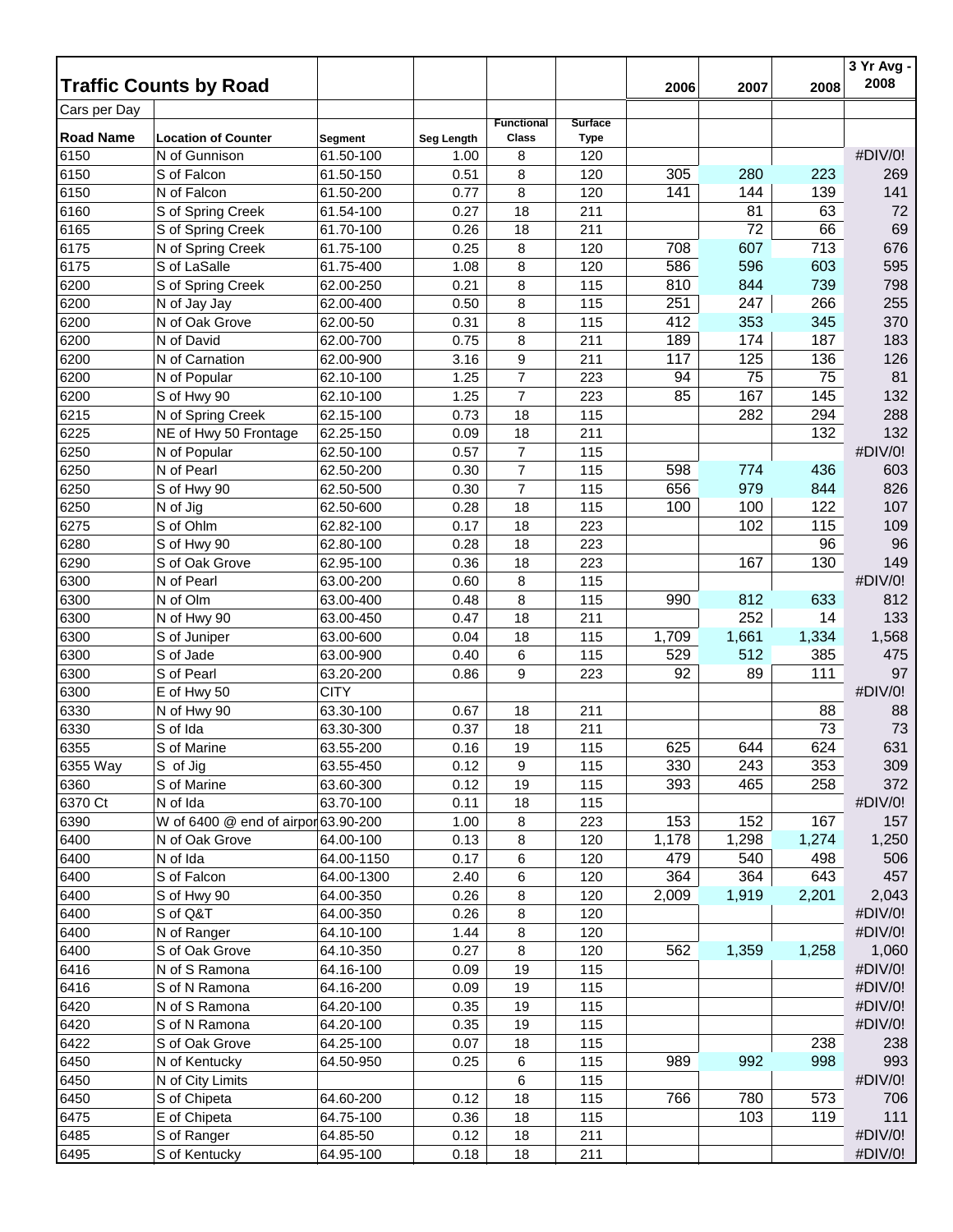|                  | <b>Traffic Counts by Road</b> |              |            |                                   |                               | 2006  | 2007  | 2008  | 3 Yr Avg -<br>2008 |
|------------------|-------------------------------|--------------|------------|-----------------------------------|-------------------------------|-------|-------|-------|--------------------|
| Cars per Day     |                               |              |            |                                   |                               |       |       |       |                    |
| <b>Road Name</b> | <b>Location of Counter</b>    | Segment      | Seg Length | <b>Functional</b><br><b>Class</b> | <b>Surface</b><br><b>Type</b> |       |       |       |                    |
| 6500             | S of Ranger                   | 65.00-100    | 0.61       |                                   | 120                           |       | 334   | 352   | 343                |
| 6500             | At Cedar Creek Bridge         | <b>CITY</b>  |            |                                   |                               |       |       |       | #DIV/0!            |
| 6530             | N of Flat Top                 | 65.30-600    | 0.58       |                                   | 211                           |       |       |       | #DIV/0!            |
| 6530             | N of Saw Mill                 | 65.30-500    | 0.77       |                                   | 115                           |       |       |       | #DIV/0!            |
| 6530             | N of Lincoln                  | 65.30-300    | 0.22       | $\overline{7}$                    | 115                           | 987   | 920   | 932   | 946                |
| 6530             | N of Lilac                    | 65.30-200    | 0.50       | $\overline{7}$                    | 115                           |       |       |       | #DIV/0!            |
| 6530             | N of Kentucky                 | 65.30-500    | 0.78       | 8                                 | 115                           | 734   | 695   | 617   | 682                |
| 6565             | S of Solar                    | 65.65-100    | 0.87       | 18                                | 223                           | 84    | 110   | 60    | 85                 |
| 6575             | S of Solar                    | 65.75-100    | 0.24       | 18                                | 211                           | 58    |       | 107   | 83                 |
| 6600             | W of Hwy 550                  | 65.95-100    | 0.31       | 18                                | 211                           |       |       | 49    | 49                 |
| 6600             | N of Locust                   | 66.00-700    | 0.79       | 6                                 | 115                           | 1,858 | 1,903 | 1,846 | 1,869              |
| 6600             | S of Lincoln                  | 66.00-800    | 0.10       | 6                                 | 115                           |       |       |       | #DIV/0!            |
| 6640             | S of Riverside                | 66.40-50     | 0.05       | 18                                | 115                           |       |       | 68    | 68                 |
| 6650             |                               | 66.60-100    | 0.32       | 9                                 | 211                           |       |       | 97    | 97                 |
| 6650             | E of Woodgate<br>N of Locust  | <b>CITY</b>  | 0.05       |                                   | 120                           |       |       |       | #DIV/0!            |
| 6650             | W of 6700 / LaSalle           | 66.50-200    |            |                                   |                               | 195   | 168   |       | 179                |
|                  |                               |              | 0.50       | 8                                 | 120                           |       |       | 175   | #DIV/0!            |
| 6700             | S of Oak Grove                | 67.00-100    | 0.42       | 8                                 | 120                           |       |       |       |                    |
| 6700             | N of Ogden                    | 67.00-50     | 0.13       | 8                                 | 120                           |       |       |       | #DIV/0!            |
| 6700             | S of Landfill                 | 67.00-700    | 0.25       | 8                                 | 120                           | 191   | 197   | 184   | 191                |
| 6700             | N of Hwy 50                   | <b>CITY</b>  |            |                                   |                               |       |       |       | #DIV/0!            |
| 6700             | S of Hwy 50                   | <b>CITY</b>  |            |                                   |                               |       |       |       | #DIV/0!            |
| 6700             | S of LaSalle                  | <b>CITY</b>  |            |                                   |                               |       |       |       | #DIV/0!            |
| 6720             | N of Sunnyside                | 67.20-100    | 0.50       | 8                                 | 120                           |       |       |       | #DIV/0!            |
| 6720             | S of Miami                    | 67.20-100    | 0.50       | 8                                 | 120                           |       |       |       | #DIV/0!            |
| 6720             | W of Miami                    | N.50-1000    | 0.23       | 9                                 | 211                           |       |       |       | #DIV/0!            |
| 6725             | N of Sunshine                 | 67.25-250    | 0.20       | 8                                 | 120                           | 456   | 494   | 512   | 487                |
| 6725             | S of Ogden                    | 67.25-350    | 0.10       | 8                                 | 120                           |       |       |       | #DIV/0!            |
| 6735 CT          | N of Gov't Springs Rd         | 67.35-100    | 0.13       | 18                                | 115                           |       |       | 36    | 36                 |
| 6740             | S of Oak Grove                | 67.40-200    | 0.07       | 18                                | 115                           | 176   | 170   | 162   | 169                |
| 6750             | N of Ogden                    | 67.50-100    | 0.14       | 18                                | 120                           | 36    | 131   | 97    | 88                 |
| 6760             | N of Ogden                    | 67.60-100    | 0.10       | 9                                 | 115                           | 30    | 181   | 79    | 97                 |
| 6760             | N of Hwy 50                   | 67.60-200    | 0.21       | 18                                | 211                           |       |       | 100   | 100                |
| 6765             | S of Oak Grove                | 67.65-200    | 0.23       | 18                                | 115                           | 141   | 168   | 78    | 129                |
| 6775             | N of Sunnyside                | 67.75-200    | 0.13       |                                   | 211                           |       |       | 54    | 54                 |
| 6780             | S of Sunshine                 | 67.80-100    | 0.12       | 18                                | 211                           |       |       | 42    | 42                 |
| 6794 Ct          | S of E Oak Grove              | 67.94-100    | 0.22       | 18                                | 115                           |       |       | 32    | 32                 |
| 6800             | N of Oak Grove                | City         |            |                                   |                               |       |       |       | #DIV/0!            |
| 6800             | S of Sunnyside                | City         |            |                                   |                               |       |       |       | #DIV/0!            |
| 6830             | S of Oak Grove                | 68.30-150    | 0.34       | 18                                | 115                           | 48    | 189   | 102   | 113                |
| 6850             | S of Uncompahgre              | 68.50-50     | 0.08       | 18                                | 115                           |       |       |       | #DIV/0!            |
| 6900             | S of Overland dr              | 69.00-200    | 0.28       | 18                                | 211                           | 90    | 133   | 174   | 132                |
| 6900             | N of Oak Grove                | 69.00-300    | 0.62       | 8                                 | 211                           | 69    | 207   | 43    | 106                |
| 6900             | N of Hwy 50                   | 69.00-700    | 0.44       | 18                                | 211                           | 127   | 64    | 275   | 155                |
| 6950             | N of Hwy 50                   | 69.50-100    | 0.49       | 18                                | 211                           | 165   | 328   | 122   | 205                |
| 7010             | N of Uncompahgre              | 70.10-100    | 0.03       | 9                                 | 211                           |       |       |       | #DIV/0!            |
| 7745             | W of Black Canyon             | 77.50-200    | 0.26       | 9                                 | 211                           | 19    | 102   | 96    | 72                 |
| 7750             | S of Black Canyon             | 77.50-100    | 1.11       | 9                                 | 211                           | 58    | 11    | 58    | 42                 |
| 90 Rd            | W of S Divide                 | 90-700       | 0.72       | 6                                 | 211                           |       | 39    | 14    | 27                 |
| 90 Rd            | E of Forest Bndry             | 90-1050      | 5.28       | 6                                 | 223                           | 279   | 221   | 216   | 239                |
| Α                | E of 5600                     | A-100        | 0.47       | 8                                 | 211                           | 78    | 99    | 67    | 81                 |
| A                | W of 5725                     | A-150        | 0.85       | 8                                 | 211                           | 77    | 127   | 46    | 83                 |
| Alpine           | S of Orchard                  | 64.10-400    | 0.25       | 9                                 | 115                           | 432   | 413   | 418   | 421                |
| Amber            | W of 6000                     | B-600        | 1.00       | 8                                 | 223                           | 93    | 92    | 182   | 122                |
| Amber            | W of Hwy 348                  | B-300        | 0.89       | 8                                 | 223                           | 127   | 154   | 160   | 147                |
| Amber            | W of 5900                     | <b>B-500</b> | 0.56       |                                   | 223                           |       |       | 610   | 610                |
|                  |                               |              |            |                                   |                               |       |       |       |                    |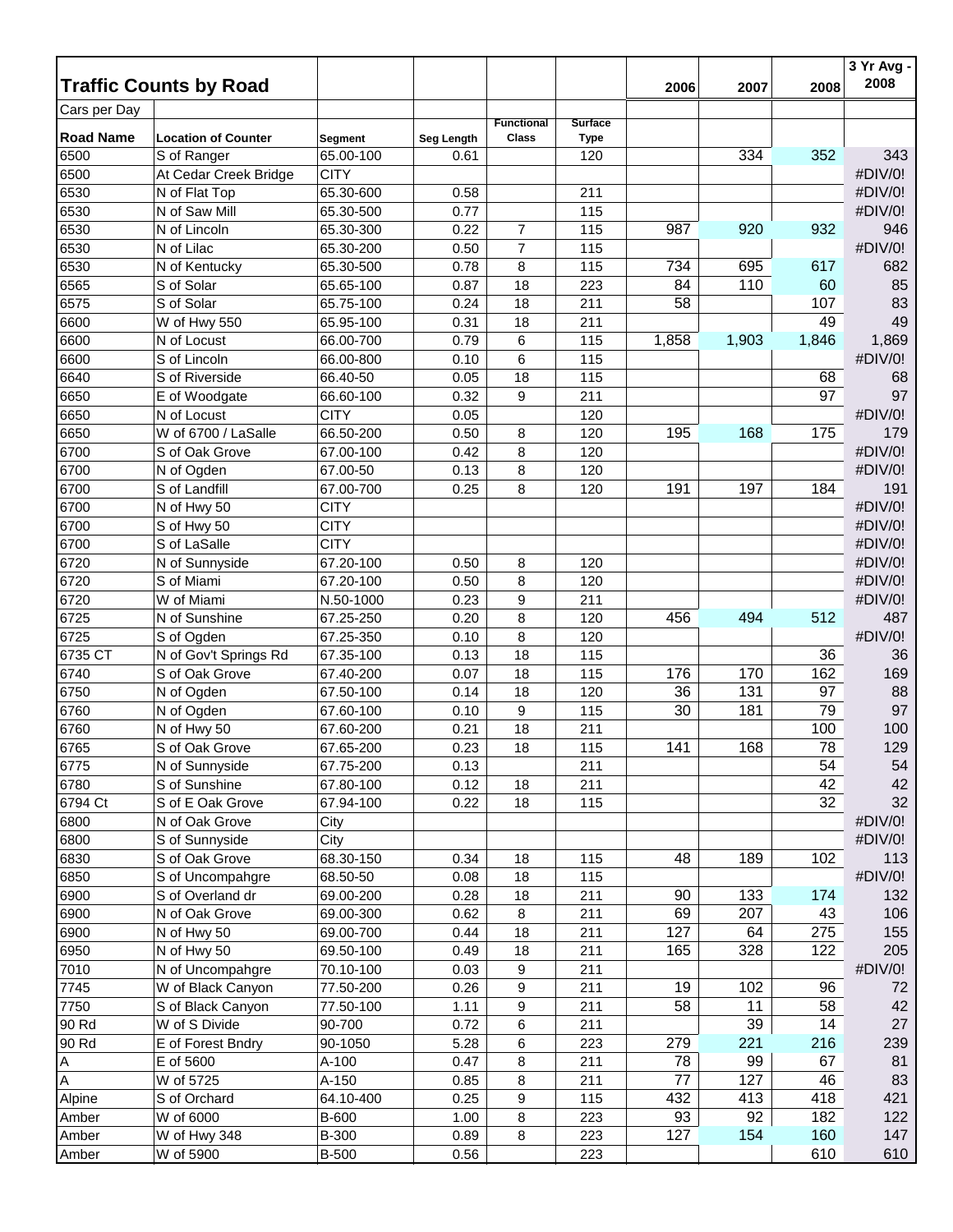|                              |                                 |              |            |                            |                               |       |       |       | 3 Yr Avg - |
|------------------------------|---------------------------------|--------------|------------|----------------------------|-------------------------------|-------|-------|-------|------------|
|                              | <b>Traffic Counts by Road</b>   |              |            |                            |                               | 2006  | 2007  | 2008  | 2008       |
| Cars per Day                 |                                 |              |            |                            |                               |       |       |       |            |
| <b>Road Name</b>             | <b>Location of Counter</b>      | Segment      | Seg Length | <b>Functional</b><br>Class | <b>Surface</b><br><b>Type</b> |       |       |       |            |
| Amber                        | E of Hwy 50                     | <b>B-500</b> | 0.56       | 8                          | 223                           | 239   | 324   | 424   | 329        |
| Arabian Ct                   | E of Marine                     | 63.55-350    | 0.11       | 18                         | 211                           | 71    | 92    | 146   | 103        |
| Ash Ln                       | E of 5725                       | B.20-100     | 0.25       | 18                         | 211                           |       |       | 127   | 127        |
| <b>B76</b>                   | W of Black Canyon               | B76-100      | 1.12       |                            | 211                           |       |       | 29    | 29         |
| <b>B80</b>                   | W of Hwy 92                     | B80-100      | 0.74       | 9                          | 211                           |       |       |       | #DIV/0!    |
| B80 (clear fork) E of Hwy 92 |                                 | B80-200      | 0.51       | 9                          | 223                           |       |       | 18    | 18         |
| Banner                       | E of 5100                       | $C-100$      | 0.95       | 8                          | 211                           |       |       |       | #DIV/0!    |
| <b>Banner</b>                | W of Cedar                      | $C-100$      | 0.95       | 8                          | 211                           | 102   | 95    | 68    | 88         |
| Banner                       | W of 6000                       | $C-1000$     | 1.03       | 8                          | 211                           | 44    |       | 34    | 39         |
| Banner                       | W of Hwy 348                    | $C-300$      | 0.88       | 8                          | 115                           | 254   | 238   | 277   | 256        |
| Banner                       | E of Hwy 348                    | $C-400$      | 0.58       | 8                          | 115                           | 155   | 221   | 117   | 164        |
| <b>Banner</b>                | W of 5400                       | $C-500$      | 0.42       | 8                          | 115                           | 197   | 166   | 184   | 182        |
| <b>Banner</b>                | E of 5400                       | $C-600$      | 1.00       | 8                          | 115                           | 167   | 160   | 167   | 165        |
| <b>Banner</b>                | W of 5500                       | $C-600$      | 1.00       | 8                          | 115                           | 166   | 298   |       | 232        |
| <b>Banner</b>                | E of N River                    | C-700        | 0.28       | 8                          | 115                           |       |       |       | #DIV/0!    |
| Banner                       | W of Hwy 50                     | $C-700$      | 0.28       | 8                          | 115                           | 183   | 222   | 187   | 197        |
| <b>Banner</b>                | E of Hwy 50                     | $C-900$      | 0.26       | 8                          | 211                           | 172   | 141   | 119   | 144        |
|                              |                                 | $C.30-100$   |            |                            |                               | 37    | 406   | 352   | 265        |
| Begonia                      | E of 5500                       |              | 0.50       | 8                          | 115                           | 211   | 238   | 155   | 201        |
| Begonia                      | W of 5600                       | C.30-300     | 0.69       | 8                          | 115                           |       |       |       |            |
| Begonia                      | E of 5675                       | C.30-400     | 0.50       | 8                          | 115                           | 266   | 271   | 382   | 306        |
| Begonia                      | W of 5725                       | C.30-400     | 0.50       | 8                          | 115                           | 299   | 537   | 264   | 367        |
| <b>Black Canyon</b>          | W of 7750                       | A-300        | 0.75       | 8                          | 120                           | 210   | 402   | 194   | 269        |
| <b>Black Canyon</b>          | W of Hwy 92                     | A-500        | 0.63       | 8                          | 120                           | 375   | 447   | 335   | 386        |
|                              | Black Canyon FS of Black canyon | F74-400      | 0.75       | 8                          | 120                           | 155   | 153   | 143   | 150        |
| Blossom                      | E of 5725                       | $C.50-100$   | 1.15       | 8                          | 120                           |       |       |       | #DIV/0!    |
| <b>Blossom</b>               | W of N River                    | $C.50-300$   | 0.18       | 8                          | 120                           | 399   | 679   | 369   | 482        |
| <b>Bostwick Park</b>         | E of Landfill Rd                | M.72-300     | 4.14       |                            | 230                           | 27    |       |       | 27         |
| <b>Bostwick Park</b>         | E of Gate Top of Hill           | L.75-300     | 0.25       |                            | 211                           | 5     |       |       | 5          |
| <b>Bostwick Park</b>         | N of Sanburgs                   | M.72-250     | 2.91       |                            | 223                           | 19    |       |       | 19         |
| <b>Bostwick Park</b>         | W of Hwy 347                    | L.75-200     | 1.01       | 7                          | 223                           | 107   | 185   | 112   | 135        |
| <b>Buckhorn</b>              | E of Uncomphagre                | W.75-100     | 1.73       | 8                          | 120                           | 236   | 302   | 234   | 257        |
| <b>Buckhorn</b>              | E of 7250                       | W.75-350     | 4.96       |                            | 211                           |       | 71    | 62    | 67         |
| <b>Buckhorn</b>              | E of Hwy 550                    | X.25-100     | 1.16       | 8                          | 115                           | 331   | 368   | 307   | 335        |
| <b>Buckhorn</b>              | E of River                      | X.25-100     | 1.16       | 8                          | 115                           |       |       |       | #DIV/0!    |
| Buffalo Grass LW of 6400     |                                 | <b>CITY</b>  |            |                            | 115                           |       |       | 232   | 232        |
| Carefree Dr                  | W of Marine                     | 63.35-100    | 0.20       | 18                         | 115                           |       |       | 75    | 75         |
| Carnation                    | E of Hwy 50                     | D-1000       | 0.49       | 8                          | 115                           | 617   | 1,006 | 605   | 743        |
| Carnation                    | W of 6000                       | D-1100       | 0.50       | 8                          | 115                           | 407   | 383   | 401   | 397        |
| Carnation                    | E of 6000                       | D-1200       | 1.26       | 8                          | 120                           | 419   | 421   | 761   | 534        |
| Carnation                    | W of 6200                       | D-1300       | 0.75       | 8                          | 120                           | 201   | 191   | 215   | 202        |
| Carnation                    | W of Hwy 348                    | D-250        | 0.62       | 18                         | 120                           | 44    | 171   | 95    | 103        |
| Carnation                    | E of Hwy 348                    | D-300        | 0.98       | 8                          | 120                           | 61    | 59    | 71    | 64         |
| Carnation                    | W of 5400                       | D-300        | 0.98       | 8                          | 120                           | 80    | 63    | 78    | 74         |
| Carnation                    | E of 5400                       | D-600        | 1.02       | 8                          | 120                           | 63    | 52    |       | 58         |
| Carnation                    | W of 5500                       | D-600        | 1.02       | 8                          | 120                           | 92    | 176   | 86    | 118        |
| Carnation                    | W of Hwy 50                     | D-900        | 0.23       | 8                          | 115                           | 284   | 316   | 320   | 307        |
| Cedar                        | S of Banner                     | 51.50-200    | 1.24       | 8                          | 120                           | 90    | 98    | 90    | 93         |
| Cedar                        | W of Hwy 348                    | $E-150$      | 0.37       | 8                          | 120                           | 166   | 164   | 162   | 164        |
| Charolis Dr                  | E of Hwy 90                     | P.65-100     | 0.23       | 18                         | 223                           |       |       | 36    | 36         |
| Chipeta Dr                   | W of Hwy 550                    | 64.50-100    | 0.47       | 6                          | 115                           | 3,434 | 3,429 | 3,119 | 3,327      |
| Chipeta Dr                   | S of Oak Grove                  | 64.50-350    | 0.27       | 6                          | 115                           | 3,287 | 3,011 | 2,803 | 3,034      |
| Chipeta Dr                   | N of Oak Grove                  | 64.50-400    | 0.40       | 6                          | 115                           | 3,420 | 3,183 | 2,853 | 3,152      |
| Chipeta Dr                   | S of Sunset Dr                  | 64.50-400    | 0.40       | 6                          | 115                           |       |       |       | #DIV/0!    |
| Chipeta Dr                   | N of Sunset Dr                  | 64.50-450    | 0.11       | 6                          | 115                           |       |       |       | #DIV/0!    |
| Chipeta Dr                   | S of Hwy 90/S of Pierce         | 64.50-650    | 0.06       | 6                          | 115                           | 4,370 | 4,558 | 4,232 | 4,387      |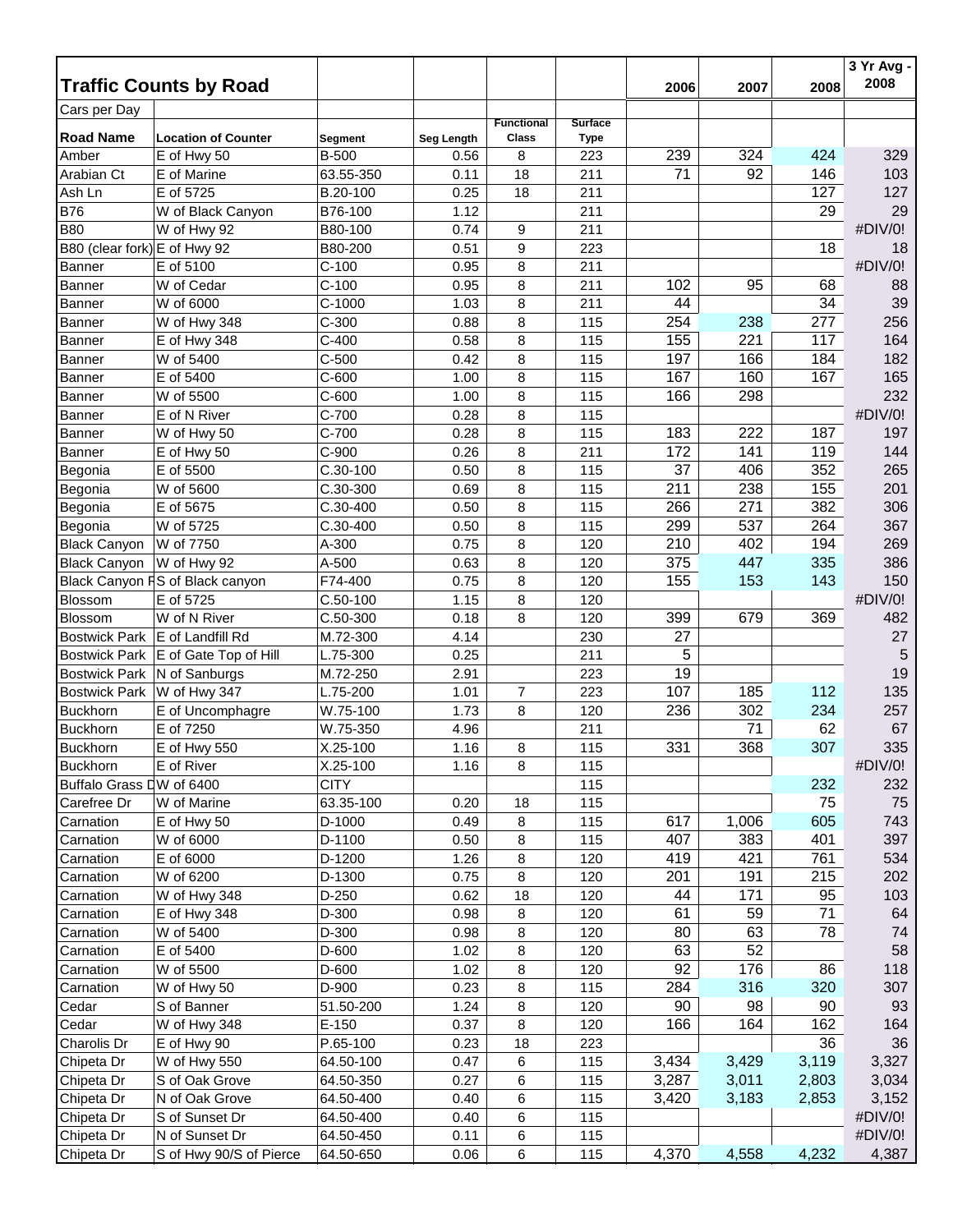|                            | <b>Traffic Counts by Road</b>           |                      |                    |                            |                               | 2006 | 2007      | 2008           | 3 Yr Avg -<br>2008 |
|----------------------------|-----------------------------------------|----------------------|--------------------|----------------------------|-------------------------------|------|-----------|----------------|--------------------|
| Cars per Day               |                                         |                      |                    |                            |                               |      |           |                |                    |
| <b>Road Name</b>           | <b>Location of Counter</b>              |                      |                    | <b>Functional</b><br>Class | <b>Surface</b><br><b>Type</b> |      |           |                |                    |
| Chipeta Dr                 | S of Spring Creek                       | Segment<br>64.50-650 | Seg Length<br>0.06 | 6                          | 115                           |      |           |                | #DIV/0!            |
| Chu Chu Lane E of 6200     |                                         | O.37-100             | 0.18               | 18                         | 115                           | 256  | 488       | 232            | 325                |
| Church                     | S of Olathe city limit                  | 59.45-500            | 0.24               | 8                          | 115                           | 753  | 662       | 612            | 676                |
| Church                     | S of S River                            | G-800                | 0.25               | 8                          | 211                           | 103  | 124       | 201            | 143                |
| Cimarron                   | S of P77                                | P77-100              | 5.17               | 8                          | 223                           | 178  | 301       | 358            | 279                |
| Cimarron                   | S of Hwy 50                             | V81-100              | 5.92               | 8                          | 223                           | 192  | 254       | 350            | 265                |
|                            | Cimarron Road Bridge at Little Cimarron | $V81-100$            | 5.92               |                            | 223                           |      |           |                | #DIV/0!            |
| Cimarron Road S of Shears  |                                         | V81-100              | 5.92               |                            | 223                           |      |           |                | #DIV/0!            |
| Clear Fork (B80E of Hwy 92 |                                         | B80-200              | 0.51               |                            | 211                           | 41   | 51        | 32             | 41                 |
| Clear Fork                 | S of Delta Co                           | B80-300              | 4.64               | 8                          | 211                           | 20   | 91        | 79             | 63                 |
| Cobble Dr                  | W of Chipeta                            | <b>CITY</b>          |                    | 19                         | 115                           |      |           | 1,047          | 1,047              |
| Coffman Ln                 | W of Olathe City Limit                  | 58.80-300            | 0.09               | 8                          | 120                           | 220  | 159       | 198            | 192                |
| Colorow                    | E of 5700                               | D.20-200             | 0.25               | 8                          | 223                           | 199  | 212       | 227            | 213                |
| Colorow                    | N of Coffman Ln                         | 58.80-400            | 0.80               | 8                          | 115                           | 132  | 72        | 113            | 106                |
| Dalia                      | E of Hwy 348                            | $E-200$              | 0.87               | 8                          | 115                           | 259  | 162       | 146            | 189                |
| Dalia                      | W of 5700                               | E-400                | 0.48               | 8                          | 115                           | 293  | 439       | 251            | 328                |
| Dalia                      | E of 5700                               | E-500                | 1.00               | 8                          | 211                           | 98   | 175       | 152            | 142                |
| Dalia                      | E of 6000                               | E-600                | 0.30               | 18                         | 211                           |      |           | 80             | 80                 |
| Dales Ln                   | W 6900                                  | P.30-100             | 0.21               | 18                         | 211                           |      |           | 18             | 18                 |
| Dandy                      | E of 5800                               | E.70-100             | 0.24               | 8                          | 211                           | 44   | 34        | 33             | 37                 |
|                            | Dave Wood Rd At Ouray co line           | 60.20-100            | 1.91               | 8                          | 223                           | 357  | 458       | 321            | 379                |
| Dave Wood Rd At end of Oil |                                         | 60.20-300            | 0.27               | 8                          | 115                           |      |           |                | #DIV/0!            |
| Dave Wood Rd E of Divide   |                                         | EE58-100             | 1.25               | 8                          | 223                           | 190  | 274       | 208            | 224                |
|                            | Dave Wood Rd E of Sanborn Park          | JJ45-300             | 2.86               | 8                          | 211                           |      | 131       |                | 131                |
|                            | Dave Wood Rd S of 6250 / Top of Hill    | 62.50-100            | 0.57               | $\overline{7}$             | 115                           | 693  | 729       | 578            | 667                |
|                            | Dave Wood Rd N of Sanborn Park          | JJ45-700             | 1.62               |                            | 223                           | 118  |           |                | 118                |
|                            | Dave Wood Rd W of Elk Mountain Resort   | JJ58-300             | 2.32               |                            | 223                           | 235  | 329       | 209            | 258                |
|                            | Dave Wood Rd W of Divide Rd             | JJ45-700             | 1.61               | 8                          | 211                           | 133  |           |                | 133                |
| David                      | W of 6000 (E of Hwy 50)                 | E.75-300             | 0.28               | 8                          | 115                           | 857  | 858       | 782            | 832                |
| David                      | W of 6200                               | E.75-700             | 0.44               | 8                          | 223                           |      |           |                | #DIV/0!            |
| David                      | E of 6200                               | E.75-900             | 0.22               | 18                         | 223                           | 146  |           | 143            | 145                |
| Divide                     | W of Transfer                           | M26-1000             | 1.01               | 6                          | 211                           |      |           | 73             | 73                 |
| <b>Divide</b>              | N of Davewood                           | Y50-350              | 2.54               | 8                          | 211                           | 131  | 201       | 123            | 152                |
| <b>Divide</b>              | S of 90 Rd                              | Y50-100              | 2.07               | 8                          | 211                           | 74   | 99        | $\overline{7}$ | 60                 |
| E Borough                  | E of 6700                               | M.50-100             | 0.47               | 18                         | 223                           | 219  | 218       | 139            | 192                |
| E Borough                  | N of Locust                             | M.50-400             | 0.13               | 18                         | 223                           | 374  | 321       | 304            | 333                |
| E81                        | W of HWY 92                             | E81-200              | 0.72               | 9                          | 211                           |      |           | 21             | 21                 |
| Earle Ln                   | S of Fruit Park Rd                      | 64.27-100            | 0.06               | 19                         | 211                           |      |           | 139            | 139                |
| East Mesa                  | E of Hwy 50                             | F.25-100             | 1.05               | 8                          | 120                           | 249  | 286       | 254            | 263                |
| East Mesa                  | W of 6075                               | $F.25-100$           | 1.05               | 8                          | 120                           |      |           |                | #DIV/0!            |
| East Mesa                  | E of 6075                               | F.25-200             | 0.50               | 8                          | 120                           | 225  | 224       | 213            | 221                |
| East Mesa                  | W of 6150                               | F.25-300             | 0.15               | 8                          | 120                           |      |           |                | #DIV/0!            |
| Easter Rd                  | E of 5300                               | $F-100$              | 1.18               | 8                          | 211                           | 134  | 74<br>208 | 58<br>117      | 66                 |
| Easter Rd                  | W of 5400<br>E of 5400                  | $F-150$<br>$F-200$   | 0.04               | 8                          | 211                           |      |           |                | 153                |
| Easter Rd                  |                                         |                      | 0.99               | 8                          | 115                           |      |           |                | #DIV/0!            |
| Easter Rd                  | W of 5500/Hwy 348                       | $F-200$              | 0.99               | 8                          | 115                           | 432  | 145       | 455            | 344                |
| Falcon                     | W of 5425                               | $G-100$<br>G-1000    | 0.66               | 9<br>6                     | 211<br>115                    | 961  | 1,019     | 79<br>867      | 79<br>949          |
| Falcon                     | E of Hwy 50                             |                      | 0.90               |                            |                               |      |           |                |                    |
| Falcon                     | W of 6075                               | G-1000               | 0.90               | 6                          | 115                           |      |           | 665            | #DIV/0!            |
| Falcon                     | W of 6150                               | G-1100               | 0.76               | 6                          | 115                           | 411  | 407       |                | 665                |
| Falcon                     | W of 6400                               | G-1300               | 1.99               | 6                          | 115                           |      |           | 362            | 393                |
| Falcon                     | W of 5500                               | G-400                | 0.55               | 8                          | 223                           | 248  | 205       | 228            | 227                |
| Falcon                     | E of 5500<br>E of 5550                  | $G-500$<br>$G-500$   | 0.50<br>0.50       | 8                          | 211<br>211                    | 55   | 122       | 34             | 70<br>#DIV/0!      |
| Falcon                     | W of 5550                               | G-500                |                    | 8                          | 211                           |      |           |                | #DIV/0!            |
| Falcon                     |                                         |                      | 0.50               | 8                          |                               |      |           |                |                    |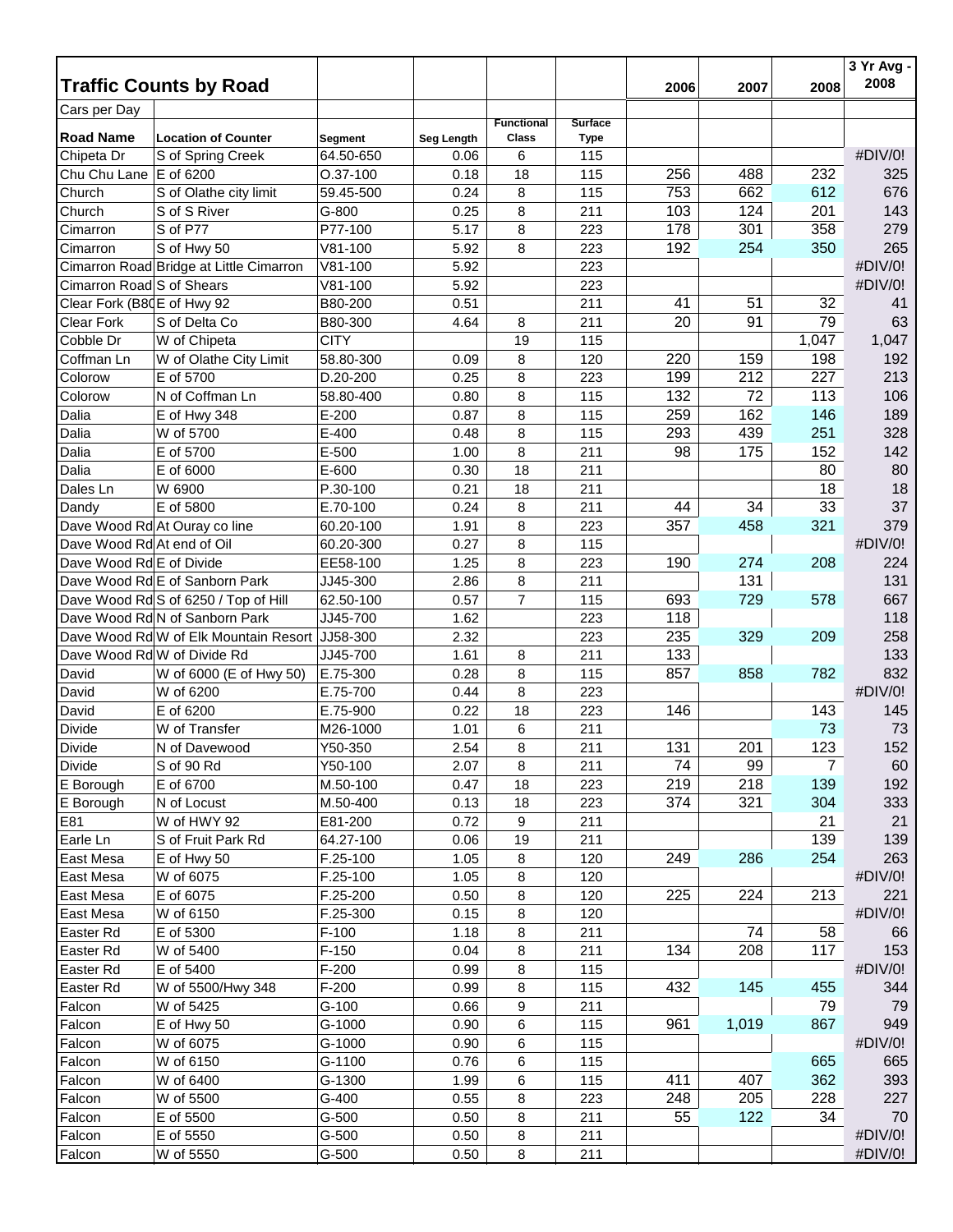|                            | <b>Traffic Counts by Road</b>                      |                |            |                   |                | 2006 | 2007 | 2008  | 3 Yr Avg -<br>2008 |
|----------------------------|----------------------------------------------------|----------------|------------|-------------------|----------------|------|------|-------|--------------------|
|                            |                                                    |                |            |                   |                |      |      |       |                    |
| Cars per Day               |                                                    |                |            | <b>Functional</b> | <b>Surface</b> |      |      |       |                    |
| <b>Road Name</b>           | <b>Location of Counter</b>                         | <b>Segment</b> | Seg Length | Class             | <b>Type</b>    |      |      |       |                    |
| Falcon                     | W of 5600                                          | $G-550$        | 0.51       | 8                 | 211            | 41   | 50   | 34    | 42                 |
| Fern                       | E of 5600                                          | G.20-100       | 0.78       | 8                 | 211            |      |      |       | #DIV/0!            |
| Fern                       | W of 5700                                          | G.20-300       | 0.06       | 8                 | 211            | 63   | 70   | 65    | 66                 |
| Fox Hill Rd                | W of 5500                                          | 54.25-100      | 0.41       | 8                 | 211            | 85   | 84   | 78    | 82                 |
| <b>Fruit Park</b>          | E of 6400                                          | $O.30 - 100$   | 0.28       | 18                | 115            | 193  | 398  | 234   | 275                |
| <b>Fruit Park</b>          | W of Chipeta                                       | $O.30 - 200$   | 0.11       | 18                | 115            | 422  | 423  | 1,284 | 710                |
|                            | Fruit Park Trail W of Fruit Park Rd                |                |            |                   |                |      | 142  | 115   | 129                |
| Gerry                      | W of 6250                                          | P.32-100       | 0.10       | 18                | 211            |      |      | 32    | 32                 |
|                            | Government SpS of V66 Trail - End of Oil 66.00-100 |                | 0.13       | 8                 | 115            | 332  | 591  | 459   | 461                |
| Government SpW of Horsefly |                                                    | 66.00-200      | 0.18       | 8                 | 115            | 668  | 748  | 587   | 668                |
| Government SpW of Hwy 550  |                                                    | 66.00-400      | 0.11       | 8                 | 115            | 827  | 987  | 812   | 875                |
| Golden CT                  | E of 6075                                          | H.65-100       | 0.10       |                   | 115            |      |      | 46    | 46                 |
| Guernsey                   | E of 6075                                          | H.90-100       | 0.10       | 18                | 211            | 153  | 155  | 130   | 146                |
| Gunnison                   | E of S River                                       | H.75-100       | 0.44       | 8                 | 223            | 270  | 216  | 186   | 224                |
| Gunnison                   | W of Hwy 50                                        | H.75-500       | 0.30       | 8                 | 223            | 186  | 201  | 156   | 181                |
| Gunnison                   | E of Hwy 50                                        | H.75-600       | 0.18       | 8                 | 120            | 710  | 839  | 604   | 718                |
| Gunnison                   | E of 6075                                          | H.75-650       | 0.10       | 8                 | 120            | 933  | 649  | 517   | 700                |
| Harvest                    | E of 6075                                          | 1.20-200       | 0.18       | 18                | 223            | 157  | 121  | 118   | 132                |
| Herman                     | W of 5500                                          | H-100          | 0.38       | 9                 | 211            |      |      | 33    | 33                 |
| Herman                     | W of S River                                       | H-500          | 0.45       | 18                | 211            |      |      |       | #DIV/0!            |
| Herman                     | E of Hwy 50                                        | H-600          | 0.20       | 18                | 211            | 161  | 117  | 51    | 110                |
| Hickory                    | W of 5600                                          | I-600          | 0.28       | 6                 | 115            | 306  | 262  | 250   | 273                |
| High Mesa                  | N of Ida                                           | 58.25-100      | 2.37       | 8                 | 115            | 222  | 344  | 270   | 279                |
| Hillsdale                  | E of 6075                                          | $1.10 - 100$   | 0.09       | 18                | 223            | 364  | 340  | 348   | 351                |
| Hillside                   | N of Jasmine                                       | 57.10-100      | 1.07       | 6                 | 115            |      |      |       | #DIV/0!            |
| Hillside                   | E of 5650                                          | 57.10-300      | 0.60       | 6                 | 115            | 370  | 358  | 340   | 356                |
| Holly                      | E of 6400                                          | 1.50-500       | 0.80       | 18                | 211            |      |      |       | #DIV/0!            |
| Holly                      | W of 5600                                          | 1.50-300       | 0.36       | 8                 | 211            | 78   | 61   | 81    | 73                 |
| Horsefly                   | S of Govt Springs                                  | 68.00-100      | 2.13       | 8                 | 115            | 166  | 138  | 178   | 161                |
| Howdy Ct                   | W of 6400                                          | I.85-100       | 0.15       | 18                | 115            |      |      | 47    | 47                 |
| Hwy 90                     | E of Marine                                        | <b>State</b>   |            | 6                 | 115            |      |      |       | #DIV/0!            |
| Hwy 90                     | End of oil                                         | <b>State</b>   |            | 6                 | 115            |      |      |       | #DIV/0!            |
| Hwy 90                     | S of Spring Creek                                  | <b>State</b>   |            | $\overline{2}$    | 115            |      |      |       | #DIV/0!            |
| Hwy 90                     | S of W Oak Grove                                   | <b>State</b>   |            | 6                 | 115            |      |      |       | #DIV/0!            |
| <b>Hwy 90</b>              | W of Marine                                        | <b>State</b>   |            | $\overline{2}$    | 115            |      |      |       | #DIV/0!            |
| 90 Rd                      | W of Shavano                                       | 90-1300        | 6.62       | 6                 | 223            | 174  | 615  | 367   | 385                |
| <b>Hwy 90</b>              | E of 6250                                          | <b>State</b>   |            | 6                 | 115            |      |      |       | #DIV/0!            |
| <b>Hwy 90</b>              | W of 6250                                          | <b>State</b>   |            | 6                 | 115            |      |      |       | #DIV/0!            |
| II Rd                      | E of Dave Wood                                     | JJ58-200       | 1.75       |                   | 211            | 81   | 93   | 67    | 80                 |
| II Rd                      | W of Dave Wood                                     | $II-400$       | 0.76       | 9                 | 211            | 26   | 30   | 23    | 26                 |
| 183                        | S of J 82                                          | 183-200        | 1.92       | 9                 | 211            |      |      |       | #DIV/0!            |
| Ida                        | W of Jade                                          | 63.40-200      | 0.72       | 9                 | 211            | 169  | 116  | 227   | 171                |
| Ida                        | E of Hillside                                      | $J-100$        | 0.98       | 8                 | 120            | 140  | 264  | 110   | 171                |
| Ida                        | W of 5850                                          | $J-200$        | 0.39       | 8                 | 120            | 213  | 201  | 174   | 196                |
| Ida                        | W of High Mesa                                     | $J-400$        | 0.24       | 8                 | 120            | 222  | 226  | 202   | 217                |
| Ida                        | E of 5880                                          | $J-550$        | 0.62       | 8                 | 223            | 220  | 253  | 239   | 237                |
| Ida                        | W of S River                                       | $J-650$        | 0.32       | 8                 | 120            | 321  | 285  | 709   | 438                |
| Ida                        | W of 6400                                          | $J-750$        | 0.32       | 6                 | 120            | 267  | 298  | 279   | 281                |
| J82                        | E of Hwy 92                                        | J82-100        | 1.17       | 9                 | 211            | 80   | 112  | 103   | 98                 |
| J82                        | E of 183                                           | J82-200        | 1.29       | 9                 | 211            |      |      |       | #DIV/0!            |
| Jacaranda Wy               | W of 6400                                          | $J.40-100$     | 0.24       |                   | 115            |      |      | 106   | 106                |
| Jacob                      | S of Jig                                           | K.59-100       | 0.30       | 18                | 115            | 61   | 58   | 54    | 58                 |
| Jade                       | S of Ida                                           | 63.40-150      | 0.26       | 6                 | 115            | 339  |      | 385   | 362                |
| Jade                       | E of 6200                                          | $J.50-100$     | 0.10       | 8                 | 211            | 115  | 106  | 108   | 110                |
| Jade                       | W of 6300                                          | $J.50 - 300$   | 0.51       | 8                 | 115            | 152  | 164  | 139   | 152                |
|                            |                                                    |                |            |                   |                |      |      |       |                    |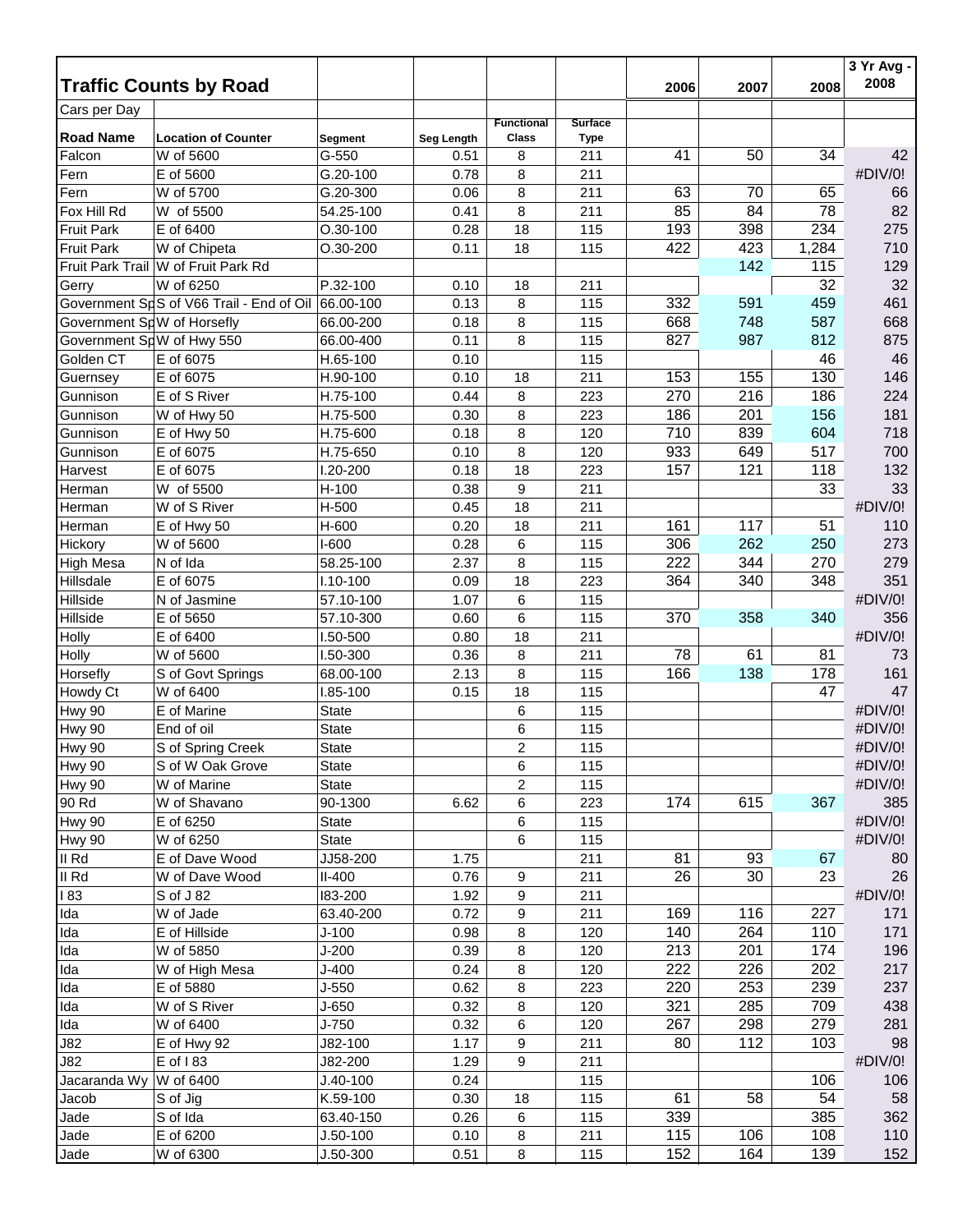|                   | <b>Traffic Counts by Road</b> |              |            |                            |                               | 2006  | 2007  | 2008  | 3 Yr Avg -<br>2008 |
|-------------------|-------------------------------|--------------|------------|----------------------------|-------------------------------|-------|-------|-------|--------------------|
| Cars per Day      |                               |              |            |                            |                               |       |       |       |                    |
| <b>Road Name</b>  | <b>Location of Counter</b>    | Segment      | Seg Length | <b>Functional</b><br>Class | <b>Surface</b><br><b>Type</b> |       |       |       |                    |
| Jade              | E of 6300                     | $J.50 - 400$ | 0.31       | 6                          | 115                           |       | 448   | 472   | 460                |
| Jasmine           | W of 5850                     | K-300        | 0.51       | 6                          | 115                           | 392   | 371   | 353   | 372                |
| Jasmine           | E of 5850                     | K-450        | 0.27       | 8                          | 211                           | 33    | 32    | 33    | 33                 |
| Jasmine           | W of 5880                     | K-450        | 0.27       | 8                          | 211                           | 32    | 42    | 102   | 59                 |
| Jay Jay           | W of 6300                     | K-1100       | 0.48       | 6                          | 120                           | 430   | 412   | 458   | 433                |
| Jay Jay           | W of 6075                     | K-600        | 1.27       | 6                          | 120                           | 1,195 |       | 1,301 | 1,248              |
| Jay Jay           | E of Hwy 50                   | K-800        | 0.52       | 6                          | 115                           | 566   | 523   | 531   | 540                |
| Jay Jay           | W of Hwy 50                   | K-700        | 0.15       | 6                          | 120                           |       | 1,239 |       | 1,239              |
| Jeremy            | S of Jig W                    | K.51-100     | 0.09       | 18                         | 115                           | 110   | 79    | 64    | 84                 |
| Jeremy            | S of Jig E                    | K.51-200     | 0.50       | 18                         | 115                           | 136   | 126   | 137   | 133                |
| Jig               | W of 6250                     | K50-650      | 0.33       | 18                         | 120                           | 200   | 179   | 55    | 145                |
| Jig               | W of 6390                     | K.50-1000    | 0.24       | 8                          | 120                           | 212   | 174   | 147   | 178                |
| Jig               | W of 5850                     | K.50-300     | 0.23       | 8                          | 211                           | 102   | 99    | 110   | 104                |
| Jig               | E of 5850                     | K.50-350     | 0.12       | 6                          | 115                           | 535   | 499   | 482   | 505                |
| Jig               | S of Joe Pye                  | K.50-500     | 0.33       | 6                          | 115                           | 854   | 851   | 708   | 804                |
| Jig               | W of 6300                     | K.50-850     | 0.08       | 18                         | 115                           | 618   | 275   | 616   | 503                |
| Jig               | E of 6300                     | K.50-900     | 0.27       | 8                          | 120                           | 459   | 524   | 340   | 441                |
| Joe Pye Dr        | W of Jig                      | $J.95-100$   | 0.19       | 18                         | 221                           | 108   | 132   | 154   | 131                |
| Joey              | W of S River                  | $J.90-100$   | 0.52       | 18                         | 221                           | 113   | 177   | 214   | 168                |
| Jordan Ct         | E of 6300                     | J.89-100     | 0.19       | 18                         | 223A                          |       |       | 36    | 36                 |
| Juniper           | E of 6300                     | K.90-100     | 0.12       | 8                          | 115                           | 295   | 303   | 325   | 308                |
| Juniper           | W of 6390                     | K.90-150     | 0.93       | 8                          | 115                           | 105   | 60    | 353   | 173                |
| Kail Ct           | N of Lincoln                  | 65.35-100    | 0.21       | 18                         | 115                           |       |       | 89    | 89                 |
| Kansas            | N of LaSalle                  | L.20-100     | 0.68       | 9                          | 115                           | 57    | 60    | 87    | 68                 |
| Kansas            | W of 6100                     | $.20 - 100$  | 0.81       | 9                          | 211                           |       |       |       | #DIV/0!            |
| Kentucky          | E of 6450                     | L.15-100     | 0.44       | $\overline{7}$             | 120                           |       |       |       | #DIV/0!            |
| Kentucky          | W of 6530                     | L.15-150     | 0.31       | $\overline{7}$             | 120                           | 548   | 788   | 472   | 603                |
| Kentucky          | W of 6495                     | L.15-150     | 0.31       | $\overline{7}$             | 120                           |       |       |       | #DIV/0!            |
| Kinikin           | E of Woodgate                 | O73-100      | 1.79       | 6                          | 120                           | 447   | 570   | 449   | 489                |
| Kinikin           | W of South Canal              | O73-200      | 0.88       | 8                          | 120                           | 223   | 207   | 176   | 202                |
| Kinikin           | W of Hwy 50                   | O73-700      | 0.50       | $\overline{7}$             | 223                           | 90    | 104   | 93    | 96                 |
| Kiowa             | E of Shavano Valley           | $L-100$      | 0.30       | 8                          | 120                           | 267   | 146   | 158   | 190                |
| Kiowa             | W of 5850                     | $L-300$      | 0.52       | 8                          | 120                           | 253   | 190   | 185   | 209                |
| Kourtney Ln       | W of 6530                     | L.30-200     | 0.25       | 18                         | 211                           |       |       | 66    | 66                 |
| <b>Kristal Dr</b> | W of 5975                     | L.10-100     | 0.24       | 18                         | 211                           |       |       | 155   | 155                |
| L Rd              | N of Marine                   | 62.55-100    | 0.46       | 18                         | 120                           |       | 285   |       | 285                |
| L Rd              | N of Marine (East)            | 62.55-100    | 0.46       | 18                         | 120                           | 135   |       | 138   | 137                |
| L Rd              | N of Marine (West)            | 62.55-100    | 0.46       | 18                         | 120                           | 113   | 104   | 100   | 106                |
| L37 Rd            | At the County Line            | L37-100      | 3.54       | 9                          | 230                           |       |       |       | #DIV/0!            |
| Lakeview Ct       | W of 5975                     | K.60-100     | 0.08       | 18                         | 211                           |       |       | 278   | 278                |
| Landfill          | E of 6600                     | L.80-100     | 0.86       | 6                          | 115                           | 583   | 539   | 529   | 550                |
| Largo Ln          | W of 6650                     | M.30-300     | 0.10       | 18                         | 115                           |       |       | 143   | 143                |
| Lark Ln           | S of Hwy 90                   | 64.08-100    | 0.12       | 19                         | 115                           |       |       | 180   | 180                |
| Lark Spur Dr      | N of Maple Grove              | 59.45-50     | 0.05       | 18                         | 115                           |       | 287   | 123   | 205                |
| LaSalle           | E of 5975                     | M-100        | 0.38       | 6                          | 120                           | 647   | 1,155 | 555   | 786                |
| LaSalle           | E of 6100                     | M-250        | 0.76       | 6                          | 120                           | 1,265 | 1,225 | 1,065 | 1,185              |
| LaSalle           | N of Kansas                   | M-100        |            |                            |                               |       |       |       | #DIV/0!            |
| LaSalle           | W of 6100                     | M-225        | 0.19       |                            | 115                           | 853   | 846   |       | 850                |
| LaSalle           | W of 6175                     | M-250        | 0.76       | 6                          | 120                           |       |       | 989   | 989                |
| LaSalle           | E of 6175                     | M-300        | 0.24       | 6                          | 120                           |       |       | 1,235 | 1,235              |
| LaSalle           | W of Hwy 50                   | M-400        | 0.89       | 6                          | 120                           | 3,443 | 3,408 | 2,629 | 3,160              |
| LaSalle           | E of 6700                     | M-500        | 0.76       | $\overline{7}$             | 120                           | 348   | 371   | 381   | 367                |
| Liberty           | E of E Borough                | 67.55-100    | 0.21       |                            | 115                           | 266   | 269   | 279   | 271                |
| Lilac             | W of 6530                     | <b>CITY</b>  | 0.25       | 18                         | 211                           |       |       |       | #DIV/0!            |
| Lily dr           | W of 5950                     | M.83-100     | 0.06       | 18                         | 115                           |       |       | 22    | 22                 |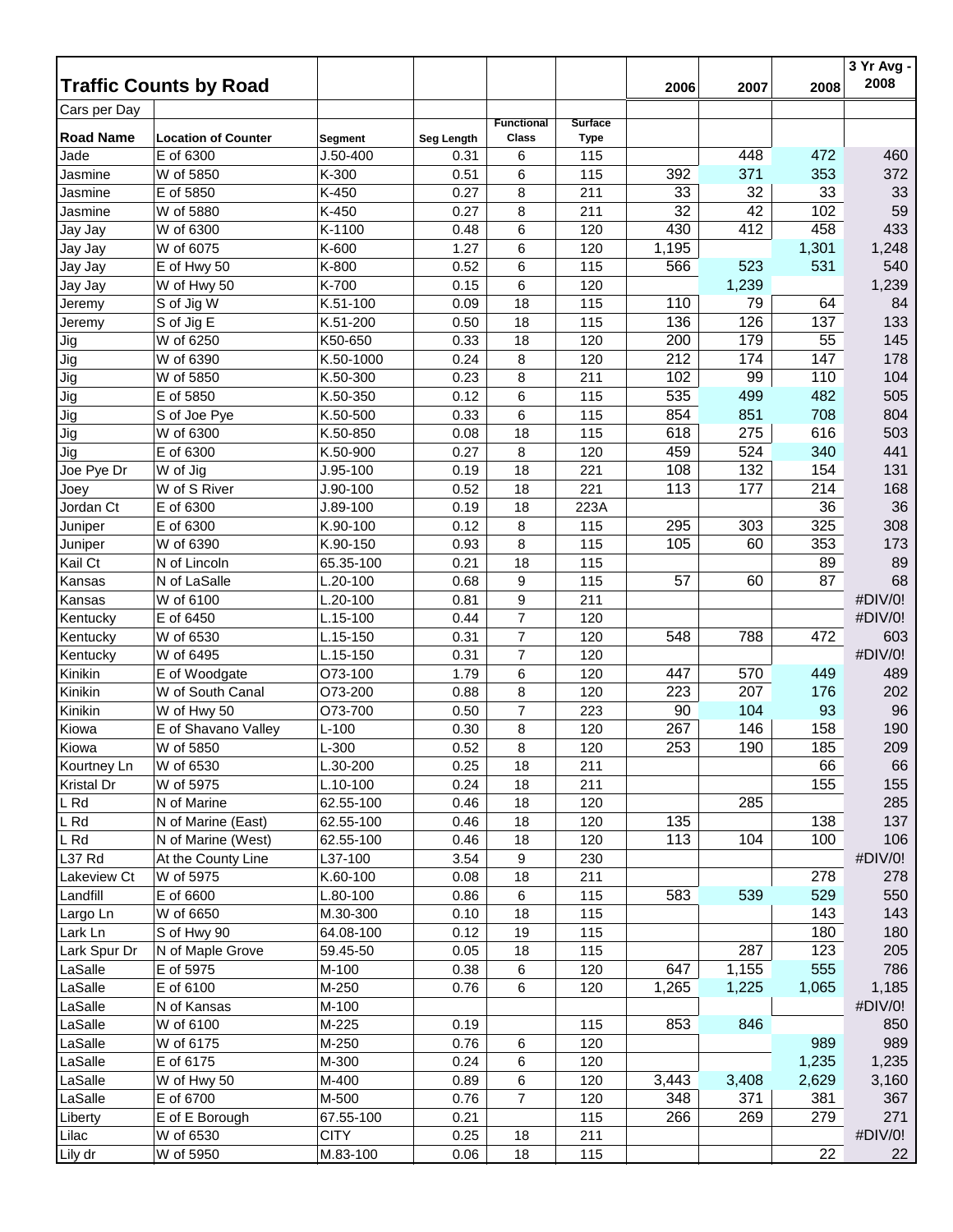| Cars per Day<br><b>Surface</b><br><b>Functional</b><br><b>Road Name</b><br><b>Class</b><br><b>Location of Counter</b><br><b>Type</b><br>Seg Length<br>Segment<br>#DIV/0!<br>E of 6530<br>$\overline{7}$<br>L.75-100<br>Lincoln<br>0.20<br>120<br>$\overline{7}$<br>526<br>502<br>403<br>477<br>W of 6600<br>0.37<br>120<br>Lincoln<br>L.75-150<br>69<br>160<br>110<br>113<br>Little Cimarron S of Hwy 50<br>S84-300<br>0.08<br>8<br>211<br>142<br>142<br>Little Way<br>W of 6600<br>L.85-100<br>0.29<br>18<br>115<br>75<br>E of 6100<br>75<br>Lobo Dr<br>M.35-100<br>0.18<br>18<br>211<br>#DIV/0!<br>City Limit - 6650 Rd<br><b>CITY</b><br>Locust<br>#DIV/0!<br><b>CITY</b><br>E of 6700<br>Locust<br>23<br>E of 5950<br>M.75-100<br>23<br>Locust<br>0.49<br>8<br>211<br>#DIV/0!<br>M.75-500<br>E of 6600<br>0.23<br>8<br>115<br>Locust<br>M.75-700<br>540<br>571<br>E of 6650<br>0.39<br>8<br>115<br>601<br>Locust<br>587<br>W of 6700<br>8<br>794<br>398<br>M.75-700<br>0.39<br>115<br>568<br>Locust<br>Lucres Dr (north W of 5975<br>18<br>223<br>64<br>K.65-100<br>0.33<br>64<br>69<br>Lucres Rd (sou W of 5975<br>K.65-100<br>0.33<br>18<br>223<br>69<br>63<br>M73<br>36<br>107<br>M73-100<br>1.56<br>9<br>211<br>46<br>E of Hwy 347<br>$\overline{7}$<br>136<br>119<br>123<br>126<br>Maple Grove<br>E of 5875<br>N-350<br>0.06<br>120<br>913<br>362<br>W of 6100<br>407<br>561<br>Maple Grove<br>N-600<br>1.01<br>8<br>120<br>Marine<br>S of Mtn View CT<br>3,928<br>3,958<br>3,977<br>64.00-400<br>0.18<br>6<br>115<br>4,045<br>961<br>Marine<br>961<br>E of L Rd west<br>64.00-725<br>0.20<br>115<br>Marine<br>1,030<br>1,027<br>S of LaSalle<br>64.00-900<br>0.22<br>6<br>115<br>1,075<br>975<br>#DIV/0!<br>Maroon Bell Dr E of 6175<br>N.07-100<br>18<br>115<br>0.04<br>#DIV/0!<br>Miami<br>E of City Limit<br>N.50-1150<br>0.34<br>115<br>#DIV/0!<br><b>CITY</b><br>Miami<br>E of 6000<br>#DIV/0!<br><b>CITY</b><br>Miami<br>W of 6700<br>#DIV/0!<br>Miami<br>E of 6700<br>N.50-1000<br>0.27<br>6<br>115<br>#DIV/0!<br>Miami<br>E of 6720<br>N.50-1100<br>6<br>115<br>0.07<br>6<br>327<br>686<br>554<br>Miami<br>N.50-1200<br>0.18<br>115<br>650<br>S of Hwy 50<br>8<br>111<br>66<br>41<br>73<br>Miami<br>W of 6100<br>N.50-400<br>0.16<br>211<br>8<br>126<br>127<br>128<br>Miguel<br>69.00-600<br>0.37<br>211<br>130<br>S of Hwy 50<br>8<br>63<br>81<br>54<br>55<br>Miguel<br>S of Hwy 50 Water Users<br>N.60-100<br>2.70<br>211<br>62<br>62<br>E of 6130<br>18<br>Monroe<br>N.70-200<br>0.07<br>211<br>Mtn View Ct<br>E of Marine<br>9<br>#DIV/0!<br>N.81-100<br>115<br>0.03<br>18<br>211<br>191<br>170<br>244<br>202<br>Mustang<br>N of Marine<br>63.55-300<br>0.33<br>884<br>872<br>19<br>516<br>757<br>E of 6400<br>P.43-100<br>0.07<br>115<br>#DIV/0!<br>$O.40 - 600$<br>N Rd<br>E of 6700<br>0.25<br>9<br>211<br>240<br>8<br>193<br>182<br>205<br>N River<br>S of Carnation / N of Olathe City 159.10-100<br>0.77<br>223<br>136<br>113<br>N River<br>119<br>123<br>59.10-200<br>0.51<br>8<br>120<br>N of Blossom<br>N River<br>59.10-300<br>1.33<br>8<br>95<br>107<br>212<br>138<br>W of Hwy 50<br>120<br>74<br>66<br>N73<br>9<br>81<br>43<br>E of Hwy 50<br>N73-100<br>0.88<br>211<br>38<br>112<br>59<br>N74<br>9<br>28<br>E of Hwy 50<br>N74-100<br>1.40<br>211<br>Nancy Way<br>O.78-200<br>19<br>813<br>655<br>734<br>W of 6400<br>0.06<br>115<br>69<br>69<br>Neptune Way<br>E of 6400<br>$O.85-100$<br>0.04<br>18<br>115<br>82<br>19<br>82<br>Newport<br>E of Hwy 90<br>$O.25-100$<br>0.24<br>115<br>65<br>84<br>82<br>$O.50 - 100$<br>98<br>Niagra<br>E of 6100<br>1.00<br>8<br>223<br>228<br>178<br>139<br>8<br>182<br>W of 6200<br>$O.50 - 100$<br>1.00<br>223<br>Niagra<br>167<br>171<br>169<br>W of Hwy 90<br>$O.50 - 450$<br>0.19<br>18<br>223A<br>170<br>Niagra<br>82<br>82<br>Nighthawk<br>W of 6200<br>$O.18 - 100$<br>0.26<br>18<br>223A<br>323<br>315<br>306<br>W of 6400<br>$O.40 - 100$<br>0.22<br>19<br>115<br>Normandy<br>182<br>191<br>282<br>218<br>E of 6200<br>O.67-100<br>0.16<br>18<br>115<br>North Star Dr<br>791<br>483<br>637<br>$O.60 - 200$<br>0.04<br>19<br>120<br>Norwood<br>W of Chipeta<br>#DIV/0!<br>O72<br>W of Kinikin<br>O72-100<br>0.35<br>9<br>211<br>O74<br>9<br>45<br>48<br>89<br>E of Hwy 50<br>O74-100<br>1.53<br>61<br>211<br>#DIV/0!<br>Oak Grove<br>E of 6700<br><b>CITY</b><br>#DIV/0!<br><b>CITY</b><br>W of 6700<br>Oak Grove<br>P-100<br>74<br>114<br>172<br>120<br>Oak Grove<br>E of 6000<br>0.24<br>8<br>120<br>P-300<br>#DIV/0!<br>Oak Grove<br>E of 6100<br>0.09<br>8<br>120 |          | <b>Traffic Counts by Road</b> |  |  | 2006 | 2007 | 2008 | 3 Yr Avg -<br>2008 |
|--------------------------------------------------------------------------------------------------------------------------------------------------------------------------------------------------------------------------------------------------------------------------------------------------------------------------------------------------------------------------------------------------------------------------------------------------------------------------------------------------------------------------------------------------------------------------------------------------------------------------------------------------------------------------------------------------------------------------------------------------------------------------------------------------------------------------------------------------------------------------------------------------------------------------------------------------------------------------------------------------------------------------------------------------------------------------------------------------------------------------------------------------------------------------------------------------------------------------------------------------------------------------------------------------------------------------------------------------------------------------------------------------------------------------------------------------------------------------------------------------------------------------------------------------------------------------------------------------------------------------------------------------------------------------------------------------------------------------------------------------------------------------------------------------------------------------------------------------------------------------------------------------------------------------------------------------------------------------------------------------------------------------------------------------------------------------------------------------------------------------------------------------------------------------------------------------------------------------------------------------------------------------------------------------------------------------------------------------------------------------------------------------------------------------------------------------------------------------------------------------------------------------------------------------------------------------------------------------------------------------------------------------------------------------------------------------------------------------------------------------------------------------------------------------------------------------------------------------------------------------------------------------------------------------------------------------------------------------------------------------------------------------------------------------------------------------------------------------------------------------------------------------------------------------------------------------------------------------------------------------------------------------------------------------------------------------------------------------------------------------------------------------------------------------------------------------------------------------------------------------------------------------------------------------------------------------------------------------------------------------------------------------------------------------------------------------------------------------------------------------------------------------------------------------------------------------------------------------------------------------------------------------------------------------------------------------------------------------------------------------------------------------------------------------------------------------------------------------------------------------------------------------------------------------------------------------------------------------------------------------------------------------------------------------------------------------------------------------------------------------------------------------------------------------------------------------------------------------------------------------------------------------------------------------------|----------|-------------------------------|--|--|------|------|------|--------------------|
|                                                                                                                                                                                                                                                                                                                                                                                                                                                                                                                                                                                                                                                                                                                                                                                                                                                                                                                                                                                                                                                                                                                                                                                                                                                                                                                                                                                                                                                                                                                                                                                                                                                                                                                                                                                                                                                                                                                                                                                                                                                                                                                                                                                                                                                                                                                                                                                                                                                                                                                                                                                                                                                                                                                                                                                                                                                                                                                                                                                                                                                                                                                                                                                                                                                                                                                                                                                                                                                                                                                                                                                                                                                                                                                                                                                                                                                                                                                                                                                                                                                                                                                                                                                                                                                                                                                                                                                                                                                                                                                                                        |          |                               |  |  |      |      |      |                    |
|                                                                                                                                                                                                                                                                                                                                                                                                                                                                                                                                                                                                                                                                                                                                                                                                                                                                                                                                                                                                                                                                                                                                                                                                                                                                                                                                                                                                                                                                                                                                                                                                                                                                                                                                                                                                                                                                                                                                                                                                                                                                                                                                                                                                                                                                                                                                                                                                                                                                                                                                                                                                                                                                                                                                                                                                                                                                                                                                                                                                                                                                                                                                                                                                                                                                                                                                                                                                                                                                                                                                                                                                                                                                                                                                                                                                                                                                                                                                                                                                                                                                                                                                                                                                                                                                                                                                                                                                                                                                                                                                                        |          |                               |  |  |      |      |      |                    |
|                                                                                                                                                                                                                                                                                                                                                                                                                                                                                                                                                                                                                                                                                                                                                                                                                                                                                                                                                                                                                                                                                                                                                                                                                                                                                                                                                                                                                                                                                                                                                                                                                                                                                                                                                                                                                                                                                                                                                                                                                                                                                                                                                                                                                                                                                                                                                                                                                                                                                                                                                                                                                                                                                                                                                                                                                                                                                                                                                                                                                                                                                                                                                                                                                                                                                                                                                                                                                                                                                                                                                                                                                                                                                                                                                                                                                                                                                                                                                                                                                                                                                                                                                                                                                                                                                                                                                                                                                                                                                                                                                        |          |                               |  |  |      |      |      |                    |
|                                                                                                                                                                                                                                                                                                                                                                                                                                                                                                                                                                                                                                                                                                                                                                                                                                                                                                                                                                                                                                                                                                                                                                                                                                                                                                                                                                                                                                                                                                                                                                                                                                                                                                                                                                                                                                                                                                                                                                                                                                                                                                                                                                                                                                                                                                                                                                                                                                                                                                                                                                                                                                                                                                                                                                                                                                                                                                                                                                                                                                                                                                                                                                                                                                                                                                                                                                                                                                                                                                                                                                                                                                                                                                                                                                                                                                                                                                                                                                                                                                                                                                                                                                                                                                                                                                                                                                                                                                                                                                                                                        |          |                               |  |  |      |      |      |                    |
|                                                                                                                                                                                                                                                                                                                                                                                                                                                                                                                                                                                                                                                                                                                                                                                                                                                                                                                                                                                                                                                                                                                                                                                                                                                                                                                                                                                                                                                                                                                                                                                                                                                                                                                                                                                                                                                                                                                                                                                                                                                                                                                                                                                                                                                                                                                                                                                                                                                                                                                                                                                                                                                                                                                                                                                                                                                                                                                                                                                                                                                                                                                                                                                                                                                                                                                                                                                                                                                                                                                                                                                                                                                                                                                                                                                                                                                                                                                                                                                                                                                                                                                                                                                                                                                                                                                                                                                                                                                                                                                                                        |          |                               |  |  |      |      |      |                    |
|                                                                                                                                                                                                                                                                                                                                                                                                                                                                                                                                                                                                                                                                                                                                                                                                                                                                                                                                                                                                                                                                                                                                                                                                                                                                                                                                                                                                                                                                                                                                                                                                                                                                                                                                                                                                                                                                                                                                                                                                                                                                                                                                                                                                                                                                                                                                                                                                                                                                                                                                                                                                                                                                                                                                                                                                                                                                                                                                                                                                                                                                                                                                                                                                                                                                                                                                                                                                                                                                                                                                                                                                                                                                                                                                                                                                                                                                                                                                                                                                                                                                                                                                                                                                                                                                                                                                                                                                                                                                                                                                                        |          |                               |  |  |      |      |      |                    |
|                                                                                                                                                                                                                                                                                                                                                                                                                                                                                                                                                                                                                                                                                                                                                                                                                                                                                                                                                                                                                                                                                                                                                                                                                                                                                                                                                                                                                                                                                                                                                                                                                                                                                                                                                                                                                                                                                                                                                                                                                                                                                                                                                                                                                                                                                                                                                                                                                                                                                                                                                                                                                                                                                                                                                                                                                                                                                                                                                                                                                                                                                                                                                                                                                                                                                                                                                                                                                                                                                                                                                                                                                                                                                                                                                                                                                                                                                                                                                                                                                                                                                                                                                                                                                                                                                                                                                                                                                                                                                                                                                        |          |                               |  |  |      |      |      |                    |
|                                                                                                                                                                                                                                                                                                                                                                                                                                                                                                                                                                                                                                                                                                                                                                                                                                                                                                                                                                                                                                                                                                                                                                                                                                                                                                                                                                                                                                                                                                                                                                                                                                                                                                                                                                                                                                                                                                                                                                                                                                                                                                                                                                                                                                                                                                                                                                                                                                                                                                                                                                                                                                                                                                                                                                                                                                                                                                                                                                                                                                                                                                                                                                                                                                                                                                                                                                                                                                                                                                                                                                                                                                                                                                                                                                                                                                                                                                                                                                                                                                                                                                                                                                                                                                                                                                                                                                                                                                                                                                                                                        |          |                               |  |  |      |      |      |                    |
|                                                                                                                                                                                                                                                                                                                                                                                                                                                                                                                                                                                                                                                                                                                                                                                                                                                                                                                                                                                                                                                                                                                                                                                                                                                                                                                                                                                                                                                                                                                                                                                                                                                                                                                                                                                                                                                                                                                                                                                                                                                                                                                                                                                                                                                                                                                                                                                                                                                                                                                                                                                                                                                                                                                                                                                                                                                                                                                                                                                                                                                                                                                                                                                                                                                                                                                                                                                                                                                                                                                                                                                                                                                                                                                                                                                                                                                                                                                                                                                                                                                                                                                                                                                                                                                                                                                                                                                                                                                                                                                                                        |          |                               |  |  |      |      |      |                    |
|                                                                                                                                                                                                                                                                                                                                                                                                                                                                                                                                                                                                                                                                                                                                                                                                                                                                                                                                                                                                                                                                                                                                                                                                                                                                                                                                                                                                                                                                                                                                                                                                                                                                                                                                                                                                                                                                                                                                                                                                                                                                                                                                                                                                                                                                                                                                                                                                                                                                                                                                                                                                                                                                                                                                                                                                                                                                                                                                                                                                                                                                                                                                                                                                                                                                                                                                                                                                                                                                                                                                                                                                                                                                                                                                                                                                                                                                                                                                                                                                                                                                                                                                                                                                                                                                                                                                                                                                                                                                                                                                                        |          |                               |  |  |      |      |      |                    |
|                                                                                                                                                                                                                                                                                                                                                                                                                                                                                                                                                                                                                                                                                                                                                                                                                                                                                                                                                                                                                                                                                                                                                                                                                                                                                                                                                                                                                                                                                                                                                                                                                                                                                                                                                                                                                                                                                                                                                                                                                                                                                                                                                                                                                                                                                                                                                                                                                                                                                                                                                                                                                                                                                                                                                                                                                                                                                                                                                                                                                                                                                                                                                                                                                                                                                                                                                                                                                                                                                                                                                                                                                                                                                                                                                                                                                                                                                                                                                                                                                                                                                                                                                                                                                                                                                                                                                                                                                                                                                                                                                        |          |                               |  |  |      |      |      |                    |
|                                                                                                                                                                                                                                                                                                                                                                                                                                                                                                                                                                                                                                                                                                                                                                                                                                                                                                                                                                                                                                                                                                                                                                                                                                                                                                                                                                                                                                                                                                                                                                                                                                                                                                                                                                                                                                                                                                                                                                                                                                                                                                                                                                                                                                                                                                                                                                                                                                                                                                                                                                                                                                                                                                                                                                                                                                                                                                                                                                                                                                                                                                                                                                                                                                                                                                                                                                                                                                                                                                                                                                                                                                                                                                                                                                                                                                                                                                                                                                                                                                                                                                                                                                                                                                                                                                                                                                                                                                                                                                                                                        |          |                               |  |  |      |      |      |                    |
|                                                                                                                                                                                                                                                                                                                                                                                                                                                                                                                                                                                                                                                                                                                                                                                                                                                                                                                                                                                                                                                                                                                                                                                                                                                                                                                                                                                                                                                                                                                                                                                                                                                                                                                                                                                                                                                                                                                                                                                                                                                                                                                                                                                                                                                                                                                                                                                                                                                                                                                                                                                                                                                                                                                                                                                                                                                                                                                                                                                                                                                                                                                                                                                                                                                                                                                                                                                                                                                                                                                                                                                                                                                                                                                                                                                                                                                                                                                                                                                                                                                                                                                                                                                                                                                                                                                                                                                                                                                                                                                                                        |          |                               |  |  |      |      |      |                    |
|                                                                                                                                                                                                                                                                                                                                                                                                                                                                                                                                                                                                                                                                                                                                                                                                                                                                                                                                                                                                                                                                                                                                                                                                                                                                                                                                                                                                                                                                                                                                                                                                                                                                                                                                                                                                                                                                                                                                                                                                                                                                                                                                                                                                                                                                                                                                                                                                                                                                                                                                                                                                                                                                                                                                                                                                                                                                                                                                                                                                                                                                                                                                                                                                                                                                                                                                                                                                                                                                                                                                                                                                                                                                                                                                                                                                                                                                                                                                                                                                                                                                                                                                                                                                                                                                                                                                                                                                                                                                                                                                                        |          |                               |  |  |      |      |      |                    |
|                                                                                                                                                                                                                                                                                                                                                                                                                                                                                                                                                                                                                                                                                                                                                                                                                                                                                                                                                                                                                                                                                                                                                                                                                                                                                                                                                                                                                                                                                                                                                                                                                                                                                                                                                                                                                                                                                                                                                                                                                                                                                                                                                                                                                                                                                                                                                                                                                                                                                                                                                                                                                                                                                                                                                                                                                                                                                                                                                                                                                                                                                                                                                                                                                                                                                                                                                                                                                                                                                                                                                                                                                                                                                                                                                                                                                                                                                                                                                                                                                                                                                                                                                                                                                                                                                                                                                                                                                                                                                                                                                        |          |                               |  |  |      |      |      |                    |
|                                                                                                                                                                                                                                                                                                                                                                                                                                                                                                                                                                                                                                                                                                                                                                                                                                                                                                                                                                                                                                                                                                                                                                                                                                                                                                                                                                                                                                                                                                                                                                                                                                                                                                                                                                                                                                                                                                                                                                                                                                                                                                                                                                                                                                                                                                                                                                                                                                                                                                                                                                                                                                                                                                                                                                                                                                                                                                                                                                                                                                                                                                                                                                                                                                                                                                                                                                                                                                                                                                                                                                                                                                                                                                                                                                                                                                                                                                                                                                                                                                                                                                                                                                                                                                                                                                                                                                                                                                                                                                                                                        |          |                               |  |  |      |      |      |                    |
|                                                                                                                                                                                                                                                                                                                                                                                                                                                                                                                                                                                                                                                                                                                                                                                                                                                                                                                                                                                                                                                                                                                                                                                                                                                                                                                                                                                                                                                                                                                                                                                                                                                                                                                                                                                                                                                                                                                                                                                                                                                                                                                                                                                                                                                                                                                                                                                                                                                                                                                                                                                                                                                                                                                                                                                                                                                                                                                                                                                                                                                                                                                                                                                                                                                                                                                                                                                                                                                                                                                                                                                                                                                                                                                                                                                                                                                                                                                                                                                                                                                                                                                                                                                                                                                                                                                                                                                                                                                                                                                                                        |          |                               |  |  |      |      |      |                    |
|                                                                                                                                                                                                                                                                                                                                                                                                                                                                                                                                                                                                                                                                                                                                                                                                                                                                                                                                                                                                                                                                                                                                                                                                                                                                                                                                                                                                                                                                                                                                                                                                                                                                                                                                                                                                                                                                                                                                                                                                                                                                                                                                                                                                                                                                                                                                                                                                                                                                                                                                                                                                                                                                                                                                                                                                                                                                                                                                                                                                                                                                                                                                                                                                                                                                                                                                                                                                                                                                                                                                                                                                                                                                                                                                                                                                                                                                                                                                                                                                                                                                                                                                                                                                                                                                                                                                                                                                                                                                                                                                                        |          |                               |  |  |      |      |      |                    |
|                                                                                                                                                                                                                                                                                                                                                                                                                                                                                                                                                                                                                                                                                                                                                                                                                                                                                                                                                                                                                                                                                                                                                                                                                                                                                                                                                                                                                                                                                                                                                                                                                                                                                                                                                                                                                                                                                                                                                                                                                                                                                                                                                                                                                                                                                                                                                                                                                                                                                                                                                                                                                                                                                                                                                                                                                                                                                                                                                                                                                                                                                                                                                                                                                                                                                                                                                                                                                                                                                                                                                                                                                                                                                                                                                                                                                                                                                                                                                                                                                                                                                                                                                                                                                                                                                                                                                                                                                                                                                                                                                        |          |                               |  |  |      |      |      |                    |
|                                                                                                                                                                                                                                                                                                                                                                                                                                                                                                                                                                                                                                                                                                                                                                                                                                                                                                                                                                                                                                                                                                                                                                                                                                                                                                                                                                                                                                                                                                                                                                                                                                                                                                                                                                                                                                                                                                                                                                                                                                                                                                                                                                                                                                                                                                                                                                                                                                                                                                                                                                                                                                                                                                                                                                                                                                                                                                                                                                                                                                                                                                                                                                                                                                                                                                                                                                                                                                                                                                                                                                                                                                                                                                                                                                                                                                                                                                                                                                                                                                                                                                                                                                                                                                                                                                                                                                                                                                                                                                                                                        |          |                               |  |  |      |      |      |                    |
|                                                                                                                                                                                                                                                                                                                                                                                                                                                                                                                                                                                                                                                                                                                                                                                                                                                                                                                                                                                                                                                                                                                                                                                                                                                                                                                                                                                                                                                                                                                                                                                                                                                                                                                                                                                                                                                                                                                                                                                                                                                                                                                                                                                                                                                                                                                                                                                                                                                                                                                                                                                                                                                                                                                                                                                                                                                                                                                                                                                                                                                                                                                                                                                                                                                                                                                                                                                                                                                                                                                                                                                                                                                                                                                                                                                                                                                                                                                                                                                                                                                                                                                                                                                                                                                                                                                                                                                                                                                                                                                                                        |          |                               |  |  |      |      |      |                    |
|                                                                                                                                                                                                                                                                                                                                                                                                                                                                                                                                                                                                                                                                                                                                                                                                                                                                                                                                                                                                                                                                                                                                                                                                                                                                                                                                                                                                                                                                                                                                                                                                                                                                                                                                                                                                                                                                                                                                                                                                                                                                                                                                                                                                                                                                                                                                                                                                                                                                                                                                                                                                                                                                                                                                                                                                                                                                                                                                                                                                                                                                                                                                                                                                                                                                                                                                                                                                                                                                                                                                                                                                                                                                                                                                                                                                                                                                                                                                                                                                                                                                                                                                                                                                                                                                                                                                                                                                                                                                                                                                                        |          |                               |  |  |      |      |      |                    |
|                                                                                                                                                                                                                                                                                                                                                                                                                                                                                                                                                                                                                                                                                                                                                                                                                                                                                                                                                                                                                                                                                                                                                                                                                                                                                                                                                                                                                                                                                                                                                                                                                                                                                                                                                                                                                                                                                                                                                                                                                                                                                                                                                                                                                                                                                                                                                                                                                                                                                                                                                                                                                                                                                                                                                                                                                                                                                                                                                                                                                                                                                                                                                                                                                                                                                                                                                                                                                                                                                                                                                                                                                                                                                                                                                                                                                                                                                                                                                                                                                                                                                                                                                                                                                                                                                                                                                                                                                                                                                                                                                        |          |                               |  |  |      |      |      |                    |
|                                                                                                                                                                                                                                                                                                                                                                                                                                                                                                                                                                                                                                                                                                                                                                                                                                                                                                                                                                                                                                                                                                                                                                                                                                                                                                                                                                                                                                                                                                                                                                                                                                                                                                                                                                                                                                                                                                                                                                                                                                                                                                                                                                                                                                                                                                                                                                                                                                                                                                                                                                                                                                                                                                                                                                                                                                                                                                                                                                                                                                                                                                                                                                                                                                                                                                                                                                                                                                                                                                                                                                                                                                                                                                                                                                                                                                                                                                                                                                                                                                                                                                                                                                                                                                                                                                                                                                                                                                                                                                                                                        |          |                               |  |  |      |      |      |                    |
|                                                                                                                                                                                                                                                                                                                                                                                                                                                                                                                                                                                                                                                                                                                                                                                                                                                                                                                                                                                                                                                                                                                                                                                                                                                                                                                                                                                                                                                                                                                                                                                                                                                                                                                                                                                                                                                                                                                                                                                                                                                                                                                                                                                                                                                                                                                                                                                                                                                                                                                                                                                                                                                                                                                                                                                                                                                                                                                                                                                                                                                                                                                                                                                                                                                                                                                                                                                                                                                                                                                                                                                                                                                                                                                                                                                                                                                                                                                                                                                                                                                                                                                                                                                                                                                                                                                                                                                                                                                                                                                                                        |          |                               |  |  |      |      |      |                    |
|                                                                                                                                                                                                                                                                                                                                                                                                                                                                                                                                                                                                                                                                                                                                                                                                                                                                                                                                                                                                                                                                                                                                                                                                                                                                                                                                                                                                                                                                                                                                                                                                                                                                                                                                                                                                                                                                                                                                                                                                                                                                                                                                                                                                                                                                                                                                                                                                                                                                                                                                                                                                                                                                                                                                                                                                                                                                                                                                                                                                                                                                                                                                                                                                                                                                                                                                                                                                                                                                                                                                                                                                                                                                                                                                                                                                                                                                                                                                                                                                                                                                                                                                                                                                                                                                                                                                                                                                                                                                                                                                                        |          |                               |  |  |      |      |      |                    |
|                                                                                                                                                                                                                                                                                                                                                                                                                                                                                                                                                                                                                                                                                                                                                                                                                                                                                                                                                                                                                                                                                                                                                                                                                                                                                                                                                                                                                                                                                                                                                                                                                                                                                                                                                                                                                                                                                                                                                                                                                                                                                                                                                                                                                                                                                                                                                                                                                                                                                                                                                                                                                                                                                                                                                                                                                                                                                                                                                                                                                                                                                                                                                                                                                                                                                                                                                                                                                                                                                                                                                                                                                                                                                                                                                                                                                                                                                                                                                                                                                                                                                                                                                                                                                                                                                                                                                                                                                                                                                                                                                        |          |                               |  |  |      |      |      |                    |
|                                                                                                                                                                                                                                                                                                                                                                                                                                                                                                                                                                                                                                                                                                                                                                                                                                                                                                                                                                                                                                                                                                                                                                                                                                                                                                                                                                                                                                                                                                                                                                                                                                                                                                                                                                                                                                                                                                                                                                                                                                                                                                                                                                                                                                                                                                                                                                                                                                                                                                                                                                                                                                                                                                                                                                                                                                                                                                                                                                                                                                                                                                                                                                                                                                                                                                                                                                                                                                                                                                                                                                                                                                                                                                                                                                                                                                                                                                                                                                                                                                                                                                                                                                                                                                                                                                                                                                                                                                                                                                                                                        |          |                               |  |  |      |      |      |                    |
|                                                                                                                                                                                                                                                                                                                                                                                                                                                                                                                                                                                                                                                                                                                                                                                                                                                                                                                                                                                                                                                                                                                                                                                                                                                                                                                                                                                                                                                                                                                                                                                                                                                                                                                                                                                                                                                                                                                                                                                                                                                                                                                                                                                                                                                                                                                                                                                                                                                                                                                                                                                                                                                                                                                                                                                                                                                                                                                                                                                                                                                                                                                                                                                                                                                                                                                                                                                                                                                                                                                                                                                                                                                                                                                                                                                                                                                                                                                                                                                                                                                                                                                                                                                                                                                                                                                                                                                                                                                                                                                                                        |          |                               |  |  |      |      |      |                    |
|                                                                                                                                                                                                                                                                                                                                                                                                                                                                                                                                                                                                                                                                                                                                                                                                                                                                                                                                                                                                                                                                                                                                                                                                                                                                                                                                                                                                                                                                                                                                                                                                                                                                                                                                                                                                                                                                                                                                                                                                                                                                                                                                                                                                                                                                                                                                                                                                                                                                                                                                                                                                                                                                                                                                                                                                                                                                                                                                                                                                                                                                                                                                                                                                                                                                                                                                                                                                                                                                                                                                                                                                                                                                                                                                                                                                                                                                                                                                                                                                                                                                                                                                                                                                                                                                                                                                                                                                                                                                                                                                                        |          |                               |  |  |      |      |      |                    |
|                                                                                                                                                                                                                                                                                                                                                                                                                                                                                                                                                                                                                                                                                                                                                                                                                                                                                                                                                                                                                                                                                                                                                                                                                                                                                                                                                                                                                                                                                                                                                                                                                                                                                                                                                                                                                                                                                                                                                                                                                                                                                                                                                                                                                                                                                                                                                                                                                                                                                                                                                                                                                                                                                                                                                                                                                                                                                                                                                                                                                                                                                                                                                                                                                                                                                                                                                                                                                                                                                                                                                                                                                                                                                                                                                                                                                                                                                                                                                                                                                                                                                                                                                                                                                                                                                                                                                                                                                                                                                                                                                        |          |                               |  |  |      |      |      |                    |
|                                                                                                                                                                                                                                                                                                                                                                                                                                                                                                                                                                                                                                                                                                                                                                                                                                                                                                                                                                                                                                                                                                                                                                                                                                                                                                                                                                                                                                                                                                                                                                                                                                                                                                                                                                                                                                                                                                                                                                                                                                                                                                                                                                                                                                                                                                                                                                                                                                                                                                                                                                                                                                                                                                                                                                                                                                                                                                                                                                                                                                                                                                                                                                                                                                                                                                                                                                                                                                                                                                                                                                                                                                                                                                                                                                                                                                                                                                                                                                                                                                                                                                                                                                                                                                                                                                                                                                                                                                                                                                                                                        |          |                               |  |  |      |      |      |                    |
|                                                                                                                                                                                                                                                                                                                                                                                                                                                                                                                                                                                                                                                                                                                                                                                                                                                                                                                                                                                                                                                                                                                                                                                                                                                                                                                                                                                                                                                                                                                                                                                                                                                                                                                                                                                                                                                                                                                                                                                                                                                                                                                                                                                                                                                                                                                                                                                                                                                                                                                                                                                                                                                                                                                                                                                                                                                                                                                                                                                                                                                                                                                                                                                                                                                                                                                                                                                                                                                                                                                                                                                                                                                                                                                                                                                                                                                                                                                                                                                                                                                                                                                                                                                                                                                                                                                                                                                                                                                                                                                                                        |          |                               |  |  |      |      |      |                    |
|                                                                                                                                                                                                                                                                                                                                                                                                                                                                                                                                                                                                                                                                                                                                                                                                                                                                                                                                                                                                                                                                                                                                                                                                                                                                                                                                                                                                                                                                                                                                                                                                                                                                                                                                                                                                                                                                                                                                                                                                                                                                                                                                                                                                                                                                                                                                                                                                                                                                                                                                                                                                                                                                                                                                                                                                                                                                                                                                                                                                                                                                                                                                                                                                                                                                                                                                                                                                                                                                                                                                                                                                                                                                                                                                                                                                                                                                                                                                                                                                                                                                                                                                                                                                                                                                                                                                                                                                                                                                                                                                                        |          |                               |  |  |      |      |      |                    |
|                                                                                                                                                                                                                                                                                                                                                                                                                                                                                                                                                                                                                                                                                                                                                                                                                                                                                                                                                                                                                                                                                                                                                                                                                                                                                                                                                                                                                                                                                                                                                                                                                                                                                                                                                                                                                                                                                                                                                                                                                                                                                                                                                                                                                                                                                                                                                                                                                                                                                                                                                                                                                                                                                                                                                                                                                                                                                                                                                                                                                                                                                                                                                                                                                                                                                                                                                                                                                                                                                                                                                                                                                                                                                                                                                                                                                                                                                                                                                                                                                                                                                                                                                                                                                                                                                                                                                                                                                                                                                                                                                        |          |                               |  |  |      |      |      |                    |
|                                                                                                                                                                                                                                                                                                                                                                                                                                                                                                                                                                                                                                                                                                                                                                                                                                                                                                                                                                                                                                                                                                                                                                                                                                                                                                                                                                                                                                                                                                                                                                                                                                                                                                                                                                                                                                                                                                                                                                                                                                                                                                                                                                                                                                                                                                                                                                                                                                                                                                                                                                                                                                                                                                                                                                                                                                                                                                                                                                                                                                                                                                                                                                                                                                                                                                                                                                                                                                                                                                                                                                                                                                                                                                                                                                                                                                                                                                                                                                                                                                                                                                                                                                                                                                                                                                                                                                                                                                                                                                                                                        | N Ramona |                               |  |  |      |      |      |                    |
|                                                                                                                                                                                                                                                                                                                                                                                                                                                                                                                                                                                                                                                                                                                                                                                                                                                                                                                                                                                                                                                                                                                                                                                                                                                                                                                                                                                                                                                                                                                                                                                                                                                                                                                                                                                                                                                                                                                                                                                                                                                                                                                                                                                                                                                                                                                                                                                                                                                                                                                                                                                                                                                                                                                                                                                                                                                                                                                                                                                                                                                                                                                                                                                                                                                                                                                                                                                                                                                                                                                                                                                                                                                                                                                                                                                                                                                                                                                                                                                                                                                                                                                                                                                                                                                                                                                                                                                                                                                                                                                                                        |          |                               |  |  |      |      |      |                    |
|                                                                                                                                                                                                                                                                                                                                                                                                                                                                                                                                                                                                                                                                                                                                                                                                                                                                                                                                                                                                                                                                                                                                                                                                                                                                                                                                                                                                                                                                                                                                                                                                                                                                                                                                                                                                                                                                                                                                                                                                                                                                                                                                                                                                                                                                                                                                                                                                                                                                                                                                                                                                                                                                                                                                                                                                                                                                                                                                                                                                                                                                                                                                                                                                                                                                                                                                                                                                                                                                                                                                                                                                                                                                                                                                                                                                                                                                                                                                                                                                                                                                                                                                                                                                                                                                                                                                                                                                                                                                                                                                                        |          |                               |  |  |      |      |      |                    |
|                                                                                                                                                                                                                                                                                                                                                                                                                                                                                                                                                                                                                                                                                                                                                                                                                                                                                                                                                                                                                                                                                                                                                                                                                                                                                                                                                                                                                                                                                                                                                                                                                                                                                                                                                                                                                                                                                                                                                                                                                                                                                                                                                                                                                                                                                                                                                                                                                                                                                                                                                                                                                                                                                                                                                                                                                                                                                                                                                                                                                                                                                                                                                                                                                                                                                                                                                                                                                                                                                                                                                                                                                                                                                                                                                                                                                                                                                                                                                                                                                                                                                                                                                                                                                                                                                                                                                                                                                                                                                                                                                        |          |                               |  |  |      |      |      |                    |
|                                                                                                                                                                                                                                                                                                                                                                                                                                                                                                                                                                                                                                                                                                                                                                                                                                                                                                                                                                                                                                                                                                                                                                                                                                                                                                                                                                                                                                                                                                                                                                                                                                                                                                                                                                                                                                                                                                                                                                                                                                                                                                                                                                                                                                                                                                                                                                                                                                                                                                                                                                                                                                                                                                                                                                                                                                                                                                                                                                                                                                                                                                                                                                                                                                                                                                                                                                                                                                                                                                                                                                                                                                                                                                                                                                                                                                                                                                                                                                                                                                                                                                                                                                                                                                                                                                                                                                                                                                                                                                                                                        |          |                               |  |  |      |      |      |                    |
|                                                                                                                                                                                                                                                                                                                                                                                                                                                                                                                                                                                                                                                                                                                                                                                                                                                                                                                                                                                                                                                                                                                                                                                                                                                                                                                                                                                                                                                                                                                                                                                                                                                                                                                                                                                                                                                                                                                                                                                                                                                                                                                                                                                                                                                                                                                                                                                                                                                                                                                                                                                                                                                                                                                                                                                                                                                                                                                                                                                                                                                                                                                                                                                                                                                                                                                                                                                                                                                                                                                                                                                                                                                                                                                                                                                                                                                                                                                                                                                                                                                                                                                                                                                                                                                                                                                                                                                                                                                                                                                                                        |          |                               |  |  |      |      |      |                    |
|                                                                                                                                                                                                                                                                                                                                                                                                                                                                                                                                                                                                                                                                                                                                                                                                                                                                                                                                                                                                                                                                                                                                                                                                                                                                                                                                                                                                                                                                                                                                                                                                                                                                                                                                                                                                                                                                                                                                                                                                                                                                                                                                                                                                                                                                                                                                                                                                                                                                                                                                                                                                                                                                                                                                                                                                                                                                                                                                                                                                                                                                                                                                                                                                                                                                                                                                                                                                                                                                                                                                                                                                                                                                                                                                                                                                                                                                                                                                                                                                                                                                                                                                                                                                                                                                                                                                                                                                                                                                                                                                                        |          |                               |  |  |      |      |      |                    |
|                                                                                                                                                                                                                                                                                                                                                                                                                                                                                                                                                                                                                                                                                                                                                                                                                                                                                                                                                                                                                                                                                                                                                                                                                                                                                                                                                                                                                                                                                                                                                                                                                                                                                                                                                                                                                                                                                                                                                                                                                                                                                                                                                                                                                                                                                                                                                                                                                                                                                                                                                                                                                                                                                                                                                                                                                                                                                                                                                                                                                                                                                                                                                                                                                                                                                                                                                                                                                                                                                                                                                                                                                                                                                                                                                                                                                                                                                                                                                                                                                                                                                                                                                                                                                                                                                                                                                                                                                                                                                                                                                        |          |                               |  |  |      |      |      |                    |
|                                                                                                                                                                                                                                                                                                                                                                                                                                                                                                                                                                                                                                                                                                                                                                                                                                                                                                                                                                                                                                                                                                                                                                                                                                                                                                                                                                                                                                                                                                                                                                                                                                                                                                                                                                                                                                                                                                                                                                                                                                                                                                                                                                                                                                                                                                                                                                                                                                                                                                                                                                                                                                                                                                                                                                                                                                                                                                                                                                                                                                                                                                                                                                                                                                                                                                                                                                                                                                                                                                                                                                                                                                                                                                                                                                                                                                                                                                                                                                                                                                                                                                                                                                                                                                                                                                                                                                                                                                                                                                                                                        |          |                               |  |  |      |      |      |                    |
|                                                                                                                                                                                                                                                                                                                                                                                                                                                                                                                                                                                                                                                                                                                                                                                                                                                                                                                                                                                                                                                                                                                                                                                                                                                                                                                                                                                                                                                                                                                                                                                                                                                                                                                                                                                                                                                                                                                                                                                                                                                                                                                                                                                                                                                                                                                                                                                                                                                                                                                                                                                                                                                                                                                                                                                                                                                                                                                                                                                                                                                                                                                                                                                                                                                                                                                                                                                                                                                                                                                                                                                                                                                                                                                                                                                                                                                                                                                                                                                                                                                                                                                                                                                                                                                                                                                                                                                                                                                                                                                                                        |          |                               |  |  |      |      |      |                    |
|                                                                                                                                                                                                                                                                                                                                                                                                                                                                                                                                                                                                                                                                                                                                                                                                                                                                                                                                                                                                                                                                                                                                                                                                                                                                                                                                                                                                                                                                                                                                                                                                                                                                                                                                                                                                                                                                                                                                                                                                                                                                                                                                                                                                                                                                                                                                                                                                                                                                                                                                                                                                                                                                                                                                                                                                                                                                                                                                                                                                                                                                                                                                                                                                                                                                                                                                                                                                                                                                                                                                                                                                                                                                                                                                                                                                                                                                                                                                                                                                                                                                                                                                                                                                                                                                                                                                                                                                                                                                                                                                                        |          |                               |  |  |      |      |      |                    |
|                                                                                                                                                                                                                                                                                                                                                                                                                                                                                                                                                                                                                                                                                                                                                                                                                                                                                                                                                                                                                                                                                                                                                                                                                                                                                                                                                                                                                                                                                                                                                                                                                                                                                                                                                                                                                                                                                                                                                                                                                                                                                                                                                                                                                                                                                                                                                                                                                                                                                                                                                                                                                                                                                                                                                                                                                                                                                                                                                                                                                                                                                                                                                                                                                                                                                                                                                                                                                                                                                                                                                                                                                                                                                                                                                                                                                                                                                                                                                                                                                                                                                                                                                                                                                                                                                                                                                                                                                                                                                                                                                        |          |                               |  |  |      |      |      |                    |
|                                                                                                                                                                                                                                                                                                                                                                                                                                                                                                                                                                                                                                                                                                                                                                                                                                                                                                                                                                                                                                                                                                                                                                                                                                                                                                                                                                                                                                                                                                                                                                                                                                                                                                                                                                                                                                                                                                                                                                                                                                                                                                                                                                                                                                                                                                                                                                                                                                                                                                                                                                                                                                                                                                                                                                                                                                                                                                                                                                                                                                                                                                                                                                                                                                                                                                                                                                                                                                                                                                                                                                                                                                                                                                                                                                                                                                                                                                                                                                                                                                                                                                                                                                                                                                                                                                                                                                                                                                                                                                                                                        |          |                               |  |  |      |      |      |                    |
|                                                                                                                                                                                                                                                                                                                                                                                                                                                                                                                                                                                                                                                                                                                                                                                                                                                                                                                                                                                                                                                                                                                                                                                                                                                                                                                                                                                                                                                                                                                                                                                                                                                                                                                                                                                                                                                                                                                                                                                                                                                                                                                                                                                                                                                                                                                                                                                                                                                                                                                                                                                                                                                                                                                                                                                                                                                                                                                                                                                                                                                                                                                                                                                                                                                                                                                                                                                                                                                                                                                                                                                                                                                                                                                                                                                                                                                                                                                                                                                                                                                                                                                                                                                                                                                                                                                                                                                                                                                                                                                                                        |          |                               |  |  |      |      |      |                    |
|                                                                                                                                                                                                                                                                                                                                                                                                                                                                                                                                                                                                                                                                                                                                                                                                                                                                                                                                                                                                                                                                                                                                                                                                                                                                                                                                                                                                                                                                                                                                                                                                                                                                                                                                                                                                                                                                                                                                                                                                                                                                                                                                                                                                                                                                                                                                                                                                                                                                                                                                                                                                                                                                                                                                                                                                                                                                                                                                                                                                                                                                                                                                                                                                                                                                                                                                                                                                                                                                                                                                                                                                                                                                                                                                                                                                                                                                                                                                                                                                                                                                                                                                                                                                                                                                                                                                                                                                                                                                                                                                                        |          |                               |  |  |      |      |      |                    |
|                                                                                                                                                                                                                                                                                                                                                                                                                                                                                                                                                                                                                                                                                                                                                                                                                                                                                                                                                                                                                                                                                                                                                                                                                                                                                                                                                                                                                                                                                                                                                                                                                                                                                                                                                                                                                                                                                                                                                                                                                                                                                                                                                                                                                                                                                                                                                                                                                                                                                                                                                                                                                                                                                                                                                                                                                                                                                                                                                                                                                                                                                                                                                                                                                                                                                                                                                                                                                                                                                                                                                                                                                                                                                                                                                                                                                                                                                                                                                                                                                                                                                                                                                                                                                                                                                                                                                                                                                                                                                                                                                        |          |                               |  |  |      |      |      |                    |
|                                                                                                                                                                                                                                                                                                                                                                                                                                                                                                                                                                                                                                                                                                                                                                                                                                                                                                                                                                                                                                                                                                                                                                                                                                                                                                                                                                                                                                                                                                                                                                                                                                                                                                                                                                                                                                                                                                                                                                                                                                                                                                                                                                                                                                                                                                                                                                                                                                                                                                                                                                                                                                                                                                                                                                                                                                                                                                                                                                                                                                                                                                                                                                                                                                                                                                                                                                                                                                                                                                                                                                                                                                                                                                                                                                                                                                                                                                                                                                                                                                                                                                                                                                                                                                                                                                                                                                                                                                                                                                                                                        |          |                               |  |  |      |      |      |                    |
|                                                                                                                                                                                                                                                                                                                                                                                                                                                                                                                                                                                                                                                                                                                                                                                                                                                                                                                                                                                                                                                                                                                                                                                                                                                                                                                                                                                                                                                                                                                                                                                                                                                                                                                                                                                                                                                                                                                                                                                                                                                                                                                                                                                                                                                                                                                                                                                                                                                                                                                                                                                                                                                                                                                                                                                                                                                                                                                                                                                                                                                                                                                                                                                                                                                                                                                                                                                                                                                                                                                                                                                                                                                                                                                                                                                                                                                                                                                                                                                                                                                                                                                                                                                                                                                                                                                                                                                                                                                                                                                                                        |          |                               |  |  |      |      |      |                    |
|                                                                                                                                                                                                                                                                                                                                                                                                                                                                                                                                                                                                                                                                                                                                                                                                                                                                                                                                                                                                                                                                                                                                                                                                                                                                                                                                                                                                                                                                                                                                                                                                                                                                                                                                                                                                                                                                                                                                                                                                                                                                                                                                                                                                                                                                                                                                                                                                                                                                                                                                                                                                                                                                                                                                                                                                                                                                                                                                                                                                                                                                                                                                                                                                                                                                                                                                                                                                                                                                                                                                                                                                                                                                                                                                                                                                                                                                                                                                                                                                                                                                                                                                                                                                                                                                                                                                                                                                                                                                                                                                                        |          |                               |  |  |      |      |      |                    |
|                                                                                                                                                                                                                                                                                                                                                                                                                                                                                                                                                                                                                                                                                                                                                                                                                                                                                                                                                                                                                                                                                                                                                                                                                                                                                                                                                                                                                                                                                                                                                                                                                                                                                                                                                                                                                                                                                                                                                                                                                                                                                                                                                                                                                                                                                                                                                                                                                                                                                                                                                                                                                                                                                                                                                                                                                                                                                                                                                                                                                                                                                                                                                                                                                                                                                                                                                                                                                                                                                                                                                                                                                                                                                                                                                                                                                                                                                                                                                                                                                                                                                                                                                                                                                                                                                                                                                                                                                                                                                                                                                        |          |                               |  |  |      |      |      |                    |
|                                                                                                                                                                                                                                                                                                                                                                                                                                                                                                                                                                                                                                                                                                                                                                                                                                                                                                                                                                                                                                                                                                                                                                                                                                                                                                                                                                                                                                                                                                                                                                                                                                                                                                                                                                                                                                                                                                                                                                                                                                                                                                                                                                                                                                                                                                                                                                                                                                                                                                                                                                                                                                                                                                                                                                                                                                                                                                                                                                                                                                                                                                                                                                                                                                                                                                                                                                                                                                                                                                                                                                                                                                                                                                                                                                                                                                                                                                                                                                                                                                                                                                                                                                                                                                                                                                                                                                                                                                                                                                                                                        |          |                               |  |  |      |      |      |                    |
|                                                                                                                                                                                                                                                                                                                                                                                                                                                                                                                                                                                                                                                                                                                                                                                                                                                                                                                                                                                                                                                                                                                                                                                                                                                                                                                                                                                                                                                                                                                                                                                                                                                                                                                                                                                                                                                                                                                                                                                                                                                                                                                                                                                                                                                                                                                                                                                                                                                                                                                                                                                                                                                                                                                                                                                                                                                                                                                                                                                                                                                                                                                                                                                                                                                                                                                                                                                                                                                                                                                                                                                                                                                                                                                                                                                                                                                                                                                                                                                                                                                                                                                                                                                                                                                                                                                                                                                                                                                                                                                                                        |          |                               |  |  |      |      |      |                    |
|                                                                                                                                                                                                                                                                                                                                                                                                                                                                                                                                                                                                                                                                                                                                                                                                                                                                                                                                                                                                                                                                                                                                                                                                                                                                                                                                                                                                                                                                                                                                                                                                                                                                                                                                                                                                                                                                                                                                                                                                                                                                                                                                                                                                                                                                                                                                                                                                                                                                                                                                                                                                                                                                                                                                                                                                                                                                                                                                                                                                                                                                                                                                                                                                                                                                                                                                                                                                                                                                                                                                                                                                                                                                                                                                                                                                                                                                                                                                                                                                                                                                                                                                                                                                                                                                                                                                                                                                                                                                                                                                                        |          |                               |  |  |      |      |      |                    |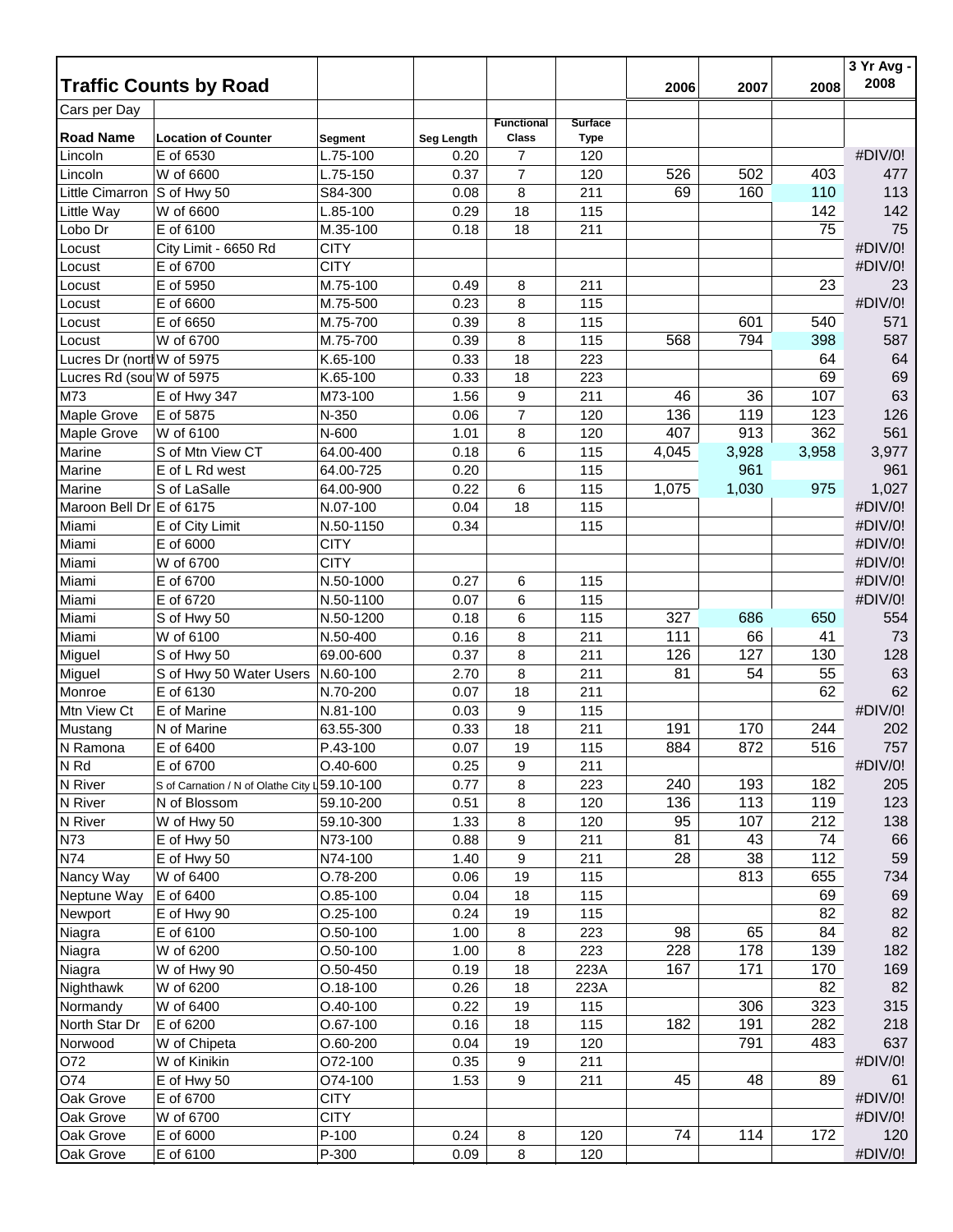| <b>Traffic Counts by Road</b><br>Cars per Day<br><b>Functional</b><br><b>Surface</b><br><b>Road Name</b><br><b>Class</b><br><b>Location of Counter</b><br><b>Type</b><br>Seg Length<br>Segment<br>E of 6830<br>468<br>445<br>491<br>468<br>Oak Grove<br>P-1500<br>8<br>0.50<br>120<br>555<br>625<br>656<br>665<br>Oak Grove<br>W of Hwy 90<br>P-450<br>0.12<br>8<br>120<br>818<br>855<br>722<br>878<br>Oak Grove<br>W of 6300<br>P-500<br>0.03<br>6<br>115<br>#DIV/0!<br>E of 6300<br>P-600<br>Oak Grove<br>0.78<br>6<br>115<br>P-850<br>3,082<br>3,033<br>Oak Grove<br>W of Chipeta<br>0.18<br>6<br>115<br>3,153<br>2,863<br>#DIV/0!<br>Oak Grove (eas End of Pavement(at Mead ??<br>Oakland<br>E of 6400<br>171<br>204<br>194<br>P.38-100<br>0.18<br>19<br>115<br>207<br>80<br>0.22<br>18<br>Oceania Way<br>S of Orange<br>62.75-100<br>115<br>80<br>Octillo Ct<br>E of 6700<br>232<br>240<br>319<br>264<br>P.31-100<br>18<br>115<br>0.06<br>#DIV/0!<br>W of 6700<br><b>CITY</b><br>Ogden<br>E of 6725<br>822<br>423<br>Ogden<br>P.45-100<br>0.32<br>18<br>115<br>349<br>99<br>87<br>99<br>Ohlm<br>E of 6250<br>18<br>120<br>91<br>P.50-100<br>0.22<br>119<br>W of 6300<br>434<br>291<br>Ohlm<br>P.50-150<br>18<br>120<br>229<br>210<br>0.28<br>24<br>24<br>Old Lindsey Tr<br>S of Hwy 90<br>Private<br>#DIV/0!<br><b>CITY</b><br>Openfield Dr<br>W of Oak Grove<br>42<br>E of 6300<br>P.85-100<br>18<br>211<br>42<br>Opposum<br>0.19<br>104<br>E of 6250<br>104<br>112<br>P.75-100<br>0.10<br>18<br>120<br>96<br>Orange<br>151<br>197<br>268<br>173<br>W of 6300<br>P.75-150<br>0.41<br>18<br>120<br>Orange<br>29<br>35<br>P.75-200<br>18<br>211<br>41<br>E of 6300<br>0.27<br>Orange<br>252<br>167<br>18<br>81<br>Orchard<br>W of 6400<br>O.45-300<br>0.26<br>223A<br>378<br>272<br>357<br>Orchard<br>E of 6400<br>$O.45 - 400$<br>18<br>115<br>80<br>0.13<br>678<br>546<br>998<br>491<br>Orchard<br>$O.45 - 500$<br>0.27<br>18<br>115<br>W of Chipeta<br>#DIV/0!<br><b>CITY</b><br>8<br>120<br>Otter<br>E of Hwy 550<br>0.38<br>137<br>18<br>117<br>112<br>122<br>E of Brook (city limit)<br>P.90-200<br>1.13<br>120<br>Otter<br>#DIV/0!<br>E of Woodgate<br>P.90-200<br>1.13<br>18<br>120<br>Otter<br>P77<br>29<br>36<br>37<br>W of Cimarron<br>P77-200<br>6.12<br>9<br>211<br>47<br>32<br>85<br>55<br>P77<br>9<br>49<br>S of Hwy 50<br>P77-300<br>3.37<br>211<br>172<br>147<br>S of Trout<br>8<br>120<br>149<br>Pahgre<br>68.05-100<br>0.61<br>223<br>N and E of Trout<br>$\boldsymbol{9}$<br>182<br>182<br>68.10-100<br>0.06<br>211<br>Pahgre<br>155<br>S of Kinikin<br>8<br>42<br>207<br>216<br>Pahgre<br>68.10-400<br>0.39<br>115<br>86<br>75<br>8<br>223<br>84<br>98<br>N of Uncompahgre<br>T.50-100<br>0.87<br>$\boldsymbol{9}$<br>189<br>Paradox TR (P(W of Popular<br>211<br>189<br>zzz-Paradox Tr<br>75<br>75<br>18<br>W of Sunshine<br>Q.39-100<br>0.08<br>211<br>#DIV/0!<br>Peach<br>W of 6300<br>P.95-100<br>0.10<br>18<br>115<br>G.64-100<br>191<br>191<br>Peach Valley<br>E of 6400<br>0.94<br>211<br>E of 6250<br>Q.40-100<br>418<br>441<br>366<br>408<br>Pearl<br>0.38<br>8<br>115<br>E of 6310<br>Q.40-250<br>236<br>225<br>203<br>221<br>Pearl<br>0.50<br>8<br>223<br>W of Chipeta<br>$O.10 - 100$<br>18<br>117<br>117<br>Pierce<br>0.07<br>120<br>21<br>21<br>Poison Springs S of Black Canyon Rd<br>D.77-100<br>2.13<br>211<br>Q.70-100<br>90<br>57<br>77<br>75<br>Popular<br>S of Hwy 90<br>1.12<br>8<br>223<br>256<br>217<br>254<br>242<br>Popular<br>W of 6250<br>Q.70-300<br>0.55<br>8<br>223<br>52<br>Q 72<br>41<br>59<br>56<br>E of Kinikin<br>Q72-100<br>3.19<br>9<br>211<br>363<br>375<br><b>CITY</b><br>387<br>W of Hwy 550<br>0.83<br>8<br>120<br>Racine<br>162<br>136<br>164<br>E of Hwy 550<br>R.10-200<br>0.14<br>8<br>120<br>186<br>Racine<br>108<br>103<br>112<br>108<br>E of Sunshine<br>R.10-300<br>1.26<br>8<br>211<br>Racine<br>165<br>121<br>109<br>132<br>W of 6400<br>R.50-300<br>0.73<br>8<br>Ranger<br>223<br>215<br>8<br>244<br>400<br>286<br>S of 6400<br>R.50-400<br>115<br>0.10<br>130<br>130<br>E of Hwy 550<br>T.60-100<br>18<br>0.11<br>120<br>114<br>305<br>138<br>186<br>E of Hwy 550<br>R.25-100<br>0.37<br>9<br>211<br>54<br>54<br>Rolling Hills RDN or Spring Creek<br>0.13<br>18<br>211<br>59.84-100<br>50<br>50<br>R.75-100<br>0.18<br>18<br>211<br>W of Hwy 550<br>38<br>41<br>41<br>E of Hwy 550<br>R.75-200<br>0.39<br>9<br>211<br>44<br>280<br>261<br>246<br>262<br>S Ramona<br>E of 6400<br>P.55-100<br>19<br>0.07<br>115<br>762<br>711<br>727<br>N of Jay Jay (S of Joey)<br>59.45-200<br>8<br>120<br>709<br>0.09<br>#DIV/0!<br>S of Church<br>59.45-400<br>1.24<br>8<br>115 |                     |  |  |      |      |      | 3 Yr Avg -<br>2008 |
|----------------------------------------------------------------------------------------------------------------------------------------------------------------------------------------------------------------------------------------------------------------------------------------------------------------------------------------------------------------------------------------------------------------------------------------------------------------------------------------------------------------------------------------------------------------------------------------------------------------------------------------------------------------------------------------------------------------------------------------------------------------------------------------------------------------------------------------------------------------------------------------------------------------------------------------------------------------------------------------------------------------------------------------------------------------------------------------------------------------------------------------------------------------------------------------------------------------------------------------------------------------------------------------------------------------------------------------------------------------------------------------------------------------------------------------------------------------------------------------------------------------------------------------------------------------------------------------------------------------------------------------------------------------------------------------------------------------------------------------------------------------------------------------------------------------------------------------------------------------------------------------------------------------------------------------------------------------------------------------------------------------------------------------------------------------------------------------------------------------------------------------------------------------------------------------------------------------------------------------------------------------------------------------------------------------------------------------------------------------------------------------------------------------------------------------------------------------------------------------------------------------------------------------------------------------------------------------------------------------------------------------------------------------------------------------------------------------------------------------------------------------------------------------------------------------------------------------------------------------------------------------------------------------------------------------------------------------------------------------------------------------------------------------------------------------------------------------------------------------------------------------------------------------------------------------------------------------------------------------------------------------------------------------------------------------------------------------------------------------------------------------------------------------------------------------------------------------------------------------------------------------------------------------------------------------------------------------------------------------------------------------------------------------------------------------------------------------------------------------------------------------------------------------------------------------------------------------------------------------------------------------------------------------------------------------------------------------------------------------------------------------------------------------------------------------------------------------------------------------------------------------------------------------------------------------------------------------------------------------------------------------------------------------------------------------------------------------------------------------------------------------------------------------------------------------------------------------------------------------------------------------------------------------------------------------------------------------------------------------------------------------------------|---------------------|--|--|------|------|------|--------------------|
|                                                                                                                                                                                                                                                                                                                                                                                                                                                                                                                                                                                                                                                                                                                                                                                                                                                                                                                                                                                                                                                                                                                                                                                                                                                                                                                                                                                                                                                                                                                                                                                                                                                                                                                                                                                                                                                                                                                                                                                                                                                                                                                                                                                                                                                                                                                                                                                                                                                                                                                                                                                                                                                                                                                                                                                                                                                                                                                                                                                                                                                                                                                                                                                                                                                                                                                                                                                                                                                                                                                                                                                                                                                                                                                                                                                                                                                                                                                                                                                                                                                                                                                                                                                                                                                                                                                                                                                                                                                                                                                                                                                                                                                    |                     |  |  | 2006 | 2007 | 2008 |                    |
|                                                                                                                                                                                                                                                                                                                                                                                                                                                                                                                                                                                                                                                                                                                                                                                                                                                                                                                                                                                                                                                                                                                                                                                                                                                                                                                                                                                                                                                                                                                                                                                                                                                                                                                                                                                                                                                                                                                                                                                                                                                                                                                                                                                                                                                                                                                                                                                                                                                                                                                                                                                                                                                                                                                                                                                                                                                                                                                                                                                                                                                                                                                                                                                                                                                                                                                                                                                                                                                                                                                                                                                                                                                                                                                                                                                                                                                                                                                                                                                                                                                                                                                                                                                                                                                                                                                                                                                                                                                                                                                                                                                                                                                    |                     |  |  |      |      |      |                    |
|                                                                                                                                                                                                                                                                                                                                                                                                                                                                                                                                                                                                                                                                                                                                                                                                                                                                                                                                                                                                                                                                                                                                                                                                                                                                                                                                                                                                                                                                                                                                                                                                                                                                                                                                                                                                                                                                                                                                                                                                                                                                                                                                                                                                                                                                                                                                                                                                                                                                                                                                                                                                                                                                                                                                                                                                                                                                                                                                                                                                                                                                                                                                                                                                                                                                                                                                                                                                                                                                                                                                                                                                                                                                                                                                                                                                                                                                                                                                                                                                                                                                                                                                                                                                                                                                                                                                                                                                                                                                                                                                                                                                                                                    |                     |  |  |      |      |      |                    |
|                                                                                                                                                                                                                                                                                                                                                                                                                                                                                                                                                                                                                                                                                                                                                                                                                                                                                                                                                                                                                                                                                                                                                                                                                                                                                                                                                                                                                                                                                                                                                                                                                                                                                                                                                                                                                                                                                                                                                                                                                                                                                                                                                                                                                                                                                                                                                                                                                                                                                                                                                                                                                                                                                                                                                                                                                                                                                                                                                                                                                                                                                                                                                                                                                                                                                                                                                                                                                                                                                                                                                                                                                                                                                                                                                                                                                                                                                                                                                                                                                                                                                                                                                                                                                                                                                                                                                                                                                                                                                                                                                                                                                                                    |                     |  |  |      |      |      |                    |
|                                                                                                                                                                                                                                                                                                                                                                                                                                                                                                                                                                                                                                                                                                                                                                                                                                                                                                                                                                                                                                                                                                                                                                                                                                                                                                                                                                                                                                                                                                                                                                                                                                                                                                                                                                                                                                                                                                                                                                                                                                                                                                                                                                                                                                                                                                                                                                                                                                                                                                                                                                                                                                                                                                                                                                                                                                                                                                                                                                                                                                                                                                                                                                                                                                                                                                                                                                                                                                                                                                                                                                                                                                                                                                                                                                                                                                                                                                                                                                                                                                                                                                                                                                                                                                                                                                                                                                                                                                                                                                                                                                                                                                                    |                     |  |  |      |      |      |                    |
|                                                                                                                                                                                                                                                                                                                                                                                                                                                                                                                                                                                                                                                                                                                                                                                                                                                                                                                                                                                                                                                                                                                                                                                                                                                                                                                                                                                                                                                                                                                                                                                                                                                                                                                                                                                                                                                                                                                                                                                                                                                                                                                                                                                                                                                                                                                                                                                                                                                                                                                                                                                                                                                                                                                                                                                                                                                                                                                                                                                                                                                                                                                                                                                                                                                                                                                                                                                                                                                                                                                                                                                                                                                                                                                                                                                                                                                                                                                                                                                                                                                                                                                                                                                                                                                                                                                                                                                                                                                                                                                                                                                                                                                    |                     |  |  |      |      |      |                    |
|                                                                                                                                                                                                                                                                                                                                                                                                                                                                                                                                                                                                                                                                                                                                                                                                                                                                                                                                                                                                                                                                                                                                                                                                                                                                                                                                                                                                                                                                                                                                                                                                                                                                                                                                                                                                                                                                                                                                                                                                                                                                                                                                                                                                                                                                                                                                                                                                                                                                                                                                                                                                                                                                                                                                                                                                                                                                                                                                                                                                                                                                                                                                                                                                                                                                                                                                                                                                                                                                                                                                                                                                                                                                                                                                                                                                                                                                                                                                                                                                                                                                                                                                                                                                                                                                                                                                                                                                                                                                                                                                                                                                                                                    |                     |  |  |      |      |      |                    |
|                                                                                                                                                                                                                                                                                                                                                                                                                                                                                                                                                                                                                                                                                                                                                                                                                                                                                                                                                                                                                                                                                                                                                                                                                                                                                                                                                                                                                                                                                                                                                                                                                                                                                                                                                                                                                                                                                                                                                                                                                                                                                                                                                                                                                                                                                                                                                                                                                                                                                                                                                                                                                                                                                                                                                                                                                                                                                                                                                                                                                                                                                                                                                                                                                                                                                                                                                                                                                                                                                                                                                                                                                                                                                                                                                                                                                                                                                                                                                                                                                                                                                                                                                                                                                                                                                                                                                                                                                                                                                                                                                                                                                                                    |                     |  |  |      |      |      |                    |
|                                                                                                                                                                                                                                                                                                                                                                                                                                                                                                                                                                                                                                                                                                                                                                                                                                                                                                                                                                                                                                                                                                                                                                                                                                                                                                                                                                                                                                                                                                                                                                                                                                                                                                                                                                                                                                                                                                                                                                                                                                                                                                                                                                                                                                                                                                                                                                                                                                                                                                                                                                                                                                                                                                                                                                                                                                                                                                                                                                                                                                                                                                                                                                                                                                                                                                                                                                                                                                                                                                                                                                                                                                                                                                                                                                                                                                                                                                                                                                                                                                                                                                                                                                                                                                                                                                                                                                                                                                                                                                                                                                                                                                                    |                     |  |  |      |      |      |                    |
|                                                                                                                                                                                                                                                                                                                                                                                                                                                                                                                                                                                                                                                                                                                                                                                                                                                                                                                                                                                                                                                                                                                                                                                                                                                                                                                                                                                                                                                                                                                                                                                                                                                                                                                                                                                                                                                                                                                                                                                                                                                                                                                                                                                                                                                                                                                                                                                                                                                                                                                                                                                                                                                                                                                                                                                                                                                                                                                                                                                                                                                                                                                                                                                                                                                                                                                                                                                                                                                                                                                                                                                                                                                                                                                                                                                                                                                                                                                                                                                                                                                                                                                                                                                                                                                                                                                                                                                                                                                                                                                                                                                                                                                    |                     |  |  |      |      |      |                    |
|                                                                                                                                                                                                                                                                                                                                                                                                                                                                                                                                                                                                                                                                                                                                                                                                                                                                                                                                                                                                                                                                                                                                                                                                                                                                                                                                                                                                                                                                                                                                                                                                                                                                                                                                                                                                                                                                                                                                                                                                                                                                                                                                                                                                                                                                                                                                                                                                                                                                                                                                                                                                                                                                                                                                                                                                                                                                                                                                                                                                                                                                                                                                                                                                                                                                                                                                                                                                                                                                                                                                                                                                                                                                                                                                                                                                                                                                                                                                                                                                                                                                                                                                                                                                                                                                                                                                                                                                                                                                                                                                                                                                                                                    |                     |  |  |      |      |      |                    |
|                                                                                                                                                                                                                                                                                                                                                                                                                                                                                                                                                                                                                                                                                                                                                                                                                                                                                                                                                                                                                                                                                                                                                                                                                                                                                                                                                                                                                                                                                                                                                                                                                                                                                                                                                                                                                                                                                                                                                                                                                                                                                                                                                                                                                                                                                                                                                                                                                                                                                                                                                                                                                                                                                                                                                                                                                                                                                                                                                                                                                                                                                                                                                                                                                                                                                                                                                                                                                                                                                                                                                                                                                                                                                                                                                                                                                                                                                                                                                                                                                                                                                                                                                                                                                                                                                                                                                                                                                                                                                                                                                                                                                                                    |                     |  |  |      |      |      |                    |
|                                                                                                                                                                                                                                                                                                                                                                                                                                                                                                                                                                                                                                                                                                                                                                                                                                                                                                                                                                                                                                                                                                                                                                                                                                                                                                                                                                                                                                                                                                                                                                                                                                                                                                                                                                                                                                                                                                                                                                                                                                                                                                                                                                                                                                                                                                                                                                                                                                                                                                                                                                                                                                                                                                                                                                                                                                                                                                                                                                                                                                                                                                                                                                                                                                                                                                                                                                                                                                                                                                                                                                                                                                                                                                                                                                                                                                                                                                                                                                                                                                                                                                                                                                                                                                                                                                                                                                                                                                                                                                                                                                                                                                                    |                     |  |  |      |      |      |                    |
|                                                                                                                                                                                                                                                                                                                                                                                                                                                                                                                                                                                                                                                                                                                                                                                                                                                                                                                                                                                                                                                                                                                                                                                                                                                                                                                                                                                                                                                                                                                                                                                                                                                                                                                                                                                                                                                                                                                                                                                                                                                                                                                                                                                                                                                                                                                                                                                                                                                                                                                                                                                                                                                                                                                                                                                                                                                                                                                                                                                                                                                                                                                                                                                                                                                                                                                                                                                                                                                                                                                                                                                                                                                                                                                                                                                                                                                                                                                                                                                                                                                                                                                                                                                                                                                                                                                                                                                                                                                                                                                                                                                                                                                    |                     |  |  |      |      |      |                    |
|                                                                                                                                                                                                                                                                                                                                                                                                                                                                                                                                                                                                                                                                                                                                                                                                                                                                                                                                                                                                                                                                                                                                                                                                                                                                                                                                                                                                                                                                                                                                                                                                                                                                                                                                                                                                                                                                                                                                                                                                                                                                                                                                                                                                                                                                                                                                                                                                                                                                                                                                                                                                                                                                                                                                                                                                                                                                                                                                                                                                                                                                                                                                                                                                                                                                                                                                                                                                                                                                                                                                                                                                                                                                                                                                                                                                                                                                                                                                                                                                                                                                                                                                                                                                                                                                                                                                                                                                                                                                                                                                                                                                                                                    |                     |  |  |      |      |      |                    |
|                                                                                                                                                                                                                                                                                                                                                                                                                                                                                                                                                                                                                                                                                                                                                                                                                                                                                                                                                                                                                                                                                                                                                                                                                                                                                                                                                                                                                                                                                                                                                                                                                                                                                                                                                                                                                                                                                                                                                                                                                                                                                                                                                                                                                                                                                                                                                                                                                                                                                                                                                                                                                                                                                                                                                                                                                                                                                                                                                                                                                                                                                                                                                                                                                                                                                                                                                                                                                                                                                                                                                                                                                                                                                                                                                                                                                                                                                                                                                                                                                                                                                                                                                                                                                                                                                                                                                                                                                                                                                                                                                                                                                                                    |                     |  |  |      |      |      |                    |
|                                                                                                                                                                                                                                                                                                                                                                                                                                                                                                                                                                                                                                                                                                                                                                                                                                                                                                                                                                                                                                                                                                                                                                                                                                                                                                                                                                                                                                                                                                                                                                                                                                                                                                                                                                                                                                                                                                                                                                                                                                                                                                                                                                                                                                                                                                                                                                                                                                                                                                                                                                                                                                                                                                                                                                                                                                                                                                                                                                                                                                                                                                                                                                                                                                                                                                                                                                                                                                                                                                                                                                                                                                                                                                                                                                                                                                                                                                                                                                                                                                                                                                                                                                                                                                                                                                                                                                                                                                                                                                                                                                                                                                                    |                     |  |  |      |      |      |                    |
|                                                                                                                                                                                                                                                                                                                                                                                                                                                                                                                                                                                                                                                                                                                                                                                                                                                                                                                                                                                                                                                                                                                                                                                                                                                                                                                                                                                                                                                                                                                                                                                                                                                                                                                                                                                                                                                                                                                                                                                                                                                                                                                                                                                                                                                                                                                                                                                                                                                                                                                                                                                                                                                                                                                                                                                                                                                                                                                                                                                                                                                                                                                                                                                                                                                                                                                                                                                                                                                                                                                                                                                                                                                                                                                                                                                                                                                                                                                                                                                                                                                                                                                                                                                                                                                                                                                                                                                                                                                                                                                                                                                                                                                    |                     |  |  |      |      |      |                    |
|                                                                                                                                                                                                                                                                                                                                                                                                                                                                                                                                                                                                                                                                                                                                                                                                                                                                                                                                                                                                                                                                                                                                                                                                                                                                                                                                                                                                                                                                                                                                                                                                                                                                                                                                                                                                                                                                                                                                                                                                                                                                                                                                                                                                                                                                                                                                                                                                                                                                                                                                                                                                                                                                                                                                                                                                                                                                                                                                                                                                                                                                                                                                                                                                                                                                                                                                                                                                                                                                                                                                                                                                                                                                                                                                                                                                                                                                                                                                                                                                                                                                                                                                                                                                                                                                                                                                                                                                                                                                                                                                                                                                                                                    |                     |  |  |      |      |      |                    |
|                                                                                                                                                                                                                                                                                                                                                                                                                                                                                                                                                                                                                                                                                                                                                                                                                                                                                                                                                                                                                                                                                                                                                                                                                                                                                                                                                                                                                                                                                                                                                                                                                                                                                                                                                                                                                                                                                                                                                                                                                                                                                                                                                                                                                                                                                                                                                                                                                                                                                                                                                                                                                                                                                                                                                                                                                                                                                                                                                                                                                                                                                                                                                                                                                                                                                                                                                                                                                                                                                                                                                                                                                                                                                                                                                                                                                                                                                                                                                                                                                                                                                                                                                                                                                                                                                                                                                                                                                                                                                                                                                                                                                                                    |                     |  |  |      |      |      |                    |
|                                                                                                                                                                                                                                                                                                                                                                                                                                                                                                                                                                                                                                                                                                                                                                                                                                                                                                                                                                                                                                                                                                                                                                                                                                                                                                                                                                                                                                                                                                                                                                                                                                                                                                                                                                                                                                                                                                                                                                                                                                                                                                                                                                                                                                                                                                                                                                                                                                                                                                                                                                                                                                                                                                                                                                                                                                                                                                                                                                                                                                                                                                                                                                                                                                                                                                                                                                                                                                                                                                                                                                                                                                                                                                                                                                                                                                                                                                                                                                                                                                                                                                                                                                                                                                                                                                                                                                                                                                                                                                                                                                                                                                                    |                     |  |  |      |      |      |                    |
|                                                                                                                                                                                                                                                                                                                                                                                                                                                                                                                                                                                                                                                                                                                                                                                                                                                                                                                                                                                                                                                                                                                                                                                                                                                                                                                                                                                                                                                                                                                                                                                                                                                                                                                                                                                                                                                                                                                                                                                                                                                                                                                                                                                                                                                                                                                                                                                                                                                                                                                                                                                                                                                                                                                                                                                                                                                                                                                                                                                                                                                                                                                                                                                                                                                                                                                                                                                                                                                                                                                                                                                                                                                                                                                                                                                                                                                                                                                                                                                                                                                                                                                                                                                                                                                                                                                                                                                                                                                                                                                                                                                                                                                    |                     |  |  |      |      |      |                    |
|                                                                                                                                                                                                                                                                                                                                                                                                                                                                                                                                                                                                                                                                                                                                                                                                                                                                                                                                                                                                                                                                                                                                                                                                                                                                                                                                                                                                                                                                                                                                                                                                                                                                                                                                                                                                                                                                                                                                                                                                                                                                                                                                                                                                                                                                                                                                                                                                                                                                                                                                                                                                                                                                                                                                                                                                                                                                                                                                                                                                                                                                                                                                                                                                                                                                                                                                                                                                                                                                                                                                                                                                                                                                                                                                                                                                                                                                                                                                                                                                                                                                                                                                                                                                                                                                                                                                                                                                                                                                                                                                                                                                                                                    |                     |  |  |      |      |      |                    |
|                                                                                                                                                                                                                                                                                                                                                                                                                                                                                                                                                                                                                                                                                                                                                                                                                                                                                                                                                                                                                                                                                                                                                                                                                                                                                                                                                                                                                                                                                                                                                                                                                                                                                                                                                                                                                                                                                                                                                                                                                                                                                                                                                                                                                                                                                                                                                                                                                                                                                                                                                                                                                                                                                                                                                                                                                                                                                                                                                                                                                                                                                                                                                                                                                                                                                                                                                                                                                                                                                                                                                                                                                                                                                                                                                                                                                                                                                                                                                                                                                                                                                                                                                                                                                                                                                                                                                                                                                                                                                                                                                                                                                                                    |                     |  |  |      |      |      |                    |
|                                                                                                                                                                                                                                                                                                                                                                                                                                                                                                                                                                                                                                                                                                                                                                                                                                                                                                                                                                                                                                                                                                                                                                                                                                                                                                                                                                                                                                                                                                                                                                                                                                                                                                                                                                                                                                                                                                                                                                                                                                                                                                                                                                                                                                                                                                                                                                                                                                                                                                                                                                                                                                                                                                                                                                                                                                                                                                                                                                                                                                                                                                                                                                                                                                                                                                                                                                                                                                                                                                                                                                                                                                                                                                                                                                                                                                                                                                                                                                                                                                                                                                                                                                                                                                                                                                                                                                                                                                                                                                                                                                                                                                                    |                     |  |  |      |      |      |                    |
|                                                                                                                                                                                                                                                                                                                                                                                                                                                                                                                                                                                                                                                                                                                                                                                                                                                                                                                                                                                                                                                                                                                                                                                                                                                                                                                                                                                                                                                                                                                                                                                                                                                                                                                                                                                                                                                                                                                                                                                                                                                                                                                                                                                                                                                                                                                                                                                                                                                                                                                                                                                                                                                                                                                                                                                                                                                                                                                                                                                                                                                                                                                                                                                                                                                                                                                                                                                                                                                                                                                                                                                                                                                                                                                                                                                                                                                                                                                                                                                                                                                                                                                                                                                                                                                                                                                                                                                                                                                                                                                                                                                                                                                    |                     |  |  |      |      |      |                    |
|                                                                                                                                                                                                                                                                                                                                                                                                                                                                                                                                                                                                                                                                                                                                                                                                                                                                                                                                                                                                                                                                                                                                                                                                                                                                                                                                                                                                                                                                                                                                                                                                                                                                                                                                                                                                                                                                                                                                                                                                                                                                                                                                                                                                                                                                                                                                                                                                                                                                                                                                                                                                                                                                                                                                                                                                                                                                                                                                                                                                                                                                                                                                                                                                                                                                                                                                                                                                                                                                                                                                                                                                                                                                                                                                                                                                                                                                                                                                                                                                                                                                                                                                                                                                                                                                                                                                                                                                                                                                                                                                                                                                                                                    |                     |  |  |      |      |      |                    |
|                                                                                                                                                                                                                                                                                                                                                                                                                                                                                                                                                                                                                                                                                                                                                                                                                                                                                                                                                                                                                                                                                                                                                                                                                                                                                                                                                                                                                                                                                                                                                                                                                                                                                                                                                                                                                                                                                                                                                                                                                                                                                                                                                                                                                                                                                                                                                                                                                                                                                                                                                                                                                                                                                                                                                                                                                                                                                                                                                                                                                                                                                                                                                                                                                                                                                                                                                                                                                                                                                                                                                                                                                                                                                                                                                                                                                                                                                                                                                                                                                                                                                                                                                                                                                                                                                                                                                                                                                                                                                                                                                                                                                                                    |                     |  |  |      |      |      |                    |
|                                                                                                                                                                                                                                                                                                                                                                                                                                                                                                                                                                                                                                                                                                                                                                                                                                                                                                                                                                                                                                                                                                                                                                                                                                                                                                                                                                                                                                                                                                                                                                                                                                                                                                                                                                                                                                                                                                                                                                                                                                                                                                                                                                                                                                                                                                                                                                                                                                                                                                                                                                                                                                                                                                                                                                                                                                                                                                                                                                                                                                                                                                                                                                                                                                                                                                                                                                                                                                                                                                                                                                                                                                                                                                                                                                                                                                                                                                                                                                                                                                                                                                                                                                                                                                                                                                                                                                                                                                                                                                                                                                                                                                                    |                     |  |  |      |      |      |                    |
|                                                                                                                                                                                                                                                                                                                                                                                                                                                                                                                                                                                                                                                                                                                                                                                                                                                                                                                                                                                                                                                                                                                                                                                                                                                                                                                                                                                                                                                                                                                                                                                                                                                                                                                                                                                                                                                                                                                                                                                                                                                                                                                                                                                                                                                                                                                                                                                                                                                                                                                                                                                                                                                                                                                                                                                                                                                                                                                                                                                                                                                                                                                                                                                                                                                                                                                                                                                                                                                                                                                                                                                                                                                                                                                                                                                                                                                                                                                                                                                                                                                                                                                                                                                                                                                                                                                                                                                                                                                                                                                                                                                                                                                    |                     |  |  |      |      |      |                    |
|                                                                                                                                                                                                                                                                                                                                                                                                                                                                                                                                                                                                                                                                                                                                                                                                                                                                                                                                                                                                                                                                                                                                                                                                                                                                                                                                                                                                                                                                                                                                                                                                                                                                                                                                                                                                                                                                                                                                                                                                                                                                                                                                                                                                                                                                                                                                                                                                                                                                                                                                                                                                                                                                                                                                                                                                                                                                                                                                                                                                                                                                                                                                                                                                                                                                                                                                                                                                                                                                                                                                                                                                                                                                                                                                                                                                                                                                                                                                                                                                                                                                                                                                                                                                                                                                                                                                                                                                                                                                                                                                                                                                                                                    |                     |  |  |      |      |      |                    |
|                                                                                                                                                                                                                                                                                                                                                                                                                                                                                                                                                                                                                                                                                                                                                                                                                                                                                                                                                                                                                                                                                                                                                                                                                                                                                                                                                                                                                                                                                                                                                                                                                                                                                                                                                                                                                                                                                                                                                                                                                                                                                                                                                                                                                                                                                                                                                                                                                                                                                                                                                                                                                                                                                                                                                                                                                                                                                                                                                                                                                                                                                                                                                                                                                                                                                                                                                                                                                                                                                                                                                                                                                                                                                                                                                                                                                                                                                                                                                                                                                                                                                                                                                                                                                                                                                                                                                                                                                                                                                                                                                                                                                                                    |                     |  |  |      |      |      |                    |
|                                                                                                                                                                                                                                                                                                                                                                                                                                                                                                                                                                                                                                                                                                                                                                                                                                                                                                                                                                                                                                                                                                                                                                                                                                                                                                                                                                                                                                                                                                                                                                                                                                                                                                                                                                                                                                                                                                                                                                                                                                                                                                                                                                                                                                                                                                                                                                                                                                                                                                                                                                                                                                                                                                                                                                                                                                                                                                                                                                                                                                                                                                                                                                                                                                                                                                                                                                                                                                                                                                                                                                                                                                                                                                                                                                                                                                                                                                                                                                                                                                                                                                                                                                                                                                                                                                                                                                                                                                                                                                                                                                                                                                                    |                     |  |  |      |      |      |                    |
|                                                                                                                                                                                                                                                                                                                                                                                                                                                                                                                                                                                                                                                                                                                                                                                                                                                                                                                                                                                                                                                                                                                                                                                                                                                                                                                                                                                                                                                                                                                                                                                                                                                                                                                                                                                                                                                                                                                                                                                                                                                                                                                                                                                                                                                                                                                                                                                                                                                                                                                                                                                                                                                                                                                                                                                                                                                                                                                                                                                                                                                                                                                                                                                                                                                                                                                                                                                                                                                                                                                                                                                                                                                                                                                                                                                                                                                                                                                                                                                                                                                                                                                                                                                                                                                                                                                                                                                                                                                                                                                                                                                                                                                    | Pahgre              |  |  |      |      |      |                    |
|                                                                                                                                                                                                                                                                                                                                                                                                                                                                                                                                                                                                                                                                                                                                                                                                                                                                                                                                                                                                                                                                                                                                                                                                                                                                                                                                                                                                                                                                                                                                                                                                                                                                                                                                                                                                                                                                                                                                                                                                                                                                                                                                                                                                                                                                                                                                                                                                                                                                                                                                                                                                                                                                                                                                                                                                                                                                                                                                                                                                                                                                                                                                                                                                                                                                                                                                                                                                                                                                                                                                                                                                                                                                                                                                                                                                                                                                                                                                                                                                                                                                                                                                                                                                                                                                                                                                                                                                                                                                                                                                                                                                                                                    |                     |  |  |      |      |      |                    |
|                                                                                                                                                                                                                                                                                                                                                                                                                                                                                                                                                                                                                                                                                                                                                                                                                                                                                                                                                                                                                                                                                                                                                                                                                                                                                                                                                                                                                                                                                                                                                                                                                                                                                                                                                                                                                                                                                                                                                                                                                                                                                                                                                                                                                                                                                                                                                                                                                                                                                                                                                                                                                                                                                                                                                                                                                                                                                                                                                                                                                                                                                                                                                                                                                                                                                                                                                                                                                                                                                                                                                                                                                                                                                                                                                                                                                                                                                                                                                                                                                                                                                                                                                                                                                                                                                                                                                                                                                                                                                                                                                                                                                                                    | Patti Ct            |  |  |      |      |      |                    |
|                                                                                                                                                                                                                                                                                                                                                                                                                                                                                                                                                                                                                                                                                                                                                                                                                                                                                                                                                                                                                                                                                                                                                                                                                                                                                                                                                                                                                                                                                                                                                                                                                                                                                                                                                                                                                                                                                                                                                                                                                                                                                                                                                                                                                                                                                                                                                                                                                                                                                                                                                                                                                                                                                                                                                                                                                                                                                                                                                                                                                                                                                                                                                                                                                                                                                                                                                                                                                                                                                                                                                                                                                                                                                                                                                                                                                                                                                                                                                                                                                                                                                                                                                                                                                                                                                                                                                                                                                                                                                                                                                                                                                                                    |                     |  |  |      |      |      |                    |
|                                                                                                                                                                                                                                                                                                                                                                                                                                                                                                                                                                                                                                                                                                                                                                                                                                                                                                                                                                                                                                                                                                                                                                                                                                                                                                                                                                                                                                                                                                                                                                                                                                                                                                                                                                                                                                                                                                                                                                                                                                                                                                                                                                                                                                                                                                                                                                                                                                                                                                                                                                                                                                                                                                                                                                                                                                                                                                                                                                                                                                                                                                                                                                                                                                                                                                                                                                                                                                                                                                                                                                                                                                                                                                                                                                                                                                                                                                                                                                                                                                                                                                                                                                                                                                                                                                                                                                                                                                                                                                                                                                                                                                                    |                     |  |  |      |      |      |                    |
|                                                                                                                                                                                                                                                                                                                                                                                                                                                                                                                                                                                                                                                                                                                                                                                                                                                                                                                                                                                                                                                                                                                                                                                                                                                                                                                                                                                                                                                                                                                                                                                                                                                                                                                                                                                                                                                                                                                                                                                                                                                                                                                                                                                                                                                                                                                                                                                                                                                                                                                                                                                                                                                                                                                                                                                                                                                                                                                                                                                                                                                                                                                                                                                                                                                                                                                                                                                                                                                                                                                                                                                                                                                                                                                                                                                                                                                                                                                                                                                                                                                                                                                                                                                                                                                                                                                                                                                                                                                                                                                                                                                                                                                    |                     |  |  |      |      |      |                    |
|                                                                                                                                                                                                                                                                                                                                                                                                                                                                                                                                                                                                                                                                                                                                                                                                                                                                                                                                                                                                                                                                                                                                                                                                                                                                                                                                                                                                                                                                                                                                                                                                                                                                                                                                                                                                                                                                                                                                                                                                                                                                                                                                                                                                                                                                                                                                                                                                                                                                                                                                                                                                                                                                                                                                                                                                                                                                                                                                                                                                                                                                                                                                                                                                                                                                                                                                                                                                                                                                                                                                                                                                                                                                                                                                                                                                                                                                                                                                                                                                                                                                                                                                                                                                                                                                                                                                                                                                                                                                                                                                                                                                                                                    |                     |  |  |      |      |      |                    |
|                                                                                                                                                                                                                                                                                                                                                                                                                                                                                                                                                                                                                                                                                                                                                                                                                                                                                                                                                                                                                                                                                                                                                                                                                                                                                                                                                                                                                                                                                                                                                                                                                                                                                                                                                                                                                                                                                                                                                                                                                                                                                                                                                                                                                                                                                                                                                                                                                                                                                                                                                                                                                                                                                                                                                                                                                                                                                                                                                                                                                                                                                                                                                                                                                                                                                                                                                                                                                                                                                                                                                                                                                                                                                                                                                                                                                                                                                                                                                                                                                                                                                                                                                                                                                                                                                                                                                                                                                                                                                                                                                                                                                                                    |                     |  |  |      |      |      |                    |
|                                                                                                                                                                                                                                                                                                                                                                                                                                                                                                                                                                                                                                                                                                                                                                                                                                                                                                                                                                                                                                                                                                                                                                                                                                                                                                                                                                                                                                                                                                                                                                                                                                                                                                                                                                                                                                                                                                                                                                                                                                                                                                                                                                                                                                                                                                                                                                                                                                                                                                                                                                                                                                                                                                                                                                                                                                                                                                                                                                                                                                                                                                                                                                                                                                                                                                                                                                                                                                                                                                                                                                                                                                                                                                                                                                                                                                                                                                                                                                                                                                                                                                                                                                                                                                                                                                                                                                                                                                                                                                                                                                                                                                                    |                     |  |  |      |      |      |                    |
|                                                                                                                                                                                                                                                                                                                                                                                                                                                                                                                                                                                                                                                                                                                                                                                                                                                                                                                                                                                                                                                                                                                                                                                                                                                                                                                                                                                                                                                                                                                                                                                                                                                                                                                                                                                                                                                                                                                                                                                                                                                                                                                                                                                                                                                                                                                                                                                                                                                                                                                                                                                                                                                                                                                                                                                                                                                                                                                                                                                                                                                                                                                                                                                                                                                                                                                                                                                                                                                                                                                                                                                                                                                                                                                                                                                                                                                                                                                                                                                                                                                                                                                                                                                                                                                                                                                                                                                                                                                                                                                                                                                                                                                    |                     |  |  |      |      |      |                    |
|                                                                                                                                                                                                                                                                                                                                                                                                                                                                                                                                                                                                                                                                                                                                                                                                                                                                                                                                                                                                                                                                                                                                                                                                                                                                                                                                                                                                                                                                                                                                                                                                                                                                                                                                                                                                                                                                                                                                                                                                                                                                                                                                                                                                                                                                                                                                                                                                                                                                                                                                                                                                                                                                                                                                                                                                                                                                                                                                                                                                                                                                                                                                                                                                                                                                                                                                                                                                                                                                                                                                                                                                                                                                                                                                                                                                                                                                                                                                                                                                                                                                                                                                                                                                                                                                                                                                                                                                                                                                                                                                                                                                                                                    |                     |  |  |      |      |      |                    |
|                                                                                                                                                                                                                                                                                                                                                                                                                                                                                                                                                                                                                                                                                                                                                                                                                                                                                                                                                                                                                                                                                                                                                                                                                                                                                                                                                                                                                                                                                                                                                                                                                                                                                                                                                                                                                                                                                                                                                                                                                                                                                                                                                                                                                                                                                                                                                                                                                                                                                                                                                                                                                                                                                                                                                                                                                                                                                                                                                                                                                                                                                                                                                                                                                                                                                                                                                                                                                                                                                                                                                                                                                                                                                                                                                                                                                                                                                                                                                                                                                                                                                                                                                                                                                                                                                                                                                                                                                                                                                                                                                                                                                                                    |                     |  |  |      |      |      |                    |
|                                                                                                                                                                                                                                                                                                                                                                                                                                                                                                                                                                                                                                                                                                                                                                                                                                                                                                                                                                                                                                                                                                                                                                                                                                                                                                                                                                                                                                                                                                                                                                                                                                                                                                                                                                                                                                                                                                                                                                                                                                                                                                                                                                                                                                                                                                                                                                                                                                                                                                                                                                                                                                                                                                                                                                                                                                                                                                                                                                                                                                                                                                                                                                                                                                                                                                                                                                                                                                                                                                                                                                                                                                                                                                                                                                                                                                                                                                                                                                                                                                                                                                                                                                                                                                                                                                                                                                                                                                                                                                                                                                                                                                                    |                     |  |  |      |      |      |                    |
|                                                                                                                                                                                                                                                                                                                                                                                                                                                                                                                                                                                                                                                                                                                                                                                                                                                                                                                                                                                                                                                                                                                                                                                                                                                                                                                                                                                                                                                                                                                                                                                                                                                                                                                                                                                                                                                                                                                                                                                                                                                                                                                                                                                                                                                                                                                                                                                                                                                                                                                                                                                                                                                                                                                                                                                                                                                                                                                                                                                                                                                                                                                                                                                                                                                                                                                                                                                                                                                                                                                                                                                                                                                                                                                                                                                                                                                                                                                                                                                                                                                                                                                                                                                                                                                                                                                                                                                                                                                                                                                                                                                                                                                    |                     |  |  |      |      |      |                    |
|                                                                                                                                                                                                                                                                                                                                                                                                                                                                                                                                                                                                                                                                                                                                                                                                                                                                                                                                                                                                                                                                                                                                                                                                                                                                                                                                                                                                                                                                                                                                                                                                                                                                                                                                                                                                                                                                                                                                                                                                                                                                                                                                                                                                                                                                                                                                                                                                                                                                                                                                                                                                                                                                                                                                                                                                                                                                                                                                                                                                                                                                                                                                                                                                                                                                                                                                                                                                                                                                                                                                                                                                                                                                                                                                                                                                                                                                                                                                                                                                                                                                                                                                                                                                                                                                                                                                                                                                                                                                                                                                                                                                                                                    |                     |  |  |      |      |      |                    |
|                                                                                                                                                                                                                                                                                                                                                                                                                                                                                                                                                                                                                                                                                                                                                                                                                                                                                                                                                                                                                                                                                                                                                                                                                                                                                                                                                                                                                                                                                                                                                                                                                                                                                                                                                                                                                                                                                                                                                                                                                                                                                                                                                                                                                                                                                                                                                                                                                                                                                                                                                                                                                                                                                                                                                                                                                                                                                                                                                                                                                                                                                                                                                                                                                                                                                                                                                                                                                                                                                                                                                                                                                                                                                                                                                                                                                                                                                                                                                                                                                                                                                                                                                                                                                                                                                                                                                                                                                                                                                                                                                                                                                                                    |                     |  |  |      |      |      |                    |
|                                                                                                                                                                                                                                                                                                                                                                                                                                                                                                                                                                                                                                                                                                                                                                                                                                                                                                                                                                                                                                                                                                                                                                                                                                                                                                                                                                                                                                                                                                                                                                                                                                                                                                                                                                                                                                                                                                                                                                                                                                                                                                                                                                                                                                                                                                                                                                                                                                                                                                                                                                                                                                                                                                                                                                                                                                                                                                                                                                                                                                                                                                                                                                                                                                                                                                                                                                                                                                                                                                                                                                                                                                                                                                                                                                                                                                                                                                                                                                                                                                                                                                                                                                                                                                                                                                                                                                                                                                                                                                                                                                                                                                                    | Ranger              |  |  |      |      |      |                    |
|                                                                                                                                                                                                                                                                                                                                                                                                                                                                                                                                                                                                                                                                                                                                                                                                                                                                                                                                                                                                                                                                                                                                                                                                                                                                                                                                                                                                                                                                                                                                                                                                                                                                                                                                                                                                                                                                                                                                                                                                                                                                                                                                                                                                                                                                                                                                                                                                                                                                                                                                                                                                                                                                                                                                                                                                                                                                                                                                                                                                                                                                                                                                                                                                                                                                                                                                                                                                                                                                                                                                                                                                                                                                                                                                                                                                                                                                                                                                                                                                                                                                                                                                                                                                                                                                                                                                                                                                                                                                                                                                                                                                                                                    | <b>Ridgeview Dr</b> |  |  |      |      |      |                    |
|                                                                                                                                                                                                                                                                                                                                                                                                                                                                                                                                                                                                                                                                                                                                                                                                                                                                                                                                                                                                                                                                                                                                                                                                                                                                                                                                                                                                                                                                                                                                                                                                                                                                                                                                                                                                                                                                                                                                                                                                                                                                                                                                                                                                                                                                                                                                                                                                                                                                                                                                                                                                                                                                                                                                                                                                                                                                                                                                                                                                                                                                                                                                                                                                                                                                                                                                                                                                                                                                                                                                                                                                                                                                                                                                                                                                                                                                                                                                                                                                                                                                                                                                                                                                                                                                                                                                                                                                                                                                                                                                                                                                                                                    | Riverside           |  |  |      |      |      |                    |
|                                                                                                                                                                                                                                                                                                                                                                                                                                                                                                                                                                                                                                                                                                                                                                                                                                                                                                                                                                                                                                                                                                                                                                                                                                                                                                                                                                                                                                                                                                                                                                                                                                                                                                                                                                                                                                                                                                                                                                                                                                                                                                                                                                                                                                                                                                                                                                                                                                                                                                                                                                                                                                                                                                                                                                                                                                                                                                                                                                                                                                                                                                                                                                                                                                                                                                                                                                                                                                                                                                                                                                                                                                                                                                                                                                                                                                                                                                                                                                                                                                                                                                                                                                                                                                                                                                                                                                                                                                                                                                                                                                                                                                                    |                     |  |  |      |      |      |                    |
|                                                                                                                                                                                                                                                                                                                                                                                                                                                                                                                                                                                                                                                                                                                                                                                                                                                                                                                                                                                                                                                                                                                                                                                                                                                                                                                                                                                                                                                                                                                                                                                                                                                                                                                                                                                                                                                                                                                                                                                                                                                                                                                                                                                                                                                                                                                                                                                                                                                                                                                                                                                                                                                                                                                                                                                                                                                                                                                                                                                                                                                                                                                                                                                                                                                                                                                                                                                                                                                                                                                                                                                                                                                                                                                                                                                                                                                                                                                                                                                                                                                                                                                                                                                                                                                                                                                                                                                                                                                                                                                                                                                                                                                    | Rose                |  |  |      |      |      |                    |
|                                                                                                                                                                                                                                                                                                                                                                                                                                                                                                                                                                                                                                                                                                                                                                                                                                                                                                                                                                                                                                                                                                                                                                                                                                                                                                                                                                                                                                                                                                                                                                                                                                                                                                                                                                                                                                                                                                                                                                                                                                                                                                                                                                                                                                                                                                                                                                                                                                                                                                                                                                                                                                                                                                                                                                                                                                                                                                                                                                                                                                                                                                                                                                                                                                                                                                                                                                                                                                                                                                                                                                                                                                                                                                                                                                                                                                                                                                                                                                                                                                                                                                                                                                                                                                                                                                                                                                                                                                                                                                                                                                                                                                                    | Rose                |  |  |      |      |      |                    |
|                                                                                                                                                                                                                                                                                                                                                                                                                                                                                                                                                                                                                                                                                                                                                                                                                                                                                                                                                                                                                                                                                                                                                                                                                                                                                                                                                                                                                                                                                                                                                                                                                                                                                                                                                                                                                                                                                                                                                                                                                                                                                                                                                                                                                                                                                                                                                                                                                                                                                                                                                                                                                                                                                                                                                                                                                                                                                                                                                                                                                                                                                                                                                                                                                                                                                                                                                                                                                                                                                                                                                                                                                                                                                                                                                                                                                                                                                                                                                                                                                                                                                                                                                                                                                                                                                                                                                                                                                                                                                                                                                                                                                                                    |                     |  |  |      |      |      |                    |
|                                                                                                                                                                                                                                                                                                                                                                                                                                                                                                                                                                                                                                                                                                                                                                                                                                                                                                                                                                                                                                                                                                                                                                                                                                                                                                                                                                                                                                                                                                                                                                                                                                                                                                                                                                                                                                                                                                                                                                                                                                                                                                                                                                                                                                                                                                                                                                                                                                                                                                                                                                                                                                                                                                                                                                                                                                                                                                                                                                                                                                                                                                                                                                                                                                                                                                                                                                                                                                                                                                                                                                                                                                                                                                                                                                                                                                                                                                                                                                                                                                                                                                                                                                                                                                                                                                                                                                                                                                                                                                                                                                                                                                                    | S River Rd          |  |  |      |      |      |                    |
|                                                                                                                                                                                                                                                                                                                                                                                                                                                                                                                                                                                                                                                                                                                                                                                                                                                                                                                                                                                                                                                                                                                                                                                                                                                                                                                                                                                                                                                                                                                                                                                                                                                                                                                                                                                                                                                                                                                                                                                                                                                                                                                                                                                                                                                                                                                                                                                                                                                                                                                                                                                                                                                                                                                                                                                                                                                                                                                                                                                                                                                                                                                                                                                                                                                                                                                                                                                                                                                                                                                                                                                                                                                                                                                                                                                                                                                                                                                                                                                                                                                                                                                                                                                                                                                                                                                                                                                                                                                                                                                                                                                                                                                    | S River Rd          |  |  |      |      |      |                    |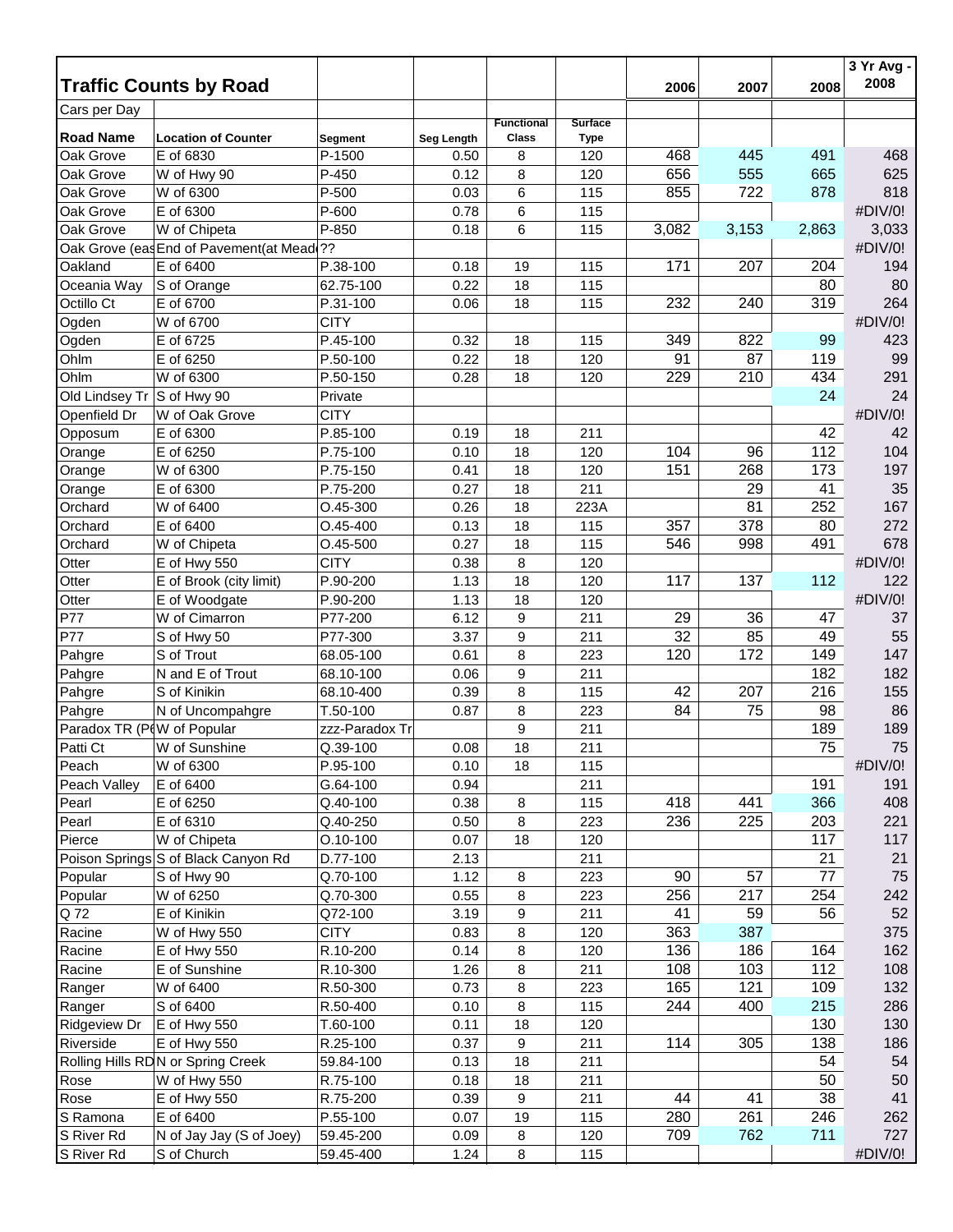|                            | <b>Traffic Counts by Road</b>                    |                  |              |                   |                | 2006  | 2007  | 2008  | 3 Yr Avg -<br>2008 |
|----------------------------|--------------------------------------------------|------------------|--------------|-------------------|----------------|-------|-------|-------|--------------------|
| Cars per Day               |                                                  |                  |              |                   |                |       |       |       |                    |
|                            |                                                  |                  |              | <b>Functional</b> | <b>Surface</b> |       |       |       |                    |
| <b>Road Name</b>           | <b>Location of Counter</b>                       | <b>Segment</b>   | Seg Length   | <b>Class</b>      | <b>Type</b>    |       |       |       |                    |
| Sanborn Park               | Bottom of Clay Cr Hill                           | JJ45-50          | 2.11         | 8                 | 223            | 72    | 63    | 72    | 69                 |
| Sanborn Park               | W of Dave Wood Rd                                | JJ45-600         | 3.05         | 8                 | 211            | 57    | 122   | 99    | 93                 |
|                            | Shavano valley End of oil - W of Spring Cr O-200 |                  | 0.56         |                   | 211            | 170   | 110   | 91    | 124                |
| Shavano valley N of Hwy 90 |                                                  | 59.00-100        | 1.05         | 8                 | 223            | 104   | 150   | 130   | 128                |
|                            | Shavano valley S of Spring Creek                 | 59.00-300        | 1.00         | 8                 | 223            | 232   | 166   | 178   | 192                |
| Shavano valley S of Rim Rd |                                                  | 58.00-300        | 0.25         |                   | 211            | 100   |       |       | 100                |
| Shavano valley N End       |                                                  |                  |              |                   |                |       |       |       | #DIV/0!            |
|                            | Simm Mesa Rd S of Happy Canyon                   | 63.71-200        | 2.08<br>0.17 | 9                 | 211            | 123   | 127   | 102   | #DIV/0!<br>117     |
| Simm Mesa Rd S of Ranger   | N of Solitude                                    | 63.71-400        |              | 9                 | 115            |       |       |       | #DIV/0!            |
| Solar                      |                                                  | $S-100$<br>S-350 | 0.28<br>0.79 | 8                 | 115<br>115     | 467   | 449   | 454   | 457                |
| Solar<br>Solar             | W of Hwy 550<br>E of Hwy 550                     | S-400            | 0.50         | 8<br>18           | 223A           | 139   | 124   | 136   | 133                |
| Solar                      | W of Circle H Estates                            |                  |              |                   |                |       |       |       | #DIV/0!            |
| Solitude                   | S of Solar                                       | $T.65-100$       | 0.60         | 18                | 223A           | 107   |       | 88    | 98                 |
| Spring Canyon S of Popular |                                                  | 61.99-100        | 1.42         | 9                 | 211            |       |       | 50    | 50                 |
| <b>Spring Creek</b>        | E of Mexican Gulch                               | O-1050           | 0.84         | 6                 | 115            |       |       |       | #DIV/0!            |
| <b>Spring Creek</b>        | W of Hwy 90                                      | O-1050           | 0.84         | 6                 | 115            | 3,309 | 2,907 | 3,025 | 3,080              |
| <b>Spring Creek</b>        | N of Shavano Valley                              | $O-400$          | 0.91         | 8                 | 115            |       |       |       | #DIV/0!            |
| <b>Spring Creek</b>        | W of 5875                                        | $O-400$          | 0.91         | 8                 | 115            |       |       |       | #DIV/0!            |
| <b>Spring Creek</b>        | E of 5875                                        | $O-450$          | 0.10         | 6                 | 115            |       | 674   | 639   | 657                |
| <b>Spring Creek</b>        | W of 6000                                        | $O-550$          | 0.15         | 6                 | 115            |       |       |       | #DIV/0!            |
| <b>Spring Creek</b>        | E of 6130                                        | $O-800$          | 0.14         | 6                 | 115            | 2,308 | 2,274 |       | 2,291              |
| <b>Spring Creek</b>        | E of 6000                                        | $O-600$          | 0.50         | 6                 | 115            | 1,275 | 1,195 | 1,130 | 1,200              |
| <b>Spring Creek</b>        | W of 6100                                        | $O-650$          | 0.51         | 6                 | 115            |       |       |       | #DIV/0!            |
| <b>Spring Creek</b>        | W of 6175                                        | $O-850$          | 0.13         | 6                 | 115            |       |       |       | #DIV/0!            |
| <b>Spring Creek</b>        | E of 6175                                        | $O-900$          | 0.06         | 6                 | 115            |       | 2,763 | 2,369 | 2,566              |
| Springs Ln                 | W of Little Cimarron                             | S.50-100         | 0.47         | 18                | 211            |       |       | 17    | 17                 |
| Starlight Ct               | S of Sunshine                                    | 67.58-100        | 0.08         | 18                | 115            |       |       | 95    | 95                 |
| Story Ln                   | S of Oak Grove                                   | 64.07-100        | 0.25         | 18                | 115            |       | 141   | 94    | 118                |
| Sun Ct                     | W of Solar                                       | $T.10-100$       | 0.03         | 18                | 211            |       |       |       | #DIV/0!            |
| Sunnyside Rd               | E of 6700                                        | <b>CITY</b>      |              |                   |                |       |       |       | #DIV/0!            |
| Sunnyside Rd               | W of 6720                                        | <b>CITY</b>      |              |                   |                |       |       |       | #DIV/0!            |
| Sunnyside Rd W of 6800     |                                                  | <b>CITY</b>      |              |                   |                |       |       |       | #DIV/0!            |
| Sunridge                   | W of Solar                                       | S.90-100         | 0.13         | 18                | 115            |       |       | 59    | 59                 |
| <b>Sunset Mesa</b>         | E of Chipeta                                     | 64.70-40         | 0.10         | 18                | 120            | 584   | 432   | 538   | 518                |
| Sunset Rd                  | E of Pahgre                                      | S.80-100         | 0.17         | 18                | 223A           |       |       | 110   | 110                |
| Sunshine                   | N of Kinikin                                     | 66.50-100        | 0.05         | 8                 | 120            | 168   | 250   | 160   | 193                |
| T Rd                       | W of Hwy 550                                     | T.80-300         | 0.29         | 18                | 211            |       |       | 179   | 179                |
| T85                        | E of Little Cimarron                             | T85-100          | 0.27         | 8                 | 211            | 41    | 24    |       | 33                 |
| Tombstone Dr               | W of Hwy 50                                      | $J.05 - 200$     | 0.15         | 18                | 223            | 107   | 242   | 100   | 150                |
| Transfer                   | N of Divide                                      | Y48-100          | 0.91         | 8                 | 211            | 74    | 61    | 17    | 51                 |
| Transfer                   | S of Hickory                                     | 55.50-100        | 0.61         | 8                 | 211            | 73    | 72    | 71    | 72                 |
| Transfer                   | S of Holly                                       | Y48-500          | 0.60         | 8                 | 211            |       |       |       | #DIV/0!            |
|                            | Tres Coyotes T E of Dave Wood Rd                 | Private          |              |                   | 211            | 13    |       |       | 13                 |
| Trout                      | E of Hwy 550                                     | $T-200$          | 0.40         | 8                 | 120            | 312   | 325   | 312   | 316                |
| Trout                      | E of Pahgre                                      | $T-500$          | 0.18         | 8                 | 211            |       |       |       | #DIV/0!            |
| Trophy                     | N of Uncompahgre                                 | 68.05-50         | 0.05         |                   | 115            |       |       | 79    | 79                 |
| Tulare                     | E of Hwy 550                                     | T.90-100         | 0.12         | 18                | 115            | 143   | 232   | 192   | 189                |
| Tulip Circle E             | N of Tulare                                      | T.91-200         | 0.21         | 18                | 115            |       |       |       | #DIV/0!            |
| <b>Tulip Circle W</b>      | S of Tulare                                      | T.91-100         | 0.20         | 18                | 115            |       |       |       | #DIV/0!            |
| Tumbleweed                 | N of Uncompahgre                                 | T.99-100         | 0.13         | 18                | 115            | 130   | 148   | 71    | 116                |
| Uncomphagre                | W of Buckhorn                                    | 70.50-100        | 0.20         | 8                 | 120            | 72    | 158   | 137   | 122                |
| Uncomphagre                | E of Hwy 550                                     | U-300            | 0.27         | 8                 | 120            | 518   | 581   | 516   | 538                |
| V60 Trail                  | E of Dave Wood Rd                                | Private          |              |                   | 211            | 53    |       |       | 53                 |
| V66 Trail                  | W of Govt Springs                                | Private          |              | 9                 | 211            | 73    |       | 76    | 75                 |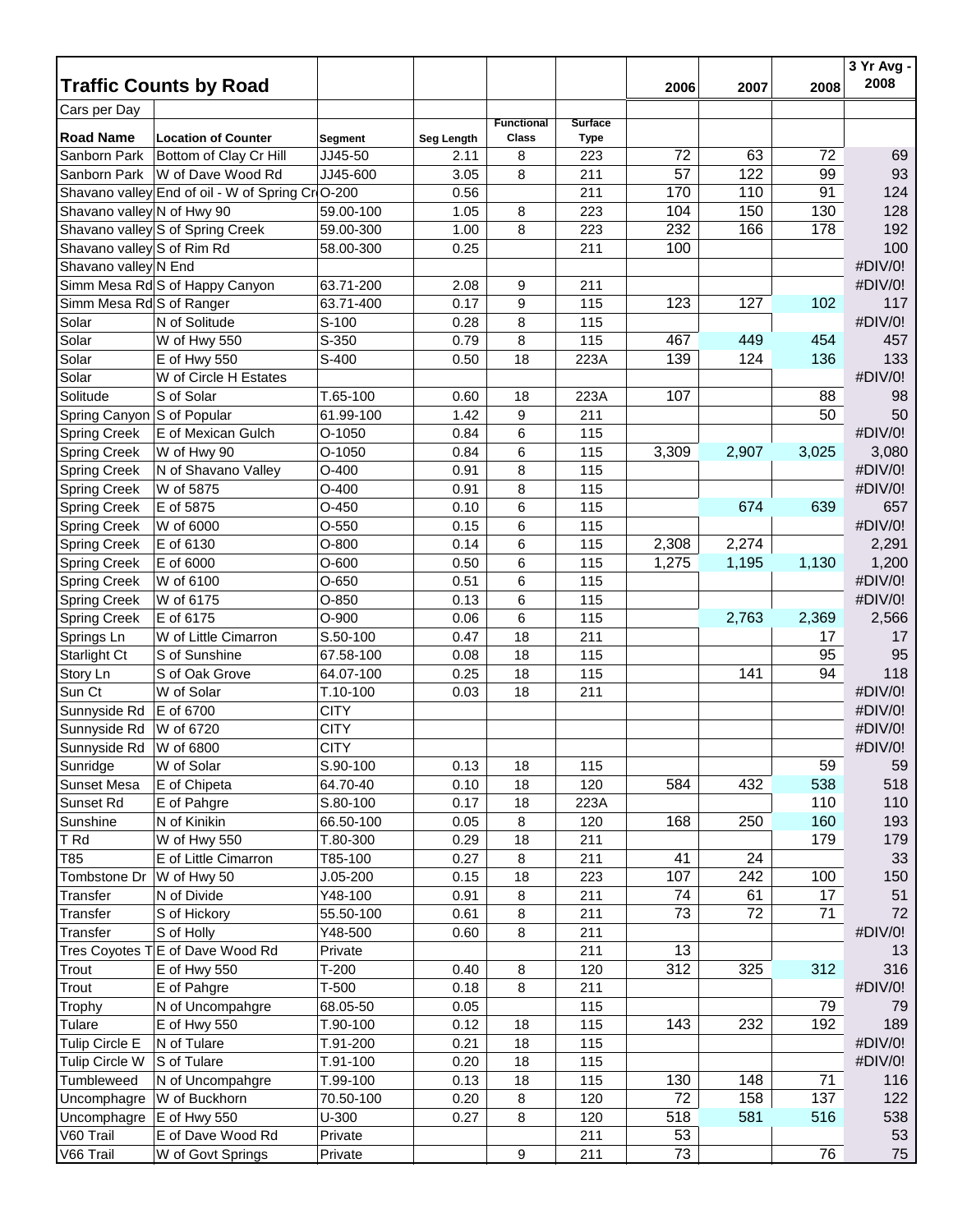|                  | <b>Traffic Counts by Road</b>     |                |                   |                   |                | 2006 | 2007 | 2008            | 3 Yr Avg -<br>2008 |
|------------------|-----------------------------------|----------------|-------------------|-------------------|----------------|------|------|-----------------|--------------------|
| Cars per Day     |                                   |                |                   |                   |                |      |      |                 |                    |
|                  |                                   |                |                   | <b>Functional</b> | <b>Surface</b> |      |      |                 |                    |
| <b>Road Name</b> | <b>Location of Counter</b>        | <b>Segment</b> | <b>Seg Length</b> | <b>Class</b>      | <b>Type</b>    |      |      |                 |                    |
| Verde            | W of 6250                         | P.80-100       | 0.25              | 18                | 223A           |      | 103  | 111             | 107                |
| Vernal Rd        | E of Hwy 550                      | $V.20-100$     | 0.31              | 18                | 211            | 80   | 78   | 65              | 74                 |
| Vicuna Dr        | W of Hwy 550                      | $V.30-100$     | 0.21              | 18                | 211            | 107  | 123  | 105             | 112                |
|                  | W Black Canyo W of Black Canyon   | A-250          | 1.17              | 9                 | 211            | 60   | 74   | 55              | 63                 |
| Willow           | W of Chipeta                      | $O.20 - 100$   | 0.07              | 18                | 211            |      |      | 139             | 139                |
| Woodgate         | E of Hwy 550                      | 66.40-100      | 0.21              | 8                 | 115            | 234  | 253  | 257             | 248                |
| Woodgate         | Uncompahgre Bridge                | 66.40-200      | 0.36              | 8                 | 115            |      |      |                 | #DIV/0!            |
| Woodgate         | S of Kinikin                      | 66.40-500      | 0.46              | 8                 | 115            | 269  | 421  | 355             | 348                |
|                  |                                   |                |                   |                   |                |      |      |                 |                    |
| <b>West End</b>  |                                   |                |                   |                   |                |      |      |                 |                    |
|                  | <b>Traffic Counts by Road</b>     |                |                   |                   |                | 2006 | 2007 | 2008            | 3 Yr Avg           |
| <b>Road Name</b> | <b>Location of Counter</b>        |                |                   |                   |                |      |      |                 |                    |
| 550              | N of U5                           | T5-200         | 0.49              | 8                 | 115            | 112  | 111  | 174             | 132                |
| 550              | S of T5 Rd                        | T5-300         | 0.03              |                   | 211            |      |      | 30              | 30                 |
| 575              | N of Hwy 90                       | T5-100         | 0.81              | 8                 | 115            | 106  | 175  | 66              | 116                |
| 600              | N of V                            | 6.00-100       | 0.18              |                   | 115            |      |      | 63              | 63                 |
| 600              | N of U                            | 6.00-250       | 1.00              | 8                 | 211            | 46   | 31   | 30              | 36                 |
| 600              | S of U5                           | 6.00-150       | 0.09              | 7                 | 115            |      |      |                 | #DIV/0!            |
| 600              | N of U5                           | 6.00-200       | 0.75              | 8                 | 115            | 99   | 93   | 81              | 91                 |
| 600              | S of U RD                         | 6.00-200       | 0.75              |                   |                |      |      | 47              | 47                 |
|                  |                                   |                |                   | 8                 | 115            |      |      |                 |                    |
| 675              | N of Hwy 90<br>N of V             | 7.00-100       | 1.43              | 8                 | 115            | 86   | 96   | 71              | 84                 |
| 700              |                                   | 7.00-200       | 1.00              |                   | 115            |      |      | 33              | 33                 |
| 755              | N of Hwy 90                       | X8-200         | 0.23              |                   | 211            |      |      | 18              | 18                 |
| 950              | N of Hwy 90                       | 9.50-100       | 1.01              | 8                 | 211            |      |      | 36              | 36                 |
| 1000             | N of Hwy 90                       | Z10-100        | 0.57              | 9                 | 230            |      |      | $\overline{25}$ | 25                 |
| 2600             | N of AA                           | 26.00-200      | 0.98              | 8                 | 115            | 70   | 82   | 64              | 72                 |
| 2650             | $\overline{N}$ of $\overline{A}A$ | 26.50-100      | 0.23              | 8                 | 115            | 45   | 84   | 59              | 63                 |
| 2700             | S of CC                           | 27.00-100      | 0.56              | 8                 | 211            | 72   |      | 113             | 93                 |
| 2700             | N of CC                           | 27.00-150      | 0.50              | 8                 | 115            | 320  | 376  | 501             | 399                |
| 2700             | E of AA                           | 27.00-500      | 0.47              | 8                 | 115            | 28   | 45   | 55              | 43                 |
| 2700             | W of BB                           | 27.00-400      | 0.69              | 8                 | 115            |      |      | 189             | 189                |
| 2800             | N of DD                           | 28.00-100      | 0.78              | 7                 | 115            |      |      |                 | #DIV/0!            |
| 2800             | S of CC                           | 28.00-200      | 0.22              | 7                 | 115            | 213  | 191  | 241             | 215                |
| 2810             | S of BB                           | 28.10-100      | 0.49              | 8                 | 115            | 109  | 105  | 83              | 99                 |
| 2875             | N of Hwy 141                      | 28.75-100      | 0.49              | 9                 | 211            | 183  | 163  | 89              | 145                |
| 2900             | N of DD                           | 29.00-100      | 0.97              | 7                 | 115            |      |      | 131             | 131                |
| 2900             | S of CC                           | 29.00-100      | 0.97              | 7                 | 115            |      |      |                 | #DIV/0!            |
| 2900             | N of CC                           | 29.00-200      | 0.50              | 7                 | 115            | 377  | 222  | 332             | 310                |
| 3000             | S of CC                           | 30.00-200      | 0.95              | 8                 | 115            | 746  | 852  | 515             | 704                |
| 3500             | S of Hwy 145                      | 35.00-100      | 0.47              | 9                 | 210            | 48   | 54   | 48              | 50                 |
| 3500             | N of Hwy 145                      | 35.00-200      | 0.55              | 9                 | 115            | 70   | 56   | 33              | 53                 |
| 3510             | $\overline{W}$ of II35 Rd         | 35.10-100      | 0.89              |                   | 211            |      |      | 42              | 42                 |
| 3575             | W of Hwy 145                      | 35.75-100      | 1.48              | 8                 | 115            | 117  | 123  | 153             | 131                |
| 3575             | S of Hwy 145                      | 35.75-300      | 0.36              | 9                 | 115            | 103  | 107  | 117             | 109                |
| 3575             | N of Hwy 145                      | 35.75-400      | 0.07              | 9                 | 115            | 105  | 110  | 189             | 135                |
| 3575             | N of II.10                        | 35.75-500      | 0.33              | 9                 | 115            |      |      |                 | #DIV/0!            |
| 3575             | W of Williams Pit                 | 35.75-100      | 0.43              |                   | 211            |      |      | 83              | 83                 |
| 3590             | S of Hwy 145                      | 35.90-100      | 0.26              | 9                 | 115            |      |      | 93              | 93                 |
| 3650             | N of Hwy 145                      | 36.50-100      | 0.29              | 9                 | 211            |      |      |                 | #DIV/0!            |
| 3700             | W of Hwy 145                      | 37.00-100      | 0.53              | 9                 | 211            | 228  | 71   | 63              | 121                |
| 3760             | N of II                           | 37.50-100      | 1.07              | 9                 | 115            | 157  | 131  | 241             | 176                |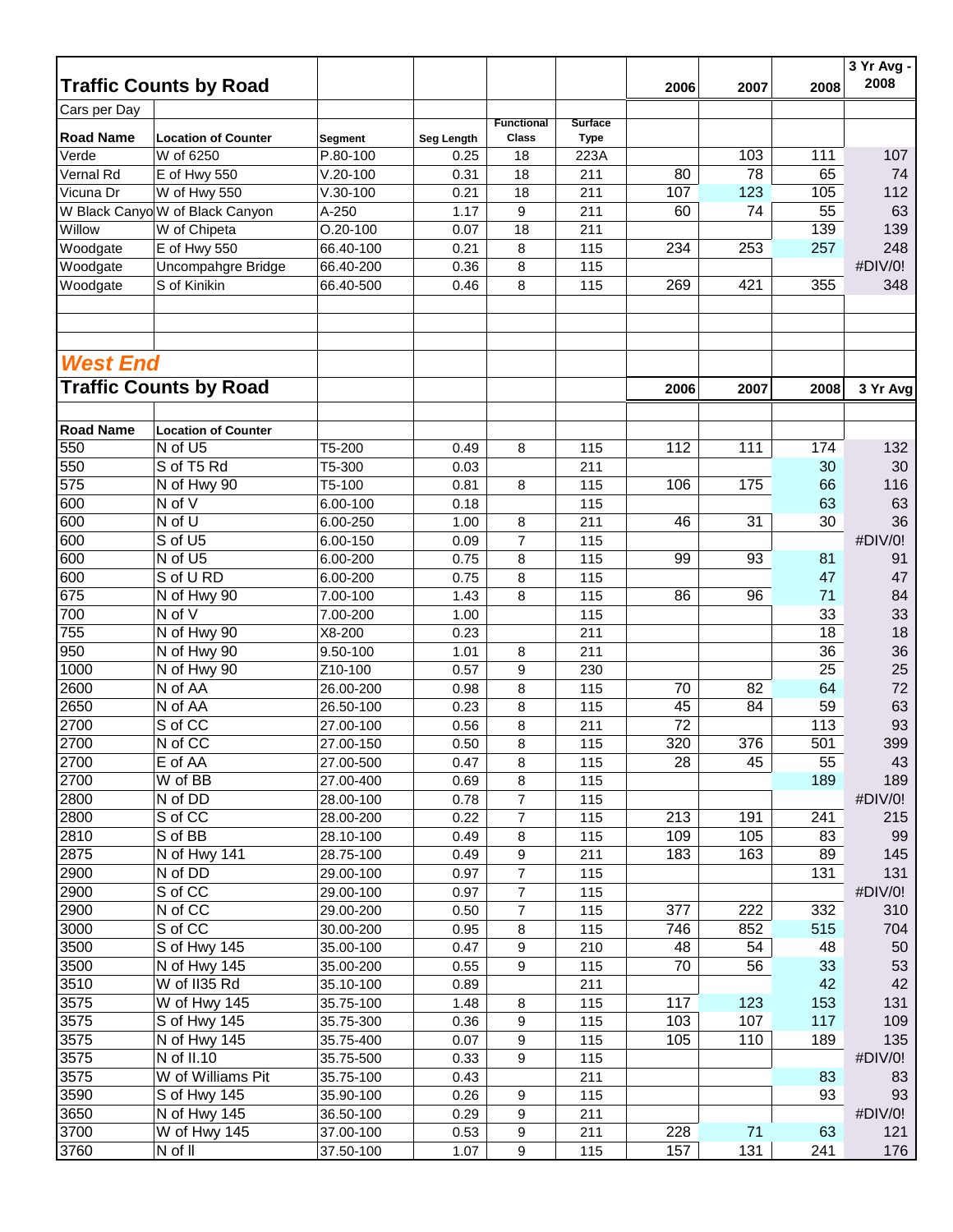|                                  |                                             |                             |                    |                                   |                    |      |      |      | 3 Yr Avg -<br>2008 |
|----------------------------------|---------------------------------------------|-----------------------------|--------------------|-----------------------------------|--------------------|------|------|------|--------------------|
| Cars per Day                     | <b>Traffic Counts by Road</b>               |                             |                    |                                   |                    | 2006 | 2007 | 2008 |                    |
| <b>Road Name</b>                 |                                             |                             |                    | <b>Functional</b><br><b>Class</b> | <b>Surface</b>     |      |      |      |                    |
| 3760                             | <b>Location of Counter</b><br>at end of oil | <b>Segment</b><br>37.50-100 | Seg Length<br>1.07 | 9                                 | <b>Type</b><br>115 |      |      |      | #DIV/0!            |
| 3775                             | N of Hwy 145                                | 37.75-100                   | 1.00               | 9                                 | 115                | 107  | 167  | 153  | 142                |
| 3900                             | N of Hwy 145                                | 39.00-100                   | 0.73               | 9                                 | 211                |      |      |      | #DIV/0!            |
| 4000                             | N of Hwy 145                                | 40.00-100                   | 0.32               | 9                                 | 115                | 331  | 256  | 196  | 261                |
| 4000                             | at end of oil                               | 40.00-300                   | 0.30               | 9                                 | 210                |      |      |      | #DIV/0!            |
| 42ZN                             | N of Hwy 145                                | 42.00-100                   | 1.89               | 9                                 | 115                | 175  | 166  |      | 171                |
| 43ZN                             | at County Line                              | 43.00-100                   | 0.51               |                                   | 211                | 48   |      | 184  | 116                |
| 25 Mesa                          | E of 4th St (N of 2900)                     | BB29-50                     | 5.54               | 6                                 | 115                | 128  | 101  | 107  | 112                |
| 25 Mesa                          | S of Divide Rd                              | BB29-350                    | 1.58               | 8                                 | 211                | 121  | 125  |      | 123                |
| 90 RD                            | E of DD30                                   | 90-200                      | 6.78               | $\overline{7}$                    | 115                | 45   | 150  | 185  | 127                |
| 90 RD                            | end of oil at bridge                        | 90-200                      | 6.78               |                                   | 115                |      |      |      | #DIV/0!            |
| 90 RD                            | At Forest Line                              | 90-400                      | 4.17               | $\overline{7}$                    | 211                |      |      |      | #DIV/0!            |
| 90 RD                            | N of Hwy 141                                | 90-50                       | 0.39               | $\overline{7}$                    | 115                | 647  | 637  | 541  | 608                |
| 90 RD                            | SW of Divide Rd                             | 90-600                      | 7.02               |                                   | 230                | 50   |      |      | 50                 |
| AA RD                            | W of 2700                                   | AA-300                      | 0.29               | 8                                 | 115                | 160  | 296  | 148  | 201                |
| AA RD                            |                                             |                             |                    | 8                                 |                    |      |      |      | #DIV/0!            |
|                                  | W of 2600<br>E of 2700                      | AA-100                      | 1.00               | 9                                 | 120                |      |      |      |                    |
| BB                               |                                             | <b>BB-200</b>               | 1.54               | 8                                 | 115                |      |      | 83   | 83                 |
| <b>BB</b><br>BB <sub>27</sub> RD | N of Nucla City Limit                       | <b>BB-300</b>               | 0.44               | 8                                 | 115                | 333  | 343  | 254  | 310                |
|                                  | W of 2700 Rd                                | BB27-10                     | 1.13               | 18                                | 211                |      | 92   | 63   | 78                 |
| CC                               | E of 3000                                   | CC-1200                     | 0.50               | 9                                 | 115                | 14   | 63   | 71   | 49                 |
| CC<br>$\overline{cc}$            | E of Hwy 141                                | CC-200                      | 1.10               | $\boldsymbol{7}$                  | 115                | 153  | 132  | 55   | 113                |
|                                  | W of 2700                                   | CC-300                      | 1.51               | $\overline{7}$                    | 115                |      |      |      | #DIV/0!            |
| $\overline{cc}$                  | W of 2800                                   | CC-500                      | 0.28               | $\overline{7}$                    | 115                | 484  | 966  | 409  | 620                |
| $\overline{cc}$                  | W of 2900                                   | CC-1000                     | 0.26               | $\overline{7}$                    | 115                | 703  | 748  | 562  | 671                |
| <b>DD</b>                        | E of 2800                                   | DD-300                      | 0.51               |                                   | 115                | 261  |      | 111  | 186                |
| <b>DD</b>                        | S of 2800                                   | DD-250                      | 0.23               | 8                                 | 115                | 149  | 135  |      | 142                |
| <b>DD</b>                        | E of Hwy 97                                 | DD-400                      | 0.49               | $\overline{7}$                    | 115                | 329  | 351  | 394  | 358                |
| <b>DD</b>                        | E of CC                                     | DD-50                       | 1.11               | 8                                 | 210                | 34   | 48   | 22   | 35                 |
| <b>DD</b>                        | W of 3000                                   | DD-500                      | 0.99               | 8                                 | 115                | 367  | 296  | 652  | 438                |
| <b>DD</b>                        | W of Hwy 97                                 | DD-300                      | 0.52               | $\overline{7}$                    | 115                | 311  | 402  | 239  | 317                |
| DD19 Rd                          | S of Hwy 90                                 | DD19-650                    | 1.05               |                                   | 211                |      |      | 15   | 15                 |
| <b>DD30</b>                      | N of Hwy 90                                 | DD30-300                    | 0.19               | 8                                 | 115                |      |      |      | #DIV/0!            |
| Divide Rd                        | E of 25 Mesa                                | M26-400                     | 2.44               | 8                                 | 211                |      | 135  |      | 135                |
| Divide Rd                        | W of 25 Mesa                                | M26-270                     | 2.29               | 8                                 | 211                | 101  | 108  |      | 105                |
| <b>EE21</b>                      | S of Hwy 90                                 | EE21-200                    | 2.00               | 9                                 | 211                |      |      | 1    | 1                  |
| <b>EE22</b>                      | NW of Hwy 90                                | EE22-150                    | 6.31               |                                   | 230                |      |      | 8    | 8                  |
| <b>EE26</b>                      | S of Hwy 141                                | EE26-100                    | 0.90               | $\boldsymbol{9}$                  | 230                |      |      |      | #DIV/0!            |
| <b>EE26</b>                      | W of Hwy $\overline{141}$                   | EE26-100                    | 0.90               | 9                                 | 230                | 65   |      | 53   | 59                 |
| <b>EE28</b>                      | W of Hwy 97                                 | EE28-200                    | 0.24               | 9                                 | 211                | 51   |      | 39   | 45                 |
| FF <sub>26</sub>                 | W of H wy 97                                | FF26-100                    | 0.88               | 9                                 | 115                | 237  |      | 52   | 145                |
| <b>FF31</b>                      | E of Hwy 141                                | FF31-100                    | 0.90               | 9                                 | 115                | 133  | 187  | 107  | 142                |
| <b>FF31</b>                      | S of Ash Pit (End Pavem FF31-100            |                             | 0.90               |                                   | 115                |      | 37   |      | 37                 |
| GG <sub>25</sub>                 | E of Hwy 90                                 | GG25-100                    | 0.93               |                                   | 211                |      |      | 5    | $\overline{5}$     |
| HH                               | E of Hwy 145                                | HH-100                      | 1.00               | 9                                 | 115                | 30   | 48   | 35   | 38                 |
| HH31                             | W of Hwy 141                                | HH31-300                    | 2.35               | 9                                 | 223                | 44   | 81   | 22   | 49                 |
| II Rd                            | W of Hwy 145                                | $II-100$                    | 0.42               | 9                                 | 211                | 155  | 157  | 149  | 154                |
| $\overline{\mathsf{II}$ Rd       | N of Hwy 145                                | $II-200$                    | 0.62               | 9                                 | 115                | 160  | 173  | 50   | 128                |
| II10                             | E of Hwy 145                                | II.10-100                   | 0.11               | 9                                 | 115                | 56   | 22   | 13   | 30                 |
| II35                             | @ County Line                               | II35-100                    | 0.64               |                                   | 211                |      |      | 27   | 27                 |
| II35                             | S of 3575                                   | <b>II35-300</b>             | 1.21               | 8                                 | 211                | 70   | 86   | 60   | 72                 |
| X7                               | S of Hwy 90                                 | X7-200                      | 0.53               |                                   | 211                |      |      | 14   | 14                 |
| Y9                               | S of Hwy 90                                 | Y9-150                      | 0.37               |                                   | 211                |      |      | 69   | 69                 |
| <b>Y11 Rd</b>                    | N of Hwy 90                                 | Y11-100                     | 0.77               | 8                                 | 211                | 57   | 35   | 36   | 43                 |
| T <sub>5</sub>                   | W of 550                                    | T5-400                      | 1.75               | 8                                 | 211                |      |      |      | #DIV/0!            |
| Þ                                | E of 550                                    | $U - 100$                   | 0.50               | 8                                 | 115                | 42   |      |      | 42                 |